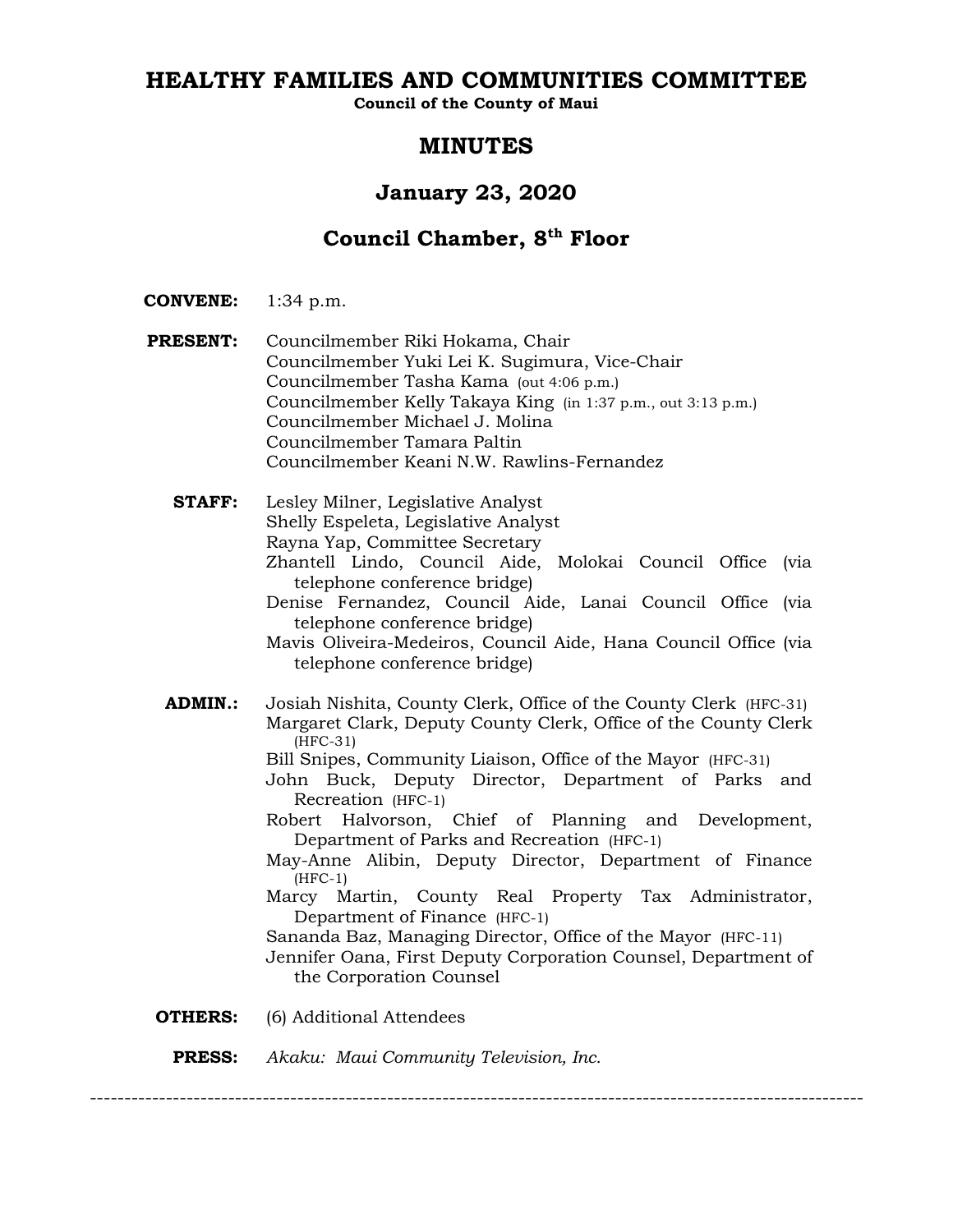CHAIR HOKAMA: *. . .(gavel). . .* The Council's Committee on Healthy Families and Communities will come to order. This is the regular meeting of 23 January 2020. This afternoon we have our Vice-Chair Ms. Sugimura.

VICE-CHAIR SUGIMURA: Good afternoon, Chair.

CHAIR HOKAMA: And we have Members, Mr. Molina.

COUNCILMEMBER MOLINA: Good afternoon, Mr. Chairman.

CHAIR HOKAMA: Ms. Paltin.

COUNCILMEMBER PALTIN: Aloha auinala, Chair.

CHAIR HOKAMA: And Ms. Kama.

- COUNCILMEMBER KAMA: Aloha auinala, Chair.
- CHAIR HOKAMA: We excuse Ms. King and Ms. Rawlins-Fernandez of the Committee. Oh, we do have Ms. Rawlins-Fernandez. Okay, so, yeah, we have six Members present, so thank you. We have a concise agenda, things that I believe is important for us to get a status on or a better understanding, so at this time, the Chair will offer our opportunity for public testimony where by each member or individual may speak up to three minutes per item. If you represent an entity or organization, we request your statement regarding that, as well as all comments are to be addressed to the Chair and not to anyone else. Thank you. We assist your time of three minutes at the rostrum with green light means you have your full time, yellow means 30 seconds, and unlike the intersections, you do not run past red. So, do we have any requests for testimony at this time?

MS. MILNER: No more.

- CHAIR HOKAMA: Okay, we have no requests in Chambers for testimony at this time. We welcome Ms. King to our proceedings. All Members present. We'll go to our District Offices and ask Molokai, Ms. Lindo, is there anyone wishing to provide testimony this afternoon?
- MS. MILNER: *. . .(inaudible). . .*
- CHAIR HOKAMA: Okay, we'll make the assumption Molokai has no one. East Maui, is there anyone wishing to provide testimony please?
- MS. OLIVEIRA-MEDEIROS: Aloha, Chair, this is Mavis from Hana, Hana Office and there's no one here to testify.
- CHAIR HOKAMA: Thank you, Ms. Medeiros. Lanai, is there anyone wishing to provide testimony?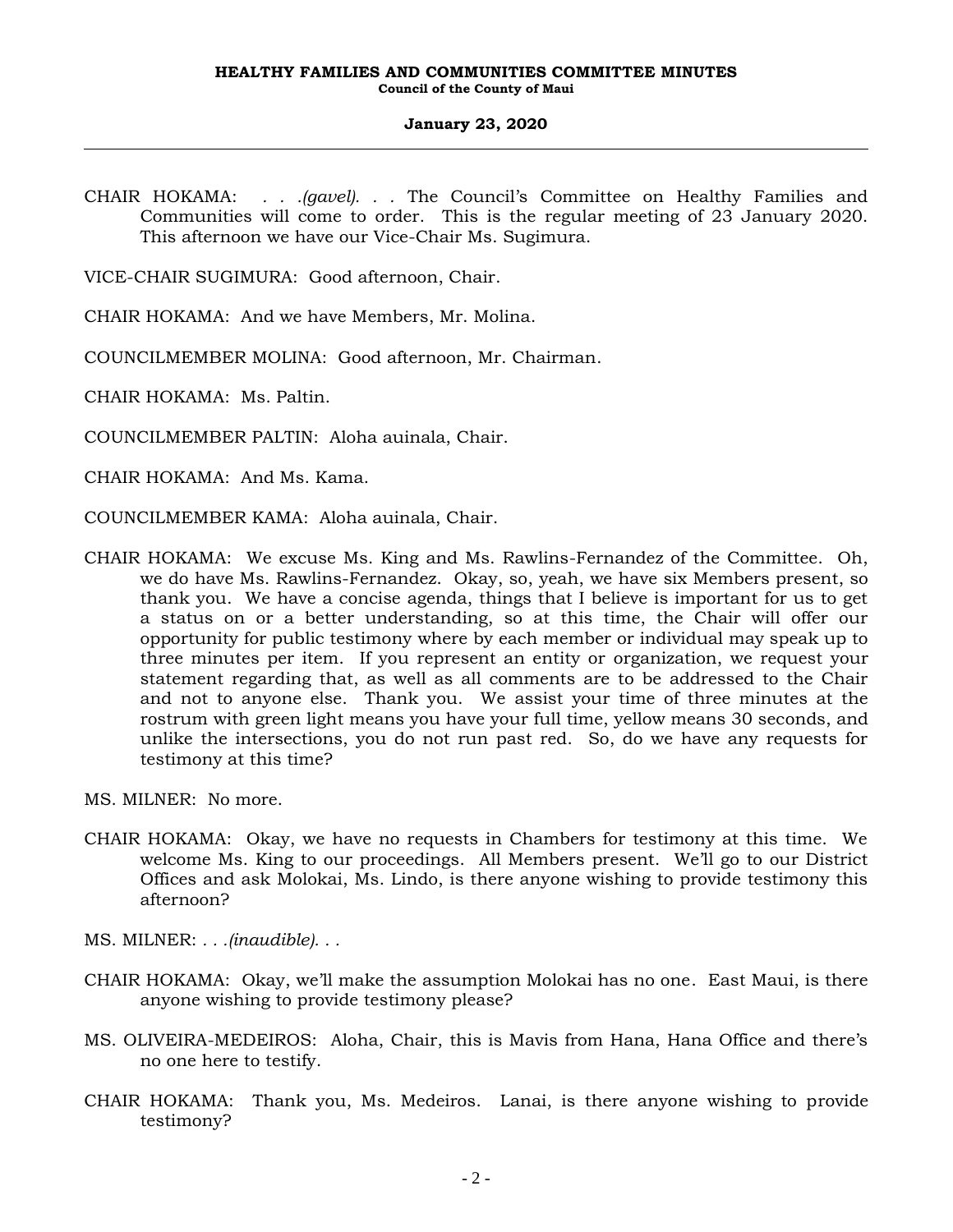- MS. FERNANDEZ: Good afternoon, Chair, it's Denise Fernandez at the Lanai Office and there are no testifiers.
- CHAIR HOKAMA: Thank you, Ms. Fernandez. Obviously, our people don't want to be in a closed meeting room today, I'd be outside too. With no further requests for testimony, any objections, Members, we close today's meeting for testimony?

COUNCILMEMBERS: No objections.

CHAIR HOKAMA: Thank you very much. So ordered.

## **ITEM HFC-31: ELECTION BY MAIL SYSTEM** (MISC)

- CHAIR HOKAMA: We'll now proceed to our number one item that we've posted under HFC-31. This is under the heading of Election by Mail System. We have a communication dated October 7, 2019, from the Deputy County Clerk, relating to Election by Mail System. And this afternoon we have Mr. Nishita, Clerk for the County of Maui as well as our Deputy, Maggie, next to him, so at this time, Clerk's Office, if you'd please give us some comments of this item please.
- MR. NISHITA *(PowerPoint Presentation)*: Thank you, Mr. Chair and Members of the Committee, for having us here today. We're here to present to you on the switch to elections by mail through legislation, entitled Act 136 Session Laws of Hawaii 2019. And we'll be providing some brief comments on the switch to all-mail and kind of a high-level overview and we'd be happy to meet with you all individually following or if you have questions following this presentation on any of the specifics. Just a brief history on kind of how we got here. From at least the early 2000's, the Hawaii State Legislature has considered bills relating to vote by mail elections, Oregon was the first to pass statewide vote by mail elections in 2000 followed by Washington in 2011 and Colorado in 2013. In 2018 the Hawaii State Legislature passed a pilot project to conduct all-mail elections for Kauai in 2020, and in 2019 the Hawaii State Legislature passed HB 1248, which enacted voting by mail uniformly across all Counties for all elections. June 25, 2019, Governor Ige signed the bill into law and there are many other states and counties that also have similar provisions that we do to various extents. So, all that to say, that starting in 2020, the entire State of Hawaii but primarily our focus is on Maui County will vote by mail. In your packets that was distributed to you, you have a brief overview of the election process, some of the key points that we'll have to hit. I'm not going to go over each of these today, but I'd be happy to answer any questions if you have related to that, but it's primarily to give you kind of a sense of where we're heading. So, some of the biggest questions that we get is, when will voters receive their ballots? According to State law, we have to have it, we have to try to have it in their mailboxes approximately 18 days before the election, so the entire State of Hawaii, all the counties, that's what we're shooting for, is 18 days prior to the primary and 18 days prior to the general that we'll have a mail ballot in their mailbox. They'll receive the ballot, the secrecy sleeve, instructions and a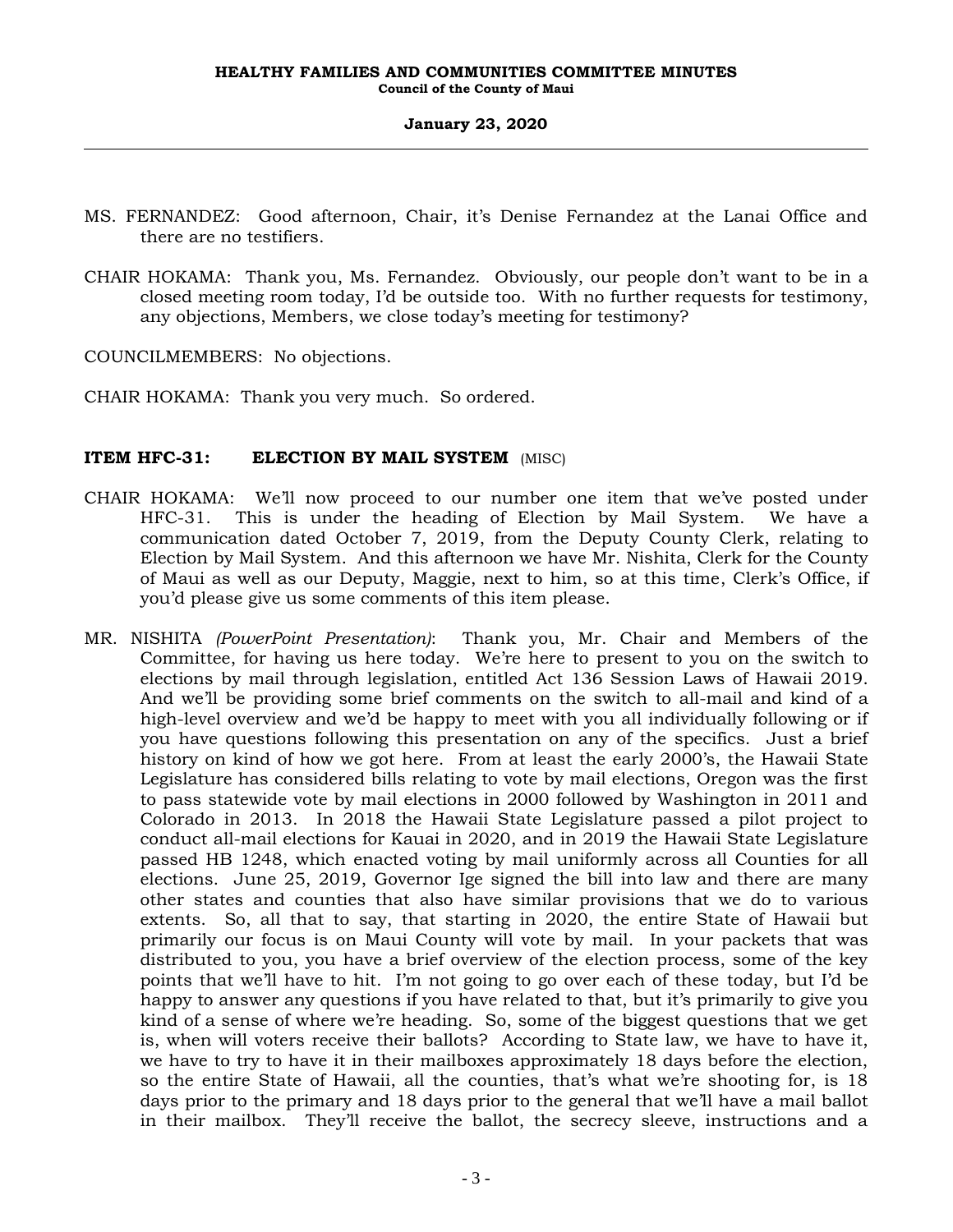#### **January 23, 2020**

return envelope in the mail and prepaid return postage is provided. That is a key because in a lot of other states or counties that do elections by mail, they don't provide prepaid return postage, so there has been concern in other areas about people who can't afford or didn't have a stamp on a certain day, or maybe didn't have time to run down to go pick some up, we provide all of that, we'll pay for that in addition to the State, and people just simply have to drop it in a mailbox to return it to us. I did want to highlight one thing that we are trying to do, we're trying to spread the word that it's a either a vote by mail elections process or a elections by mail. In many years past, the terminology has been all-mail elections and believe it or not, there are some members of the community that hear that and believe that that means that females won't be allowed to vote because they hear all-mail elections and so we are trying to shift the terminology being used to elections by mail or vote by mail elections so that it just kind of makes it clear for everybody. But, just to confirm for everybody, females will be allowed to vote in 2020, that is not being proposed to be taken anyway or anything like that, it's simply a different process in the election. Individuals who are already registered and update their voter registration information will receive a ballot package by mail no earlier than 18 days before the election and no later than 14 days prior to the election. As part of Act 136 that establishes what we call voter service centers, the closest thing I can relate a voter service center to that members of the public and all of you may know is similar to our early voting sites. In the past, Molokai has had one at Mitchell Pauole Conference Room and in Maui County we've had it either at our office or in 2018 we had it at the Velma McWayne Santos Community Center. So, it will function relatively similarly to that, there are a few differences, but that's a pretty close comparison for people's reference. They will be open ten business days prior to the election, from 8:00 a.m. to 4:30 p.m., Monday through Saturday, and they'll operate from 7:00 a.m. to 7:00 p.m. on Election Day. At…voter service center activities, voters can deliver mail-in ballots in person, they can accommodate voters with special needs and provide same-day registration and voting opportunities. These are the primary purposes that voter service centers are established pursuant to Act 136. These are the places we currently have established; we are looking at and have contacted a few other places to see what may be possible. We have established so far three voter service centers, one at the Velma McWayne Santos Community Center on Maui, one at the Mitchell Pauole Community Center's Conference Room on Molokai and one at the Lanai Police Station Conference Room on Lanai. And I'll get back in a little further point in the presentation about Lanai. Our places of deposit, we've established five different locations, and we are looking at trying to cover each of the residency areas with places of deposit, so these are what we have established so far. In terms of the voter service centers, we have received a few comments that we've heard from community meetings and other individuals about coverage for the west side, and I suspect that when we finally have a chance to meet the Hana community, they may raise some concerns there as well. But we are currently in talks with finding a location in Lahaina if that's possible or not. For places of deposit, this is a draft mockup of what the ballot drop boxes may look like. It's not finalized yet, but this is most likely what you can anticipate. Drop boxes will open no earlier than five days prior to the election. Earlier I had mentioned about the prepaid return postage, so essentially any USPS mailbox is a ballot drop box and it can come back to our office. Primarily the purpose of the ballot drop boxes from our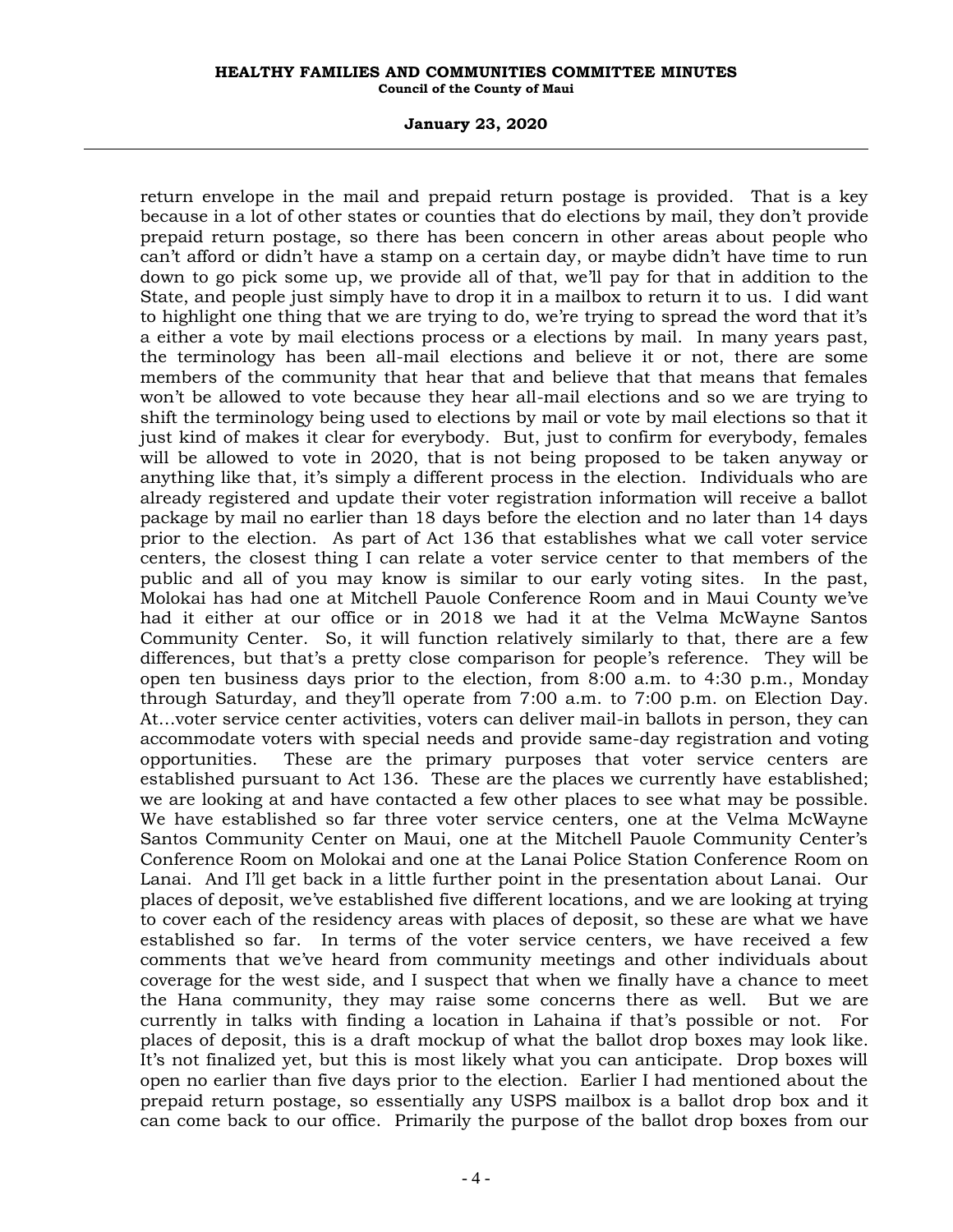#### **January 23, 2020**

office, is on like the last day of the election or the two days before the election, if people are concerned about, I waited this long and will the US Postal Service bring it back in time, they can come to our office or find one of these drop box locations and we'll have markers for it and I'll talk about that in a little while. Circling back to Lanai, in our FY '21 Budget, we have proposed a mobile voting unit for Lanai. We do have secured the location for the voter service center on Lanai for 2020, but there are some issues with its usage for future elections and so we are proposing a pilot use of a mobile voting unit on Lanai that could be used as a, kind of a sample of what the rest of the State and our County could view as what's being possible. There are alternative uses to it as well when it's not an election time, the Emergency Management Agency could have some usage for it, Fire Department, Police Department, even, you know, homeless applications or providing other services to the community in rural areas. There's a lot of different ways that a mobile voting unit can be used in a non-election year. But, primarily on Lanai, we have had trouble finding suitable locations and locations that are available due to the limited amount of facilities there, and the usage of the community over there. So, we are proposing that in our FY '21 Budget and if you guys have any questions on that, I'd be happy to speak to you later about that. The models range from about 75,000 to \$95,000, obviously, it depends on what type you go for, the size, whether it has ADA accessibility or power, AC to the facility, things of that nature. But, that's a rough range to look at. I mentioned about the multipurpose uses and we would anticipate modifying it for ADA accessibility to allow residents who utilize it and have disabilities to be able to vote there. Just some additional information, voters will have five business days after the date of election to cure a deficient return envelope. So, if an individual forgot to sign it, they signed the wrong one, they signed their husband's one, or they signed their kid's one, or whatever the case is, and sent it back in, our office will contact them by either mail or telephone and we will ask them to correct the deficiency and as long as they come in and correct it within five business days of the election, then those can be included in the final results. That's according to Act 136. Ballot processing can begin from the tenth day prior to the election, although results won't be disclosed until after the election is closed, and Act 136 also incorporates some recount provisions. Some of the technology that we'll be using in 2020, we have got funding from the State, about  $$106,000$  in FY '20 and we'll get another  $$106,000$  in FY '21. In the photos that are shown, this is equipment used by the City and County of Honolulu, and the County of Maui did go through a procurement process and selected the same vendor, and all counties in the State of Hawaii will be utilizing similar equipment. I'll show you a video in a second, it's very short, this is a mail ballot scanner and sorter. And due to the increase in mail that our office will receive, especially as it gets closer to election day, in order to get the election results out in time, all this was done manually previously and then these machines will assist in that process. As you can see in the video that's being played right now, the blue that's kind of streaking across the screen is all of the mail ballots that have been returned, and it can process about 13 to 18,000 an hour. And, what this machine will do is provide, it will look up the voter's record, compare it to the voter's record to make sure that each of the mail ballots that have been returned somebody hasn't already cast a ballot. And then it will notify us of any issues, and it will, it can sort down to good, bad, you know, questionable, by district precinct, various other issues, maybe tears in the envelope, all kinds of other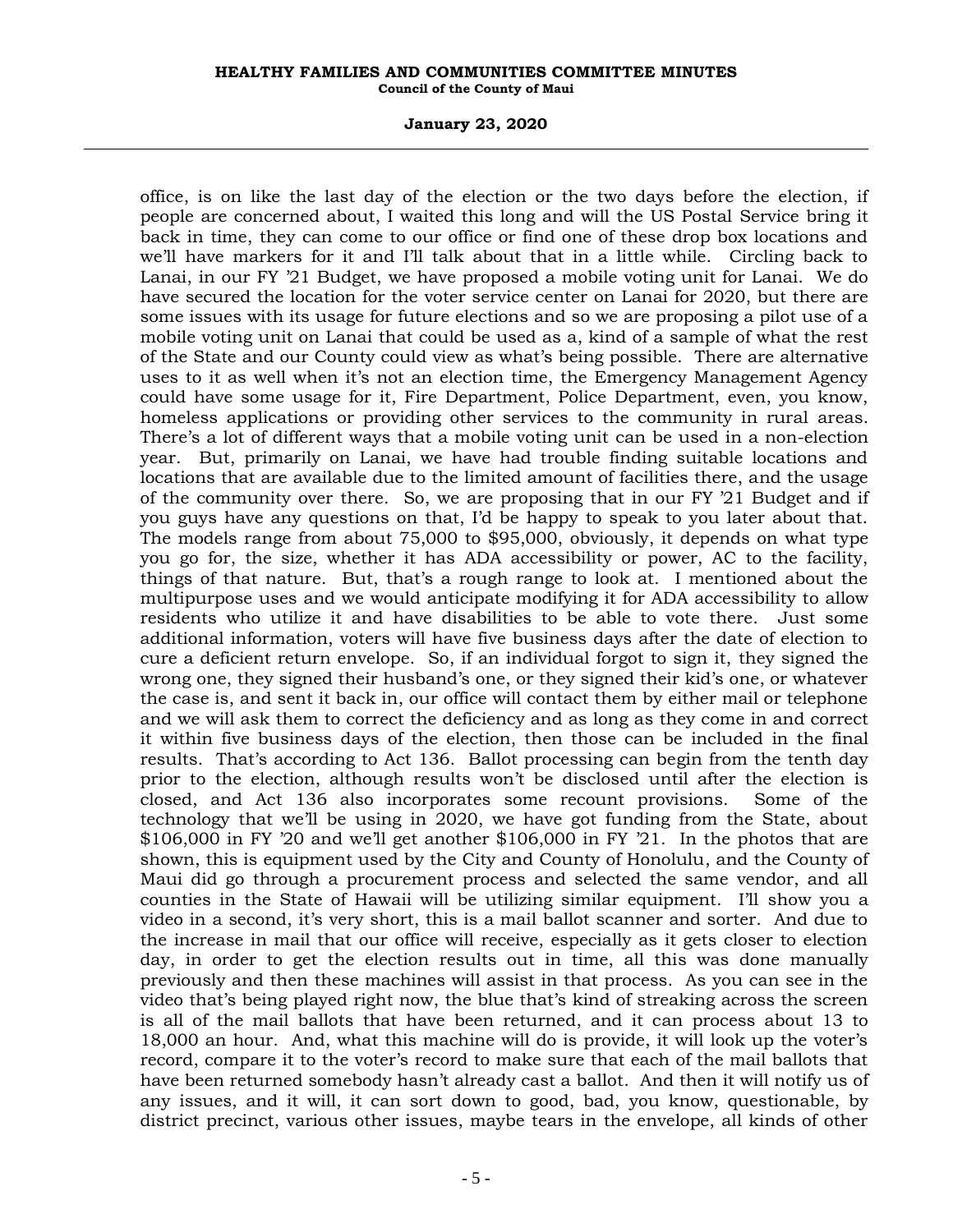### **January 23, 2020**

capabilities that it has. But we'll be having that in for 2020 and that will be delivered probably in about March of this year. We will have electronic poll books at our voter service centers, I do have a demo equipment back here if anyone wants to check it out later. It is fake data on here, so don't try to look yourself up or anything 'cause you won't be in there, it's all fake voters and everything that we have inside there, but I'd be happy to walk through if you guys that are interested later to see that process. It will replace paper poll books, it allows for cross checks between the service centers and the Office of the County Clerk and primarily it'll speed up the process for voters to be able to get into and, into the voter service center and actually vote. In addition, in our rural areas like Lanai and Molokai, it requires much less training than having to access the Statewide Voter Registration System. According…

- CHAIR HOKAMA: Does that have a video or a picture as part of the ID system, visual ID component besides the name and a, you have like a photo ID connected to that registration?
- MR. NISHITA: Yes, Mr. Chair, I'd be happy to when Deputy County Clerk Clark is going through her part of the presentation, I'd be happy to just bring it up here and scan my ID into it and just kind of show you guys how it works, but people will present their Hawaii State identification card or a driver's license and it would recognize the voter based on that and pull up their record. And, I can show you how that process works.

CHAIR HOKAMA: Okay, thank you.

- MR. NISHITA: According to Act 136, responsibilities of the counties is voter registration, absentee voting, voter service centers, places of deposit and the mailing and receipt of ballots, and the State is primarily responsible for printing ballots and counting of ballots. And in general, election related costs are divided in half between the State and the County. We are recruiting for temporary election clerks, so feel free if you know of anybody to refer them to our office, but we're currently on schedule with recruitment and we do have a few other individuals waiting in the pipeline to be interviewed, but in 2020 there are a lot of needs for temporary election clerks, especially as it gets closer to the election, and we'll be asking our FY '21 Budget for a continuation of that in our budget request.
- CHAIR HOKAMA: You can put in an ad now so what is your minimum requirements, high school graduate, college degree, what's your minimums, 21 or older?
- MR. NISHITA: Right here if you, I don't know if you guys can see it on the slide, but we did list the minimum qualifications which is a combination of education experience substantially equivalent to graduation from high school, and general clerical work experience. And then we do train those individuals and whatnot, they do have to pass a drug test and a background check to be even considered and then of course our office will evaluate them on an interview process as well.

CHAIR HOKAMA: Okay, driver's license not required?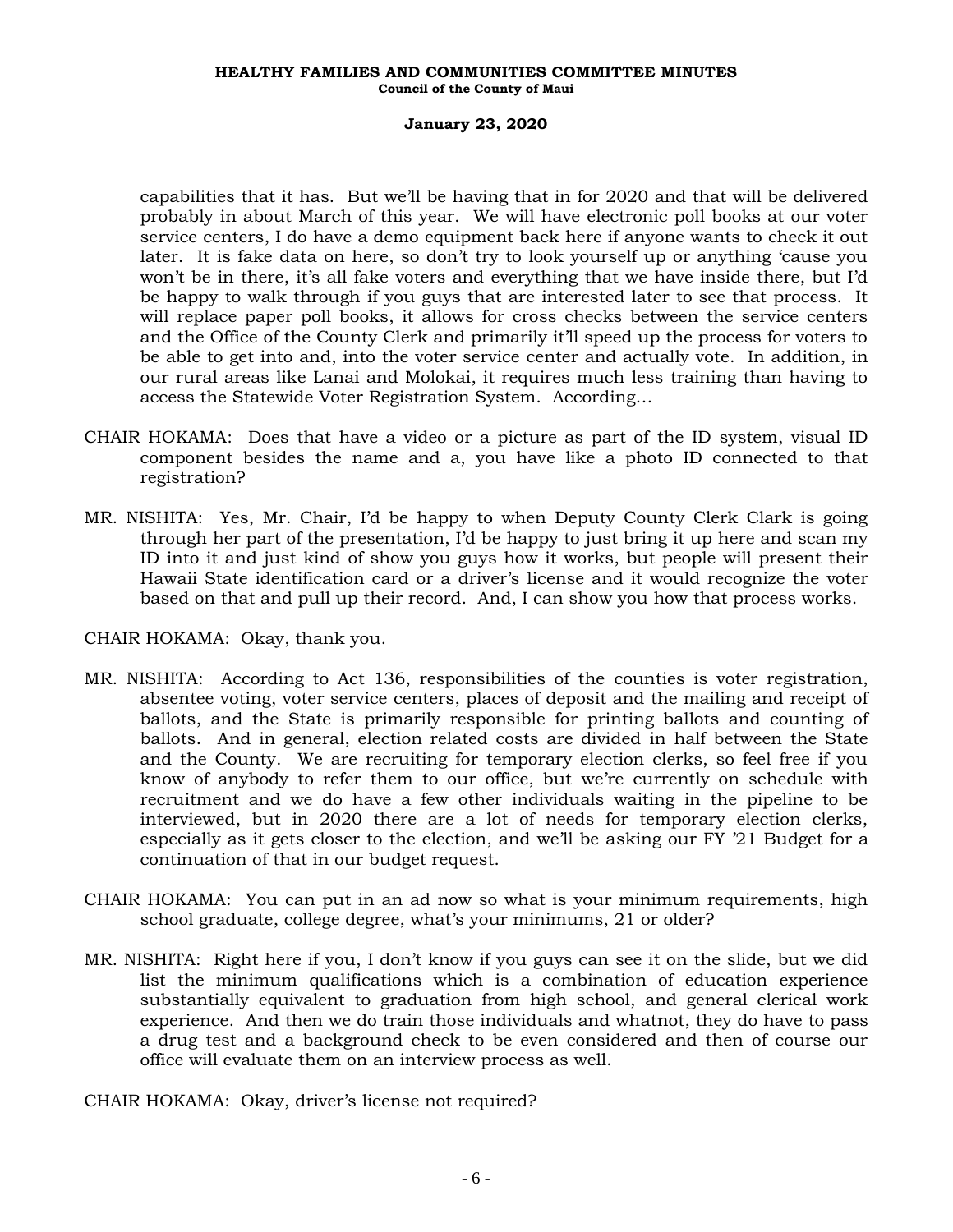- MR. NISHITA: We don't require that for the temporary election clerks, although for at least some of the positions, yeah, we do have to have them drive, taking things from here to there, but we've never had an issue with that previously, 'cause we do get some really good workers who for one reason or another just haven't taken the test or, you know, are scared to or whatever their case is. But yeah, we've never had a problem with having enough people that can drive, but that's not a requirement.
- CHAIR HOKAMA: Okay, and this is one of the issues for me, what's your pay scale, pay range you're offering?
- MR. NISHITA: Everything is set by collective bargaining, so temporary election clerks are SR-9's. I think in the past collective bargaining agreement they got rid of step A, so I think they all start at step B, which is roughly 2,000 something dollars a month.
- CHAIR HOKAMA: Okay, so it's not much, it's not much, okay. Is it your turn, Ms. Clark?
- MS. CLARK *(PowerPoint Presentation)*: It is, thank you, Mr. Chair. Public information is obviously a critical component of this switch to vote by mail, and statewide there are three main voter education priorities, the first being to encourage people to ensure that their voter registration is up to date so that your ballot can get to you in your mailbox. To raise awareness of elections by mail so that people are aware that their polling place will not be open on Election Day. And, the third is to encourage new voter registration. To support the education priorities, the State Office of Elections and the counties are coordinating outreach and education efforts, so informational mailings began as a component of this around July of this past year. And there's three major informational mailings that includes the notification card mailing which everybody should have received in July in your mailboxes. The election information card mailing which we'll talk about a little bit later on in the presentation, and the signature capture card. So, details on the dates and content of these mailers is in upcoming slides. In terms of comprehensive outreach, for community meetings and events, in 2019 participants from our office attended Friday town parties so this included Wailuku First Friday, Makawao Third Friday, and Lanai Fifth Friday. And, we plan to have staff from the office attend others in this upcoming year as well. We're also doing outreach with community associations, so on January  $8<sup>th</sup>$ , we presented at the Pukalani Community Association, we have plans to present on Molokai on January  $28<sup>th</sup>$  and scheduled in the upcoming months are Haiku on March  $25<sup>th</sup>$ , Kula on May 20th, Waikapu on June 8th, Lahaina Honolua Senior Citizen Club on February  $20<sup>th</sup>$ , and we're working with other individuals and community groups in Lahaina to schedule more outreach as well. So, we're also working to continue to secure dates in Kihei, Paia, and Hana as well. We will have drive-through voter registration events, similar to previous years and those are to take place in Lahaina and Kahului locations, so July 8<sup>th</sup> and October  $2<sup>nd</sup>$  will be Lahaina and July 9<sup>th</sup> and October 5th will be Kahului. We've also signed up to attend the Haiku Hoolaulea and Flower Festival on April 25th, and in terms of other groups throughout the State and throughout the County, we have attended meetings of the State Disability and Communication Access Board and have also met with the Department of Housing and Human Concerns to help assist us in reaching targeted populations such as senior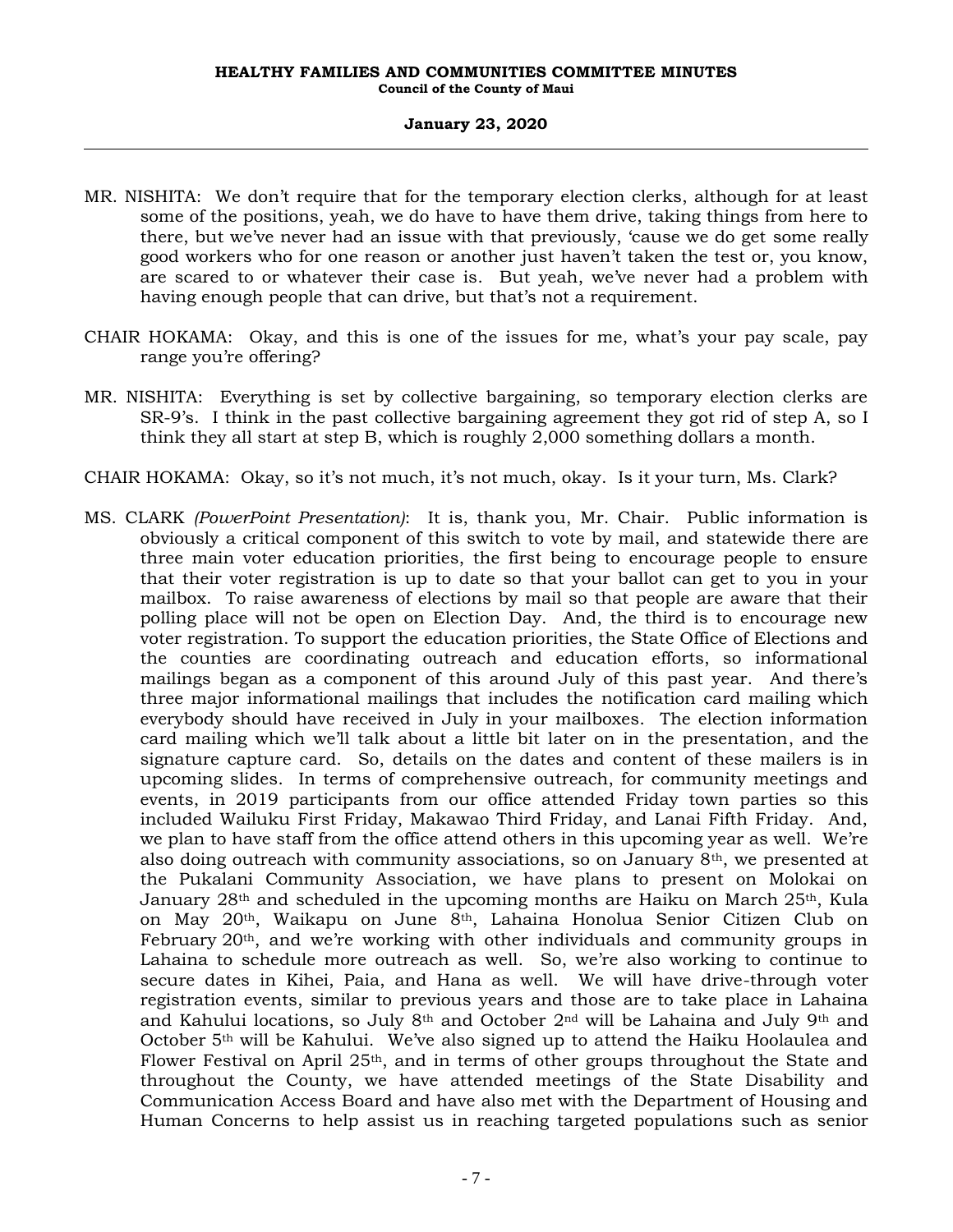citizens and houseless individuals. We also have radio and television commercials, both from us on the County level and the State level. Press releases, advertisements, we're going to have a short video, it'll be less than five minutes to educate voters and that will be easily shareable on many different platforms. And then the signature capture card, which will be optional, but individuals can update their signatures which can change over time, so this is an important opportunity for us to make sure that we have everybody's up-to-date signature for when they return their ballot.

COUNCILMEMBER KING: Chair, can I?

MS. CLARK: So, this was the first mailer in 2019.

CHAIR HOKAMA: Yes, Ms. King?

COUNCILMEMBER KING: Thank you. I just wanted to quickly, because I didn't hear too much about Kihei for the outreach, but I just wanted to let you know that Whale Day is coming up February  $8<sup>th</sup>$  and that should be a big community event if you guys want to try to get some outreach into Kihei. Thank you.

CHAIR HOKAMA: Thank you for that. Ms. Clark?

MS. CLARK: Yes, thank you very much. So, this was the first postcard that went out in July 2019, and it was the first of the series of mailings which was meant to not only raise awareness but also help to maintain the voter registration rolls, so if you did not receive one of these at your house, please check on your voter registration and update that. This is the second informational mailer and it was mailed to voters on January 15th, so it was expected to arrive within seven to ten days, so you should be receiving them now. If you didn't receive a card, again, especially by the end of the month, update your voter registration. I just received mine yesterday, so everyone should be getting them soon. This is the other side of that, so this would have your address where the return service requested piece is, and then you can see the return address is sent to our office to help with the cleanup of the voter rolls. This is an informational brochure, it has a lot of the same important dates and contact information that the mailer has as well, but this is also available on the State Office of Elections website and this can be really helpful to share for people, so they can look up the dates that are going to be important to them and then who they can contact in their respective counties if they have questions. On the inside of this brochure it breaks down for individuals what your mail ballot packet is going to include, how to make sure you're properly registered, returning your voted ballot, and then when you need to return your ballot by, so by 7:00 p.m. on Election Day. This is one of the signs that we created for the County busses, so they'll be around 32 fixed route displays and 34 cutaway or paratransit displays, so it'll be on all of the different bus routes. The State Office of Elections is also planning on having information provided on busses, but these have actually been produced and people should start seeing them when they ride the County busses shortly.

CHAIR HOKAMA: Yes, Ms. Kama?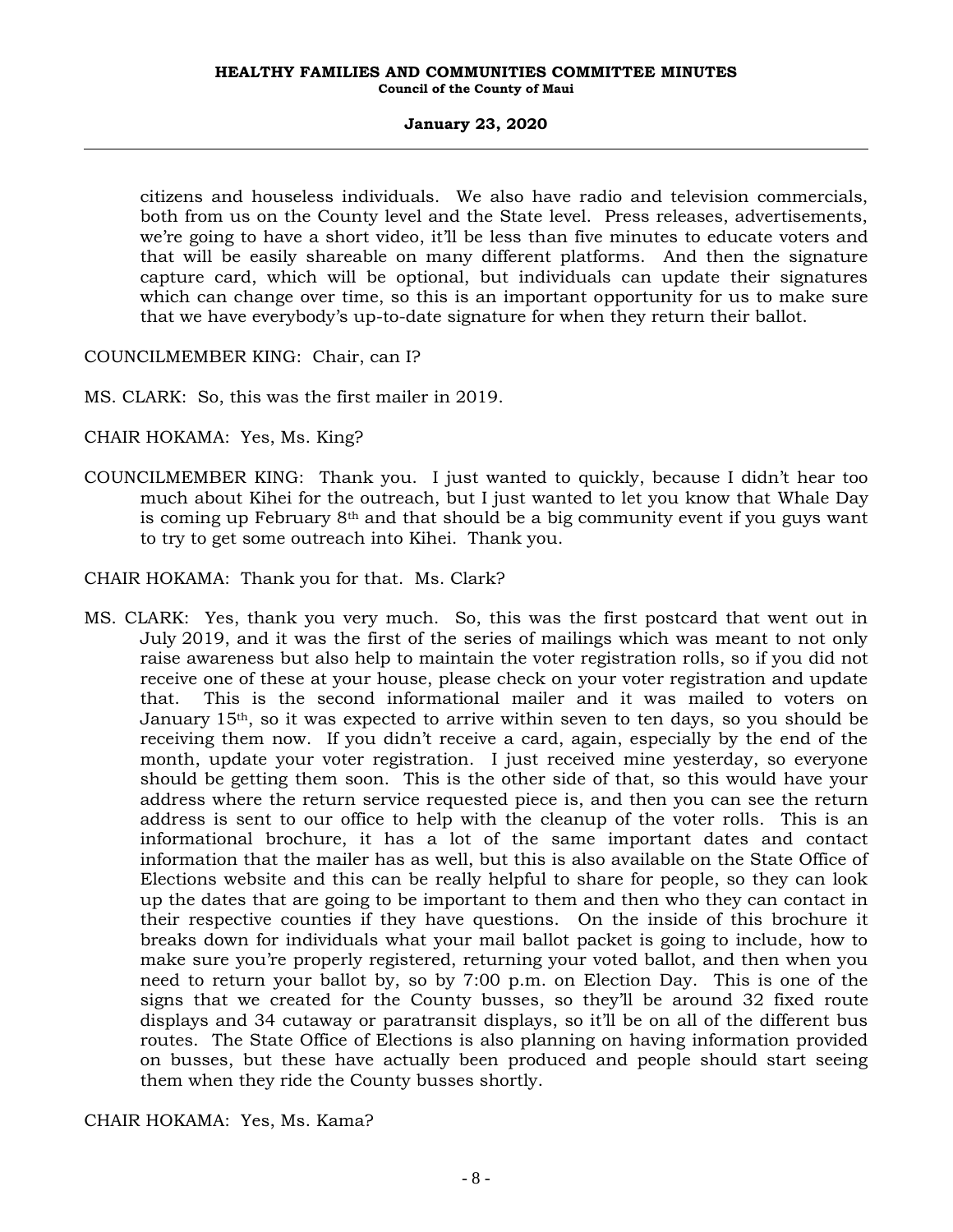COUNCILMEMBER KAMA: Oh I just want to know, how come we didn't put the voting dates on this, so people know, okay we all know it's 2020, but what's the date?

## CHAIR HOKAMA: Ms. Clark? Mr. Nishita?

- MR. NISHITA: Okay, so to address your question, I would say in 99 percent of the materials that we provide, it includes those two dates, the primary election date and the general election date. The, kind of the issue with the bus advertisements is, and I would actually skip to the next slide where Deputy Clerk can proceed further later but this is kind of a mockup of what it would look like and it's really limited in the amount of information that we can provide. And we want people to go to the website to find out more information, so we want to push people to that, that website and the limited space that we have of visibility from the site, we want them to update their registration and things like that, but it's not to say that we can't add it and have those updated as well.
- COUNCILMEMBER KAMA: I don't know how many people ride the bus actually have what, can go to a website, that was my concern, that if you have the date up there, at least they'll be paying attention. Thank you.

CHAIR HOKAMA: Okay, Mr. Molina, did you have a question, sir?

COUNCILMEMBER MOLINA: No, Mr. Chairman, I just wanted to advise or correct Mr. Nishita, that I think we should add it 'cause some people may not have computers and I understand the intent to get people to the website, but, you know, we have some non-technical people who don't have computers, and I guess I'm old school too, I like seeing that date as a constant reminder in the advertisement.

CHAIR HOKAMA: Right, right, right.

COUNCILMEMBER MOLINA: So, I don't think it would hurt. Thank you.

- CHAIR HOKAMA: Right, right. So we'll, I guess, we'll take all your recommendations and comments and advice and the Clerks, we'll pass it on with Clerks, work with them and then we'll also use the nonprofit community to help get communication out whether it be the senior club program or whatnot. Because I would agree, we need little stick'ems next to their regular landline phones 'cause they grab it every day, so right by the telephone is a great place to put reminders and right on the ice box where they go every day. So yeah, we'll make use of people's tendencies to help get the education across, so thank you, Members. Ms. Clark?
- MS. CLARK: Thank you very much, Mr. Chair. Looking at the next slide, we have an example of one of our flyers for community meetings, so these are items that we're hoping to widely distribute. This one is for the upcoming meeting that we have on Molokai on January  $28<sup>th</sup>$  at 4:15 p.m., just kind of to let people know that we're coming, to have consistent messaging with the State, so we all kind of have this theme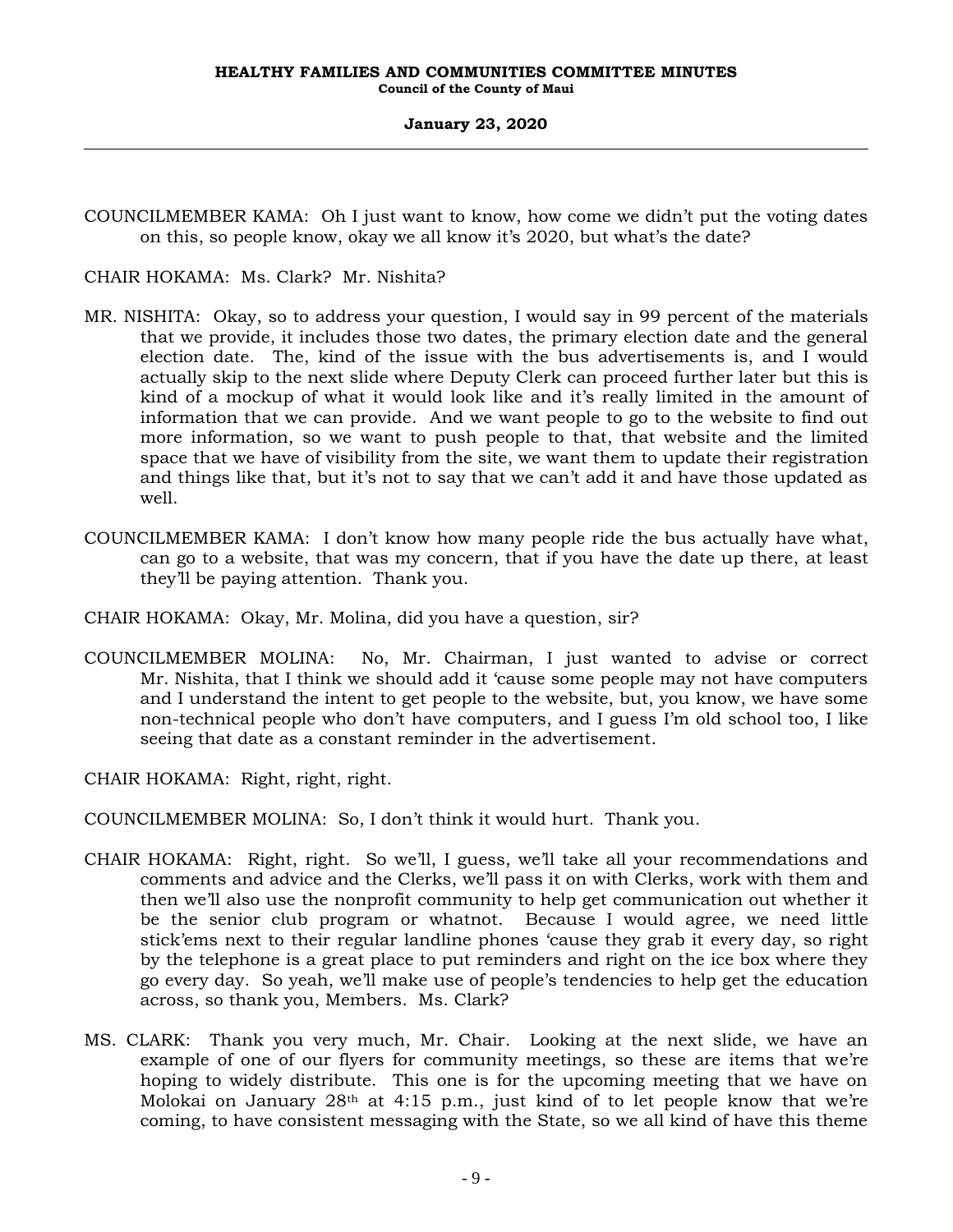of like the colors and information that we're providing to voters so that it becomes familiar to them over time.

CHAIR HOKAMA: Attractive, catches my eye.

- MS. CLARK: Also available in our office, we have these small register-to-vote flyers, so they're just about the size of a postcard. We take them with us to various events and we typically have them available along with on the spot hardcopy voter registration so that people can be reminded to register to vote. They're super brightly colored so the idea is that if you take one, you take it home and you toss it in a pile of like junk mail or something, that it's going to catch you eye later on and you'll be reminded and on the back of this in our next slide, it tells you where you can go to register. This is also really useful because sometimes when we're out at events, people don't want to update their register right then and there, and so they can kind of find out where they can do that later on.
- CHAIR HOKAMA: Aren't we going to do district offerings too, and again yeah, each community is different, so I'll let Ms. Rawlins-Fernandez talk for her community, but Lanai, the guys come to the Council Services Office asking our staff for assistance, okay. They're not the Clerk's Office, they're not within the department, but our people are asked to do a lot of administrative things, so my thing is we either find ways to support them, train them, or put in for, ask us for additional temporary position, halftime positions so that, you know, for Lanai that's where they're going to go, they're going to bother Ms. Fernandez, do you have the form, do you have this, can you show me how to do it? I mean, I know what she's going to be asked to do, so I just ask that we give them the support that we can help make it successful.

COUNCILMEMBER RAWLINS-FERNANDEZ: Chair?

CHAIR HOKAMA: Yes, Ms. Rawlins-Fernandez?

- COUNCILMEMBER RAWLINS-FERNANDEZ: I agree, it's the same on Molokai. Ms. Lindo is kept very busy by the community, so I support those ideas that you just mentioned.
- CHAIR HOKAMA: Yeah. Just again, and for Hana, I'm sure Ms. Medeiros will get those requests personally and on the phone.
- COUNCILMEMBER RAWLINS-FERNANDEZ: Mahalo, Chair.

CHAIR HOKAMA: Yeah, thank you. Mr. Nishita?

MR. NISHITA: Thank you very much. Just wrapping up our presentation, just a few more slides. We are in the process of working to develop a Election Day Emergency Response Guide for employees and election workers. A big issue that we're working through is cyber security and infrastructure security, we are working with Department of Homeland Security, the Hawaii State Fusion Center, the FBI, and other organizations to ensure the integrity of electoral process. And as part of those efforts,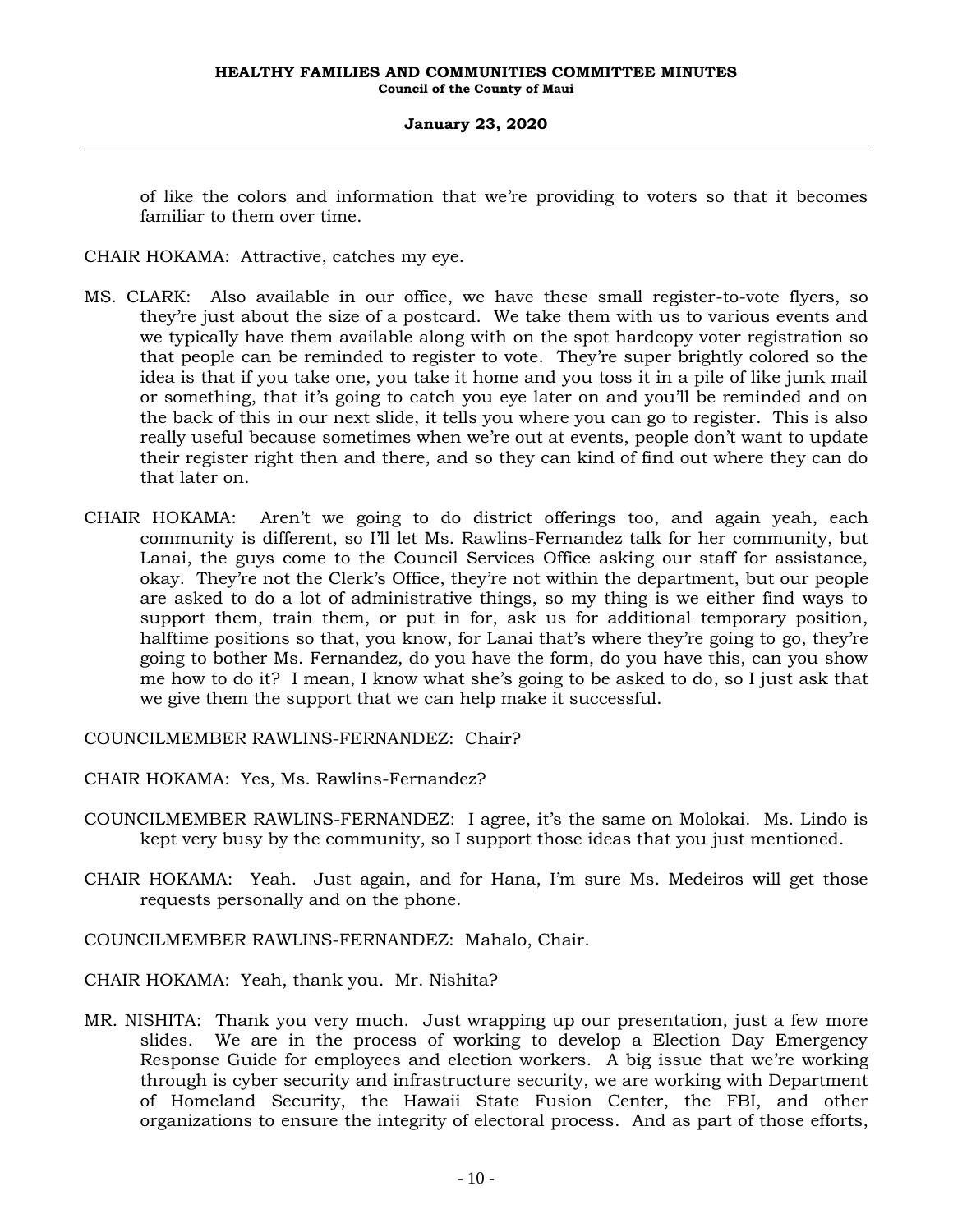### **January 23, 2020**

developing these emergency response guides and elections security planning checklist for people to follow, just to make sure that we have our bases covered. And then just to kind of wrap everything up, we are in coordination with the State to develop an online ballot tracking system for voters, so it's in the draft phase right now. We are kind of going through the terminology and stuff that will be used on there, but people can always call our office to ask us the status of their ballot or whether we've received it or not, but we are creating an online ballot tracking system where people can enter in some of their information and then be able to readily get that information available to them, whether it's been mailed to them already, whether we've received it, whether there was an issue with it, whatever the case is they can monitor that on a daily basis if they wish. We did as part of your handouts that you guys have received, towards the end of it, we did provide some information on the selection of the new election vendor and technology for 2022, so we're under the old agreement until the ending of 2020 and a new system has been procured by the State and counties for 2022 and that's some information about what your constituents could expect to see at the polling or at the voter service centers in 2022.

CHAIR HOKAMA: And that's only for that cycle, Mr. Clerk?

MR. NISHITA: No, it's for 2022 to 2026 and then a new procurement will have to be done. I'll pull up real quick, we are working on a, some GIS mapping and geocoding of addresses. The geocoding of addresses primarily for reapportionment in 2021 to assist with that. And we are near finalizing this application which is a GIS application to help people establish where they live in regards to council residency areas, so it's a question that we receive from time to time, especially if you live along a border or anything like that. And what this application does is they can pinpoint on a map and find it or they can type in their address, and in this case, I typed in 200 South High Street which is in Wailuku and you can see the map will pull it up and provide information on how they can contact their Councilmember that represents that area. So, we're near finalizing that, but that's in the works right now. We have been, had a few discussions with Department of Transportation, some other jurisdictions on the mainland have either reduced or given free bus transportation on election days, especially for places that transition to different types of electoral processes and so we are kind of in discussions with them and trying to find out what the impact to the County's budget may be if we were to propose something like that, but that would come down in the upcoming budget cycle for you guys to deliberate on. And we are establishing a signature verification manual primarily for residents as a means of transparency so that they can fully understand how we verify signatures that are put before us. I know there are concerns from time to time raised about whether my signature is valid, or how are you guys evaluating that or things of that nature and plan to make that public so that people will have that information available and can kind of understand the process better. That's all we had for our presentation, I'll just kind of demonstrate real quick since it was asked earlier - the poll worker would just check in the voter that way, I've put in my driver's license in the back, it's pulled up my record, we just verify their address and date of birth that, that's correct with the voter, we'd accept it and the voter would sign into it and then there's some options available to the poll workers to be able to use. But it can be as simple as that process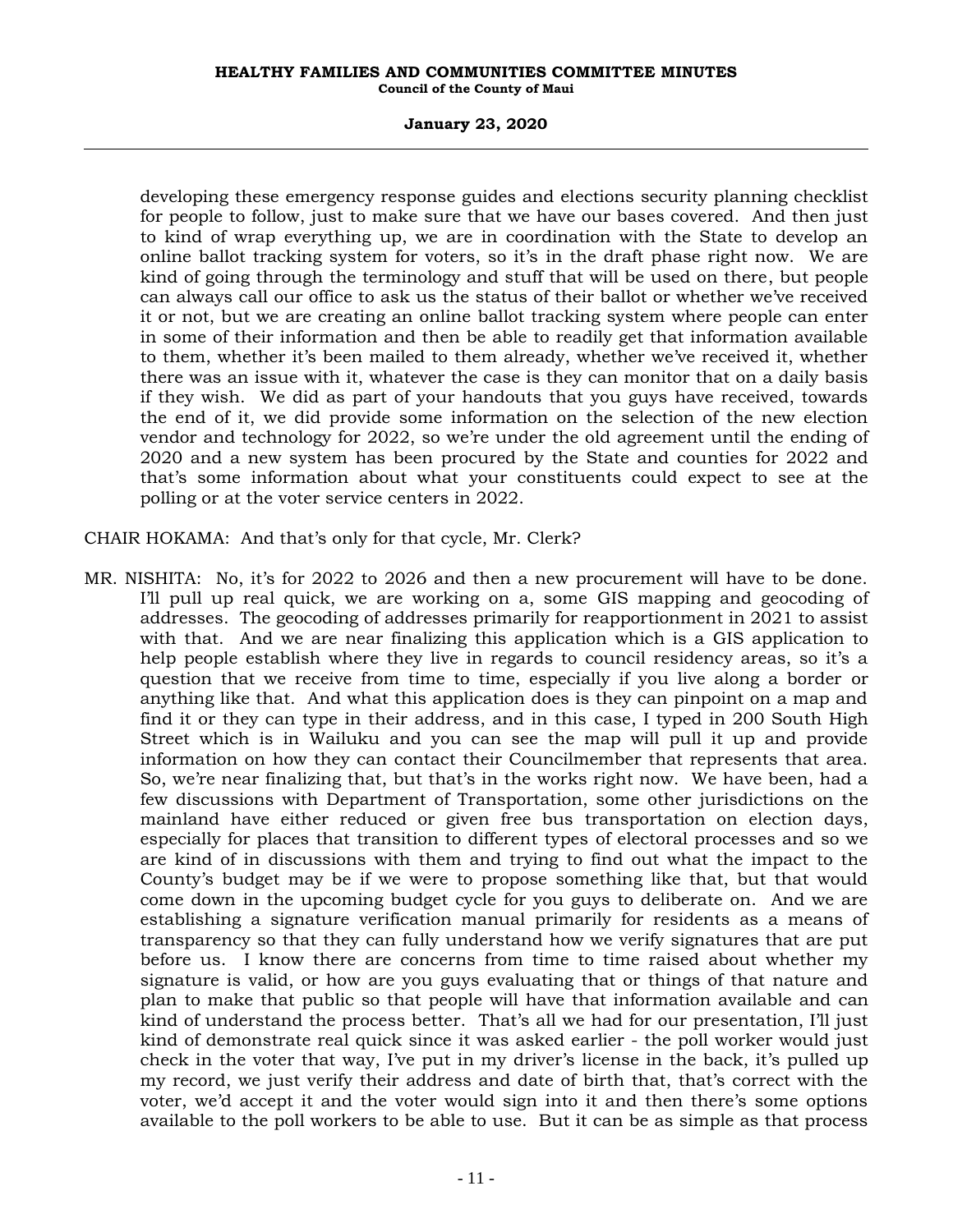to speed up the time people have to wait at the polling places, or the voter service centers, excuse me. And that's pretty much it for our presentation, Mr. Chair, and we'd be happy to answer any questions or provide further information if needed.

- CHAIR HOKAMA: Okay, so, the one thing I want very clear to our community is for this upcoming election, this calendar year in what, seven, eight months, the requirement of total mail-in ballot will be implemented, is that accurate?
- MR. NISHITA: Yes, Mr. Chair, the entire State of Hawaii will vote by mail in 2020 so all properly registered voters will receive a ballot in the mail. And they do have the option, some people will wish to vote in person, and they can go to a voter service center if they wish to do that. But, yes, everyone will vote by mail in 2020.
- CHAIR HOKAMA: Okay. And the service center opens through Election Day?
- MR. NISHITA: Yes, it will be open ten business days prior, and it'll be open up to and including election days.
- CHAIR HOKAMA: Okay. Let's see, I'll ask Mr. Molina, one question, one follow-up and then we go to the next Member, yeah, and then we'll do multiple if we need to, so one question, one follow-up.
- COUNCILMEMBER MOLINA: Okay.
- CHAIR HOKAMA: Mr. Molina?
- COUNCILMEMBER MOLINA: All right, thank you, Chair. Mr. Nishita, do you have the estimated cost savings with the implementation of this new system at this point, any estimates?
- CHAIR HOKAMA: Mr. Clerk?
- MR. NISHITA: Thank you, Mr. Chair. The State of Hawaii estimates, and I can't recall the exact number, but about a few hundred thousand dollars in savings in the upcoming cycle for the entire State of Hawaii, including the counties. And going forward, additional cost savings especially in the new procurement of the election vendor, we do have some cost savings there as to currently what we pay now. I would say that in the upcoming budget cycle, we did include the normal amount of temporary election clerks that we typically have to use and I think it's kind of more primarily as a precautionary measure 'cause we don't know essentially how the community is going to respond to vote by mail elections and whether people will actually vote by mail or more people may want to, you know, come into our office or go to a voter service center or whatever the case is. But I do anticipate going forward from 2020, that we'll need a significantly less amount of people which will save the County also in salaries and fringe benefits.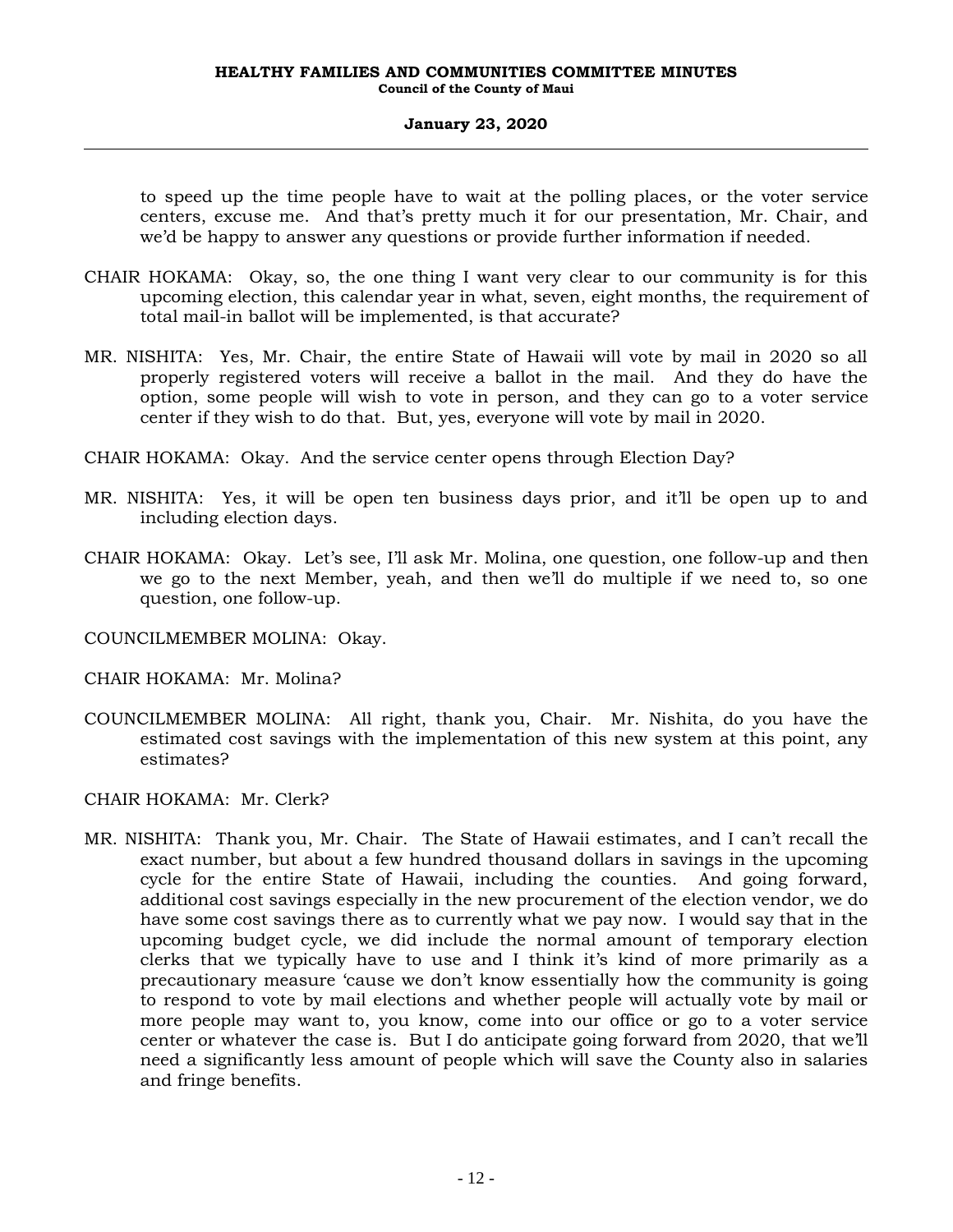COUNCILMEMBER MOLINA: And, Chair, my quick, last follow-up question, any additional equipment you're going to need versus what you currently have?

CHAIR HOKAMA: Mr. Clerk?

- MR. NISHITA: Thank you, Mr. Chair. Other than the equipment we kind of already went over in the presentation, I believe that we're ready for the election process, yeah. Thanks.
- COUNCILMEMBER MOLINA: Okay, thank you. Thank you, Chair.
- CHAIR HOKAMA: Okay, thank you. Ms. King?
- COUNCILMEMBER KING: Thank you, Chair. So, I'm just, I'm concerned with the date that the ballot has to be into you by, so, we have these drop boxes and then we have the mail box, if you drop your ballot in the mailbox on the day of election, will it still be counted?

CHAIR HOKAMA: Mr. Clerk?

- MR. NISHITA: Thank you, Mr. Chair. It has, the mail-in ballots have to be received by our office by 7:00 p.m. on Election Day. I don't want to recommend to anybody if you're on the day of election and you haven't mailed in your ballot, to drop it in your mailbox, 'cause you really either should have done that previously or you should take it to a voter service center or place of deposit or whatnot. But we do work with the Postmasters from all the different post offices and they are very good about whatever they collect, they congregate and then will send to a central processing facility for us like Kahului Post Office or Wailuku Post Office. So, we do actually get a lot from a lot of the different post offices on the day before the election or the day of the election that postmen or women have gone out and collected. But people shouldn't rely on that, they do their best to help us out, but don't rely on that at all.
- COUNCILMEMBER KING: Okay. So, if I can just follow up, Chair, so it doesn't matter, so you're not looking at the postmark, you're actually, you have to have received it. I'm just curious because now, but then you also have this five day grace period for any problems and if somebody says well one of my issues is that I mailed it three days ahead of time and it didn't get to you the day after, does that count as part of that five day post-election, you know, issues, being able to work out the issues?

CHAIR HOKAMA: Mr. Clerk?

MR. NISHITA: Thank you, Mr. Chair. In regards to the five days that voters have to cure a deficient return, identification envelopes, I just want to note that that's spelled out explicitly in Act 136 about what constitutes that, and it includes a return identification envelope that's returned with an unsigned affirmation. An affirmation signature does not match the reference image we have on file or the return identification envelope contains another condition that allows…that wouldn't allow the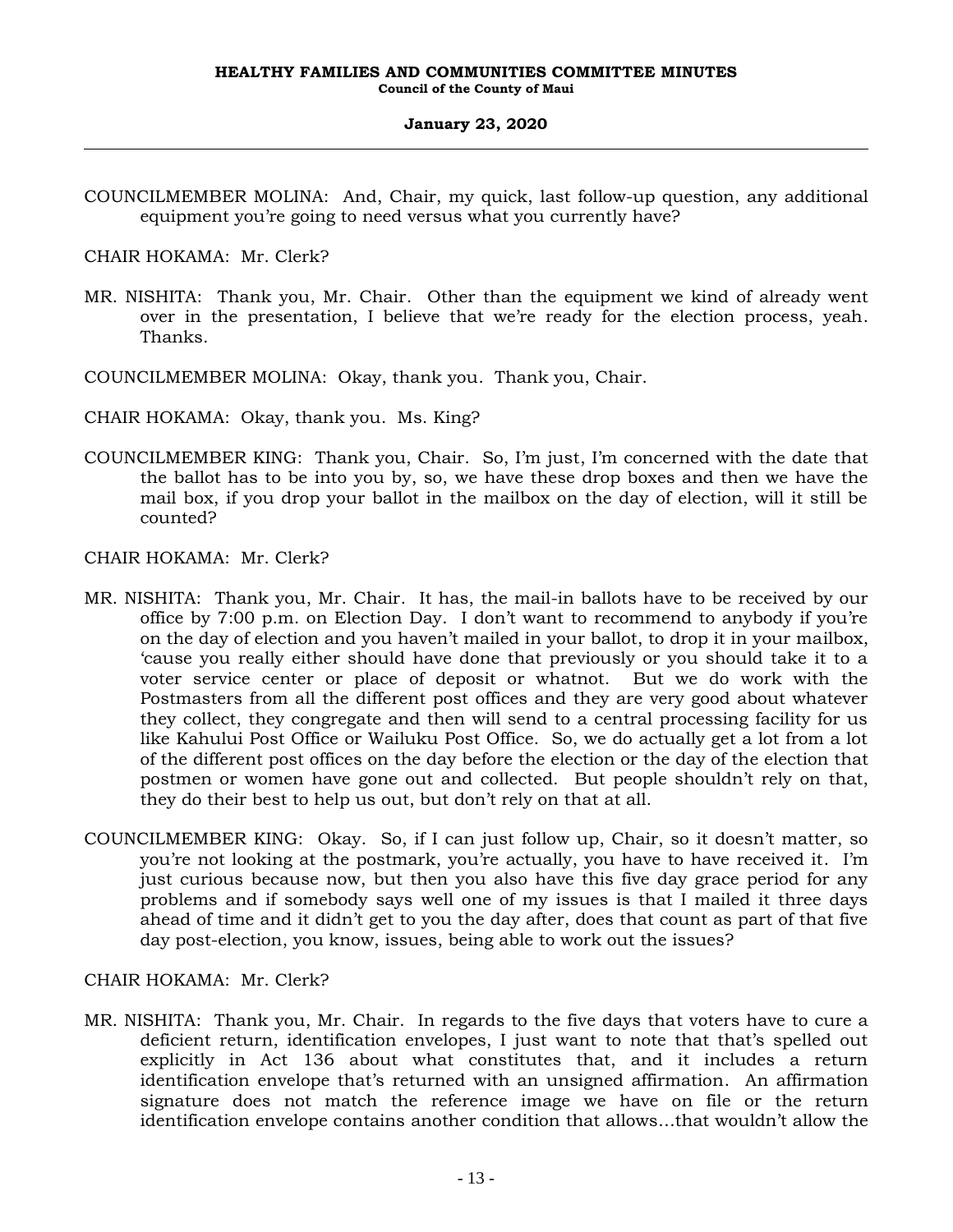counting of the ballot which would include items like there might be like significant tears on it, sometimes people spill coffee all over it, sometimes kids like draw pictures and all that kind of stuff that may inhibit it being read by certain machines. So, that's really the conditions in which they would have a chance to cure the deficiency and the law is explicit about the receipt of it by 7:00 p.m., it has to be in our custody by 7:00 p.m. on Election Day.

### COUNCILMEMBER KING: Okay.

MR. NISHITA: And in 2019, City and County of Honolulu had to do a special election, primarily because the ballots weren't in their custody, although they were with the post office by 6:00 p.m., but they weren't in the clerk's custody by 6:00 p.m., and so there's already case law regarding that.

COUNCILMEMBER KING: So, those didn't count?

MR. NISHITA: Well, they actually had to do a special election to kind of fix the issue, because you can't really, since everything is anonymous, it's not tied to specific voters, we can't essentially back it out, you know, once they've counted them, they're counted, and we can't say that, you know, individual A and individual B and individual C, their ballots shouldn't have been counted, 'cause we don't know at that point, it's all anonymous.

COUNCILMEMBER KING: Okay.

MR. NISHITA: So, they had to conduct a special election to cure that.

COUNCILMEMBER KING: So, drop boxes are safer? Okay.

CHAIR HOKAMA: Okay, Ms. Rawlins-Fernandez?

COUNCILMEMBER RAWLINS-FERNANDEZ: Mahalo, Chair. Okay, so will the drop boxes have hours of operation or will it be available 24 hours?

CHAIR HOKAMA: Mr. Clerk?

MR. NISHITA: Thank you, Mr. Chair. That's a determination that's made by the Clerk. I don't want to commit the next Clerk to anything, so there's some flexibility in the State law regarding like operational hours of the facility that the ballot drop boxes are in, like whether it can be securely maintained and things of that nature. I think, generally statewide, most of the ballot drop boxes are going to be located in like physical facilities so the operational hours of when people could drop those off might be limited to the times and hours of when that place is open. I know City and County was looking at consideration of maybe placing a couple in like parks or stuff like that, but there is all kinds of security concerns, whether like somebody's going to pour some gasoline down it and like burn everything up in there and things of that nature,  $so \ldots$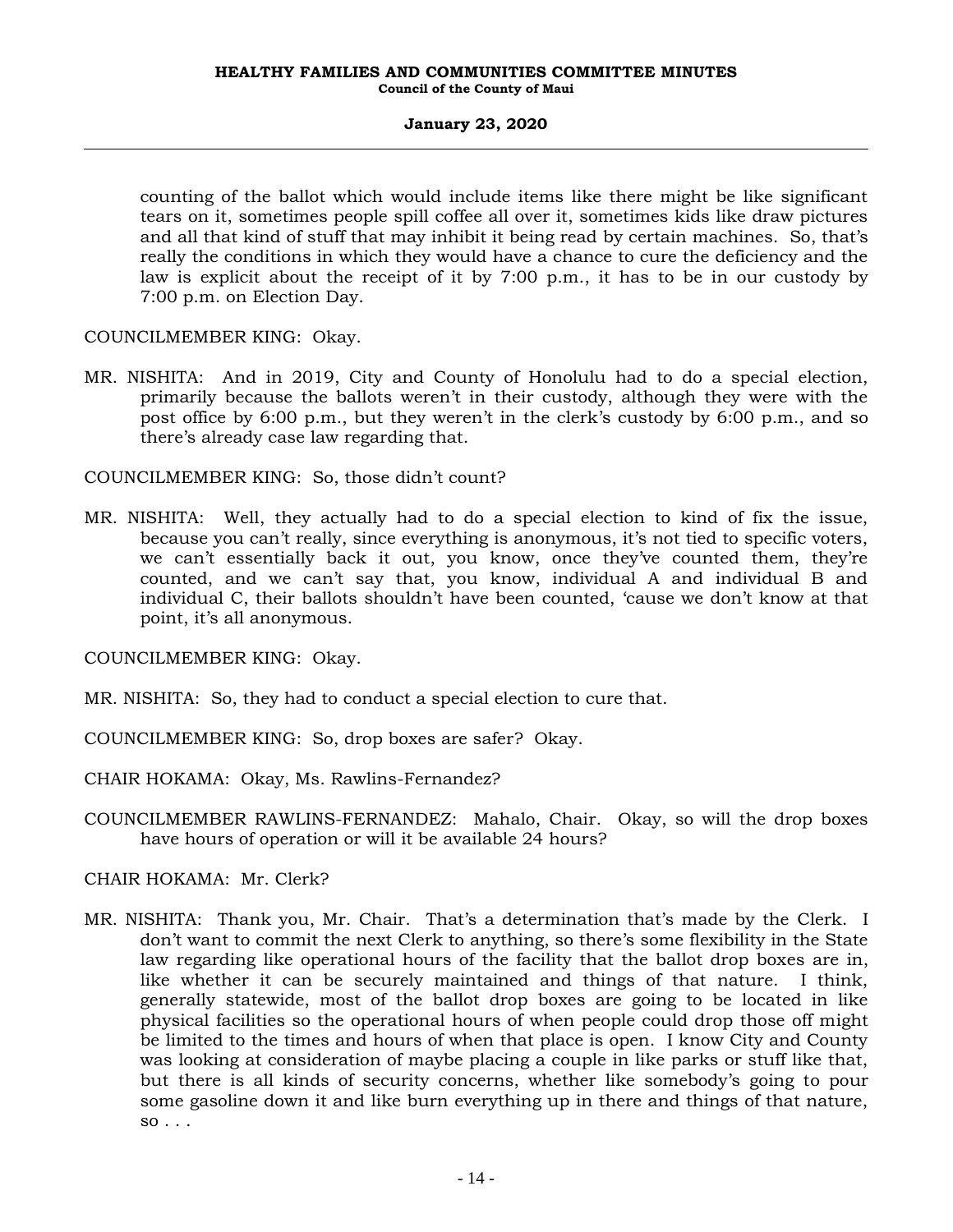COUNCILMEMBER RAWLINS-FERNANDEZ: Don't give anyone ideas.

- MR. NISHITA: So, you know, there's a lot of different considerations that have to be made in determining the hours of operation for that. So, State law gives a little bit of flexibility in that regard, and yeah, I would hesitate to kind of commit to the next Clerk to until that time, yeah.
- COUNCILMEMBER RAWLINS-FERNANDEZ: Okay, mahalo. Mahalo, Chair.

CHAIR HOKAMA: Thank you. Ms. Paltin?

COUNCILMEMBER PALTIN: Thank you, Chair. Thank you for the presentation, I was wondering how this affects same-day registration. Do they just, is that still available at the service centers and at a service center possibly in Lahaina?

CHAIR HOKAMA: Mr. Clerk?

- MR. NISHITA: Thank you, Mr. Chair. Addressing your first point, same day, if people wanted to register past the voter registration deadline, they would have no other option but to show up at a voter service center. So, according to state law, if you miss the voter registration deadline, which is I think is about 30 days out of the election, then your only opportunity in that election is going to be to show up at a voter service center and you'd have to register and vote at that time. And yes, if we had a voter service center in Lahaina, the voter service center would be required pursuant to state law to provide same-day registration and voting opportunities.
- COUNCILMEMBER PALTIN: And the requirements for that would be driver's license and mail?

CHAIR HOKAMA: Mr. Clerk?

- MR. NISHITA: Thank you, Mr. Chair. So, if you're talking about new registrations, yes, we always ask for State of Hawaii driver's license or state identification. Pursuant to Federal law, there's other requirements that they can use like utility bills, bank statements, things trying to establish the residence of that individual. There's various things that they can do with regards to that, following the Help America Vote Act or the National Voter Registration Act. The, Hawaii is what is called essentially a self-affirmation state, so we do ask for all that information and whatnot and we do have different databases like DMV, we have access to their files and that kind of stuff, as well as like the Criminal Justice Information Center and like Social Security Administration, various agencies like that, that we can probably identify individuals through that, but we always do ask for state ID or a driver's license.
- COUNCILMEMBER PALTIN: So, someone could just come with that and register to vote and vote on that day?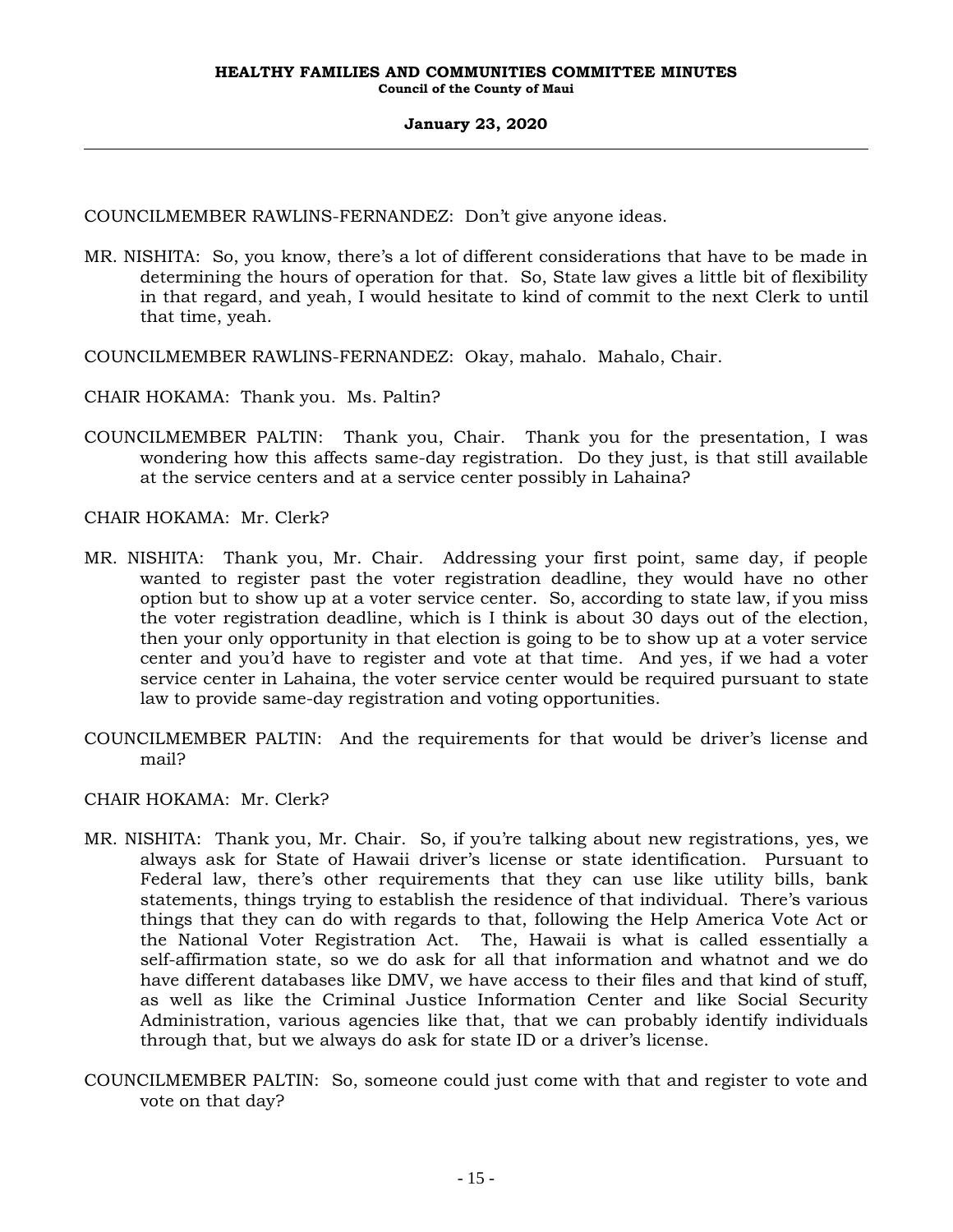CHAIR HOKAMA: Mr. Clerk?

MR. NISHITA: Thank you, Mr. Chair. Yes, they could.

COUNCILMEMBER PALTIN: Okay, thank you.

CHAIR HOKAMA: Ms. Sugimura?

VICE-CHAIR SUGIMURA: I have to say this, sitting here listening to both of you and I want to tell you, I want to thank you for your years of service to the County of Maui as our Clerk and Deputy Clerk and we will definitely miss you. I think the ending of this month is, sounds like your departure, but I did see you do presentations in Pukalani, so thank you very much. Our community center, I mean our community association there, and I look forward to Kula which will be the next one and all the help that you have given my office over through the years so thank you very much. Regarding the cure of deficient return envelopes, so how do you certify, you must know if that's a big problem or not, but how do you certify the elections?

CHAIR HOKAMA: Mr. Clerk?

MR. NISHITA: Thank you, Mr. Chair. I would say a common misunderstanding about deficient return envelopes is that a lot of people believe that there's a lot of them, that we're disqualifying a ton of ballots or things of that nature. I don't remember the exact numbers offhand, but I believe in the 2018 General, there was about maybe 120 that either didn't have a signature or didn't match the reference image or we may have thought that it, they signed their husband or wife's one or things of that nature, and I want to say, about 98 of them were corrected prior to Election Day. People would come in and, you know, refill it out or show us their ID or whatever the case is. Whatever was needed to cure the deficiency, so the numbers aren't huge, you know, we're not throwing out all these ballots and everything, we do make a lot of effort to contact the individual to correct it.

VICE-CHAIR SUGIMURA: Thank you.

CHAIR HOKAMA: Thank you. Ms. Kama?

COUNCILMEMBER KAMA: I was trying to jan-ken-po with myself which one of my questions is priority. So, okay, so on the elections by mail, when will voters receive their ballots, in the first paragraph, says approximately 18 days before the election, and that's when you're going to start mailing it out. And then on the next page it says, the voter service centers are going to be open ten business days prior to the election and I think there's someplace else around here that talks about ten business days, so is that deliberate that, there is a reason why it's just approximately 18 days and then the business days in the other sections of the PowerPoint?

CHAIR HOKAMA: Mr. Clerk?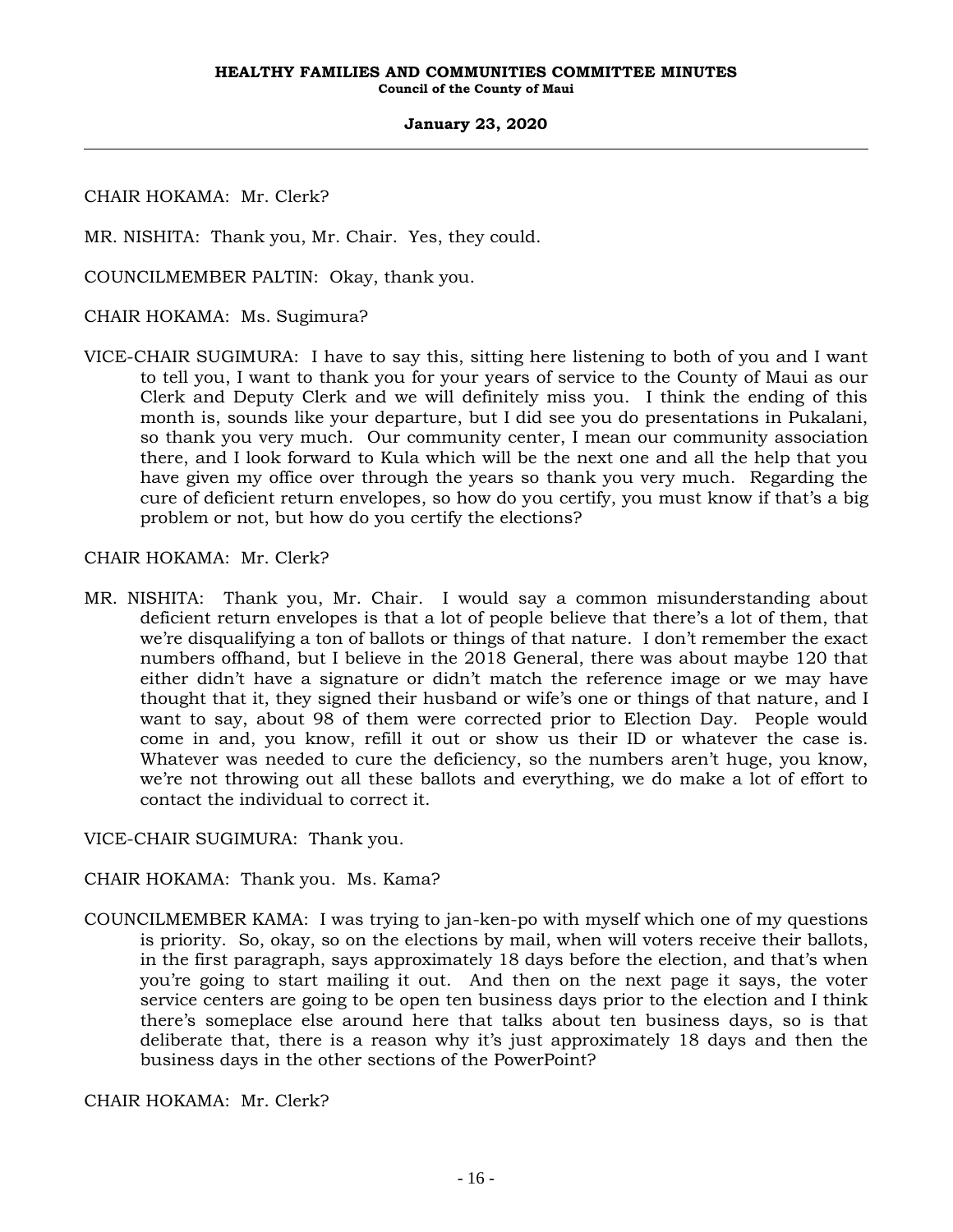MR. NISHITA: Thank you, Mr. Chair. Yeah all that is pursuant to Act 136.

COUNCILMEMBER KAMA: Okay.

MR. NISHITA: There are various reasons why they established days versus business days for different provisions. In terms of the mailing, it's impossible for us to guarantee that we'll get it in your mailbox --

COUNCILMEMBER KAMA: Right.

- MR. NISHITA: --18 days out, although due to the timing of things we kind of know what to shoot for and can, we'll probably hit up most voters about 18 days out, but that's primarily the purpose for that to end up, the word approximately, just that's what we should shoot for and, you know, a mail carrier may miss a post office box one day and then have to return back the next day or whatever. And then, yeah, all the other specifications as to business days is what's provided by law.
- COUNCILMEMBER KAMA: As a follow-up, Chair, so a lot them, though our mail goes to Oahu for sorting and then if they come back here, where they have to go, so are they going to be sorting all of this or do they just automatically get sorted by the post office at Kahului?

CHAIR HOKAMA: Mr. Clerk?

MR. NISHITA: Thank you, Mr. Chair. That's a very good question that gets raised from time to time from members of the public so I'm glad you brought that up. I want to say maybe a couple years back, the, I guess it's a sorting machine or something that the Maui Post Office would use, I guess broke down --

COUNCILMEMBER KAMA: Yeah.

MR. NISHITA: --or something happened with it and they started diverting everything to Oahu immediately and then Oahu will sort it there and then send it back to us. So, generally up until about the last week of the election and as I mentioned earlier, we work with all the different postmasters, but up until about the last week, they continue to do that. So, you know, they'll try to grab whatever they can, 'cause our return identification envelopes are pretty unique and they know what to look for so they'll try to kind of sort that out and give it to us directly but some may go to Oahu and come back, but that last week they do pay extra attention to pulling those things out of the stream and then providing that to us and we do pick-ups every day and sometimes twice a day to make sure we get everybody's ballot in.

COUNCILMEMBER KAMA: Thank you, Chair. Thank you.

CHAIR HOKAMA: Okay, at this time and to make it even, add more to our discussion, I'm going to ask Bill Snipes to come down. Mr. Snipes is Office of the Mayor and I've asked him to come down because part of his, I guess, duties is to assist Maui in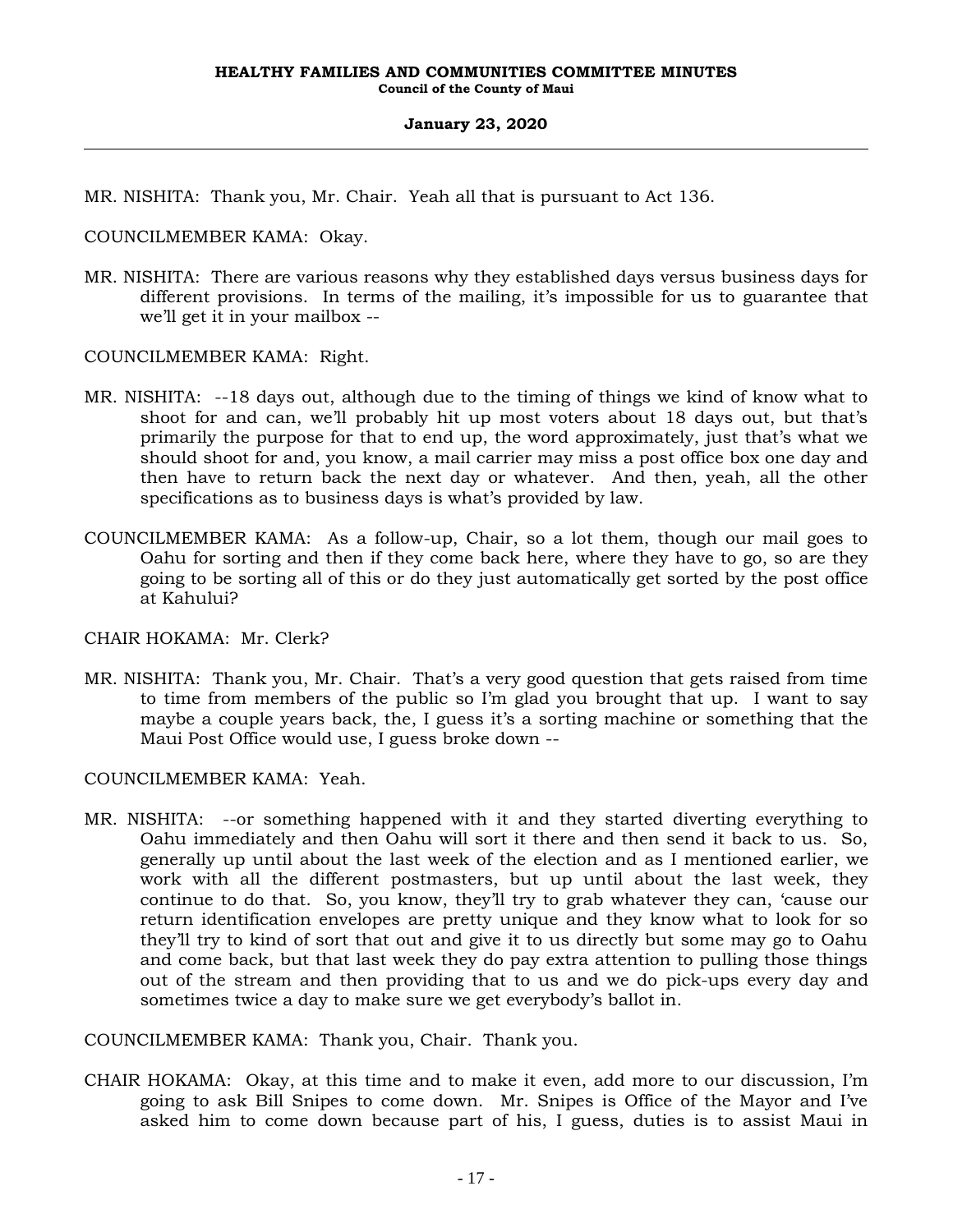making sure that we get the maximum count for Census and how possibly this next election and potentially voting by mail may be able to assist our County with its Census results. Mr. Snipes, if you would introduce yourself and share some comments.

- MR. SNIPES: Yes, thank you, Chair, Members. My name is Bill Snipes, I'm a Community Liaison for the Mayor. We're deep into preparation for the 2020 Census, similar to the County Clerk's Office and the Office of Elections, outreach has been a major part of our effort. The enumerator side of the Census is quite separate, and I'm not really involved in that personally, nor is the County. They are recruiting people and having a hard time with the unemployment rate being as low as it is in our state, they're having a hard time, there are probably at least 300 jobs still available and the pay is \$20 an hour. So, they are still trying to recruit and in fact, Monday evening the head of that recruitment effort on Maui and I will be at the Alliance of Community Associations in an effort to try and recruit some people. That is one type of organization that we've appealed to as part of our outreach along with Chamber of Commerce, County Bar Association, Native Hawaiian Chamber of Commerce, MVB, MEO. What the Mayor did was form a complete count committee modeled after the one at the State level, I'm his representative to the State. And we recruited about 20 business and community leaders to serve on that committee. And they've been very helpful in allowing us access to various channels of communication that they have, mainly newsletters. We've also been on *AKAKU*, we've been on the radio KAOI. One of the most successful channels has been PSA's both at the Federal level and at the local level. The Federal Census Bureau has launched a thousand ads some of which feature local personalities for us like Kealii Reichel and Nainoa Thompson. And then at the County level we've had great success with Kathy Collins' PSA which you may have seen on the County of Maui website. It's had about a hundred or sorry 8,500 views so far, so we're very pleased with that. And I just had an e-mail this morning from the State and they would like to borrow that for their own use, it's been widely seen there as well. We put a banner on Work Day, we will, we were in the Employment Retirement System Newsletter, *High Street Journal* will be coming out any day now and we'll have a writeup in there, so the idea is that we prepare drop in content and then anyone who has a newsletter can feel free to use that content in their publication.
- CHAIR HOKAMA: Have you had chance to work with either the Clerk's Office or our Transportation Department regarding venues within the County itself? We send out Real Property Tax notices twice a year.

MR. SNIPES: We've done…I'm in conversation with Jeff Pearson to add –

CHAIR HOKAMA: Water bills.

MR. SNIPES: --an insert to the water bills. You're right as to the other department…

CHAIR HOKAMA: Driver Registration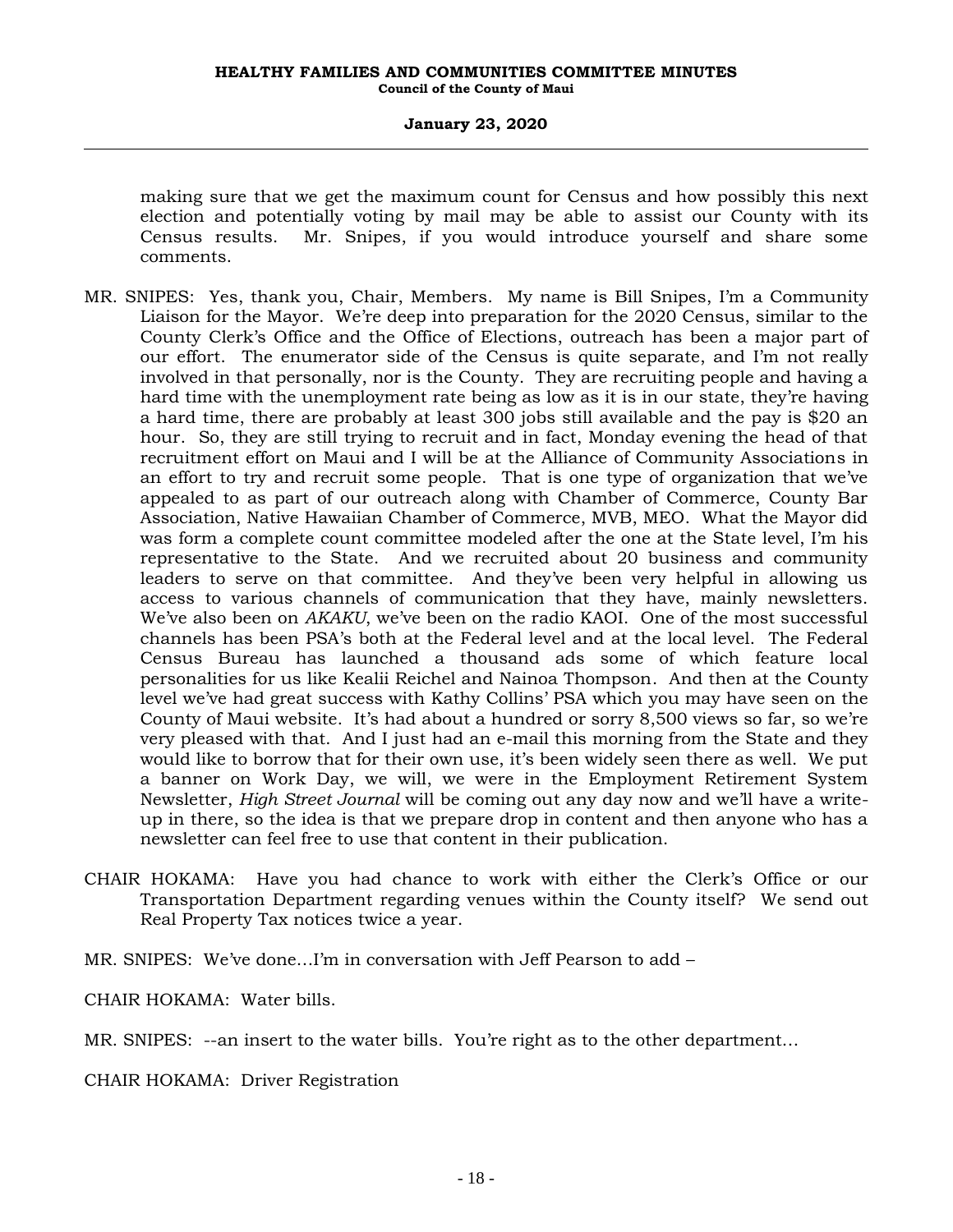MR. SNIPES: Yeah, and the buses we're lagging a little bit behind, I think MEO will do it, but I haven't had a discussion with Marc Takamori yet, I need to do that. We've put flyers in the elevators here, we posted a flyer at the Business Resource Council [*sic*] and I think turned over a few leaves anyway within the County department or County organization. There's always more to do, we have probably a list of about 160 organizations that we've reached out to, but there are more. The real problem is reaching hard to count, hard-to-reach communities and populations, Native Hawaiians, Pacific Islanders, the Latino community, some of whom have real concerns about privacy and confidentiality that go beyond the normal, because they feel particularly exposed. So, we've, I met with about a dozen leaders of the Latino community for example and we find that going through existing channels that those people have already dealt with, like their churches is the most effective, for me or for Leo Caires at the Federal level to go in and have a chat with them, really doesn't have much of an effect. But to meet with their pastors and priests --

CHAIR HOKAMA: Right.

MR. SNIPES: --that makes a big difference.

CHAIR HOKAMA: Well we appreciate you go through all venues available, but one thing I do know, and they've worked with us in the past, financial institutions. Everybody got to either get cash or put away cash.

MR. SNIPES: Good point.

- CHAIR HOKAMA: Okay, so everybody goes to a credit union or a bank or a someplace and I would target, we target those things.
- MR. SNIPES: Chamber of Commerce is supposed to be taking care of that for us, I haven't seen any collateral or posters yet to demonstrate that, but that's one of the areas the Chamber was supposed to help us out on. But very good point, unions also, would be helpful.
- CHAIR HOKAMA: Healthcare clinics and emergency room, everybody goes there.

MR. SNIPES: Thank you.

CHAIR HOKAMA: So, we offer our suggestions but part of what I'm allowing you to do today is how we can use part of our election educational component to assist you to again ensure that we get a good count, resident count because our resident benefits will depend on our numbers regarding a lot of formula grants from the Federal or State government.

MR. SNIPES: Excellent.

CHAIR HOKAMA: So, if our numbers are wrong and skewed, we're going to get a skewed amount of potential funds.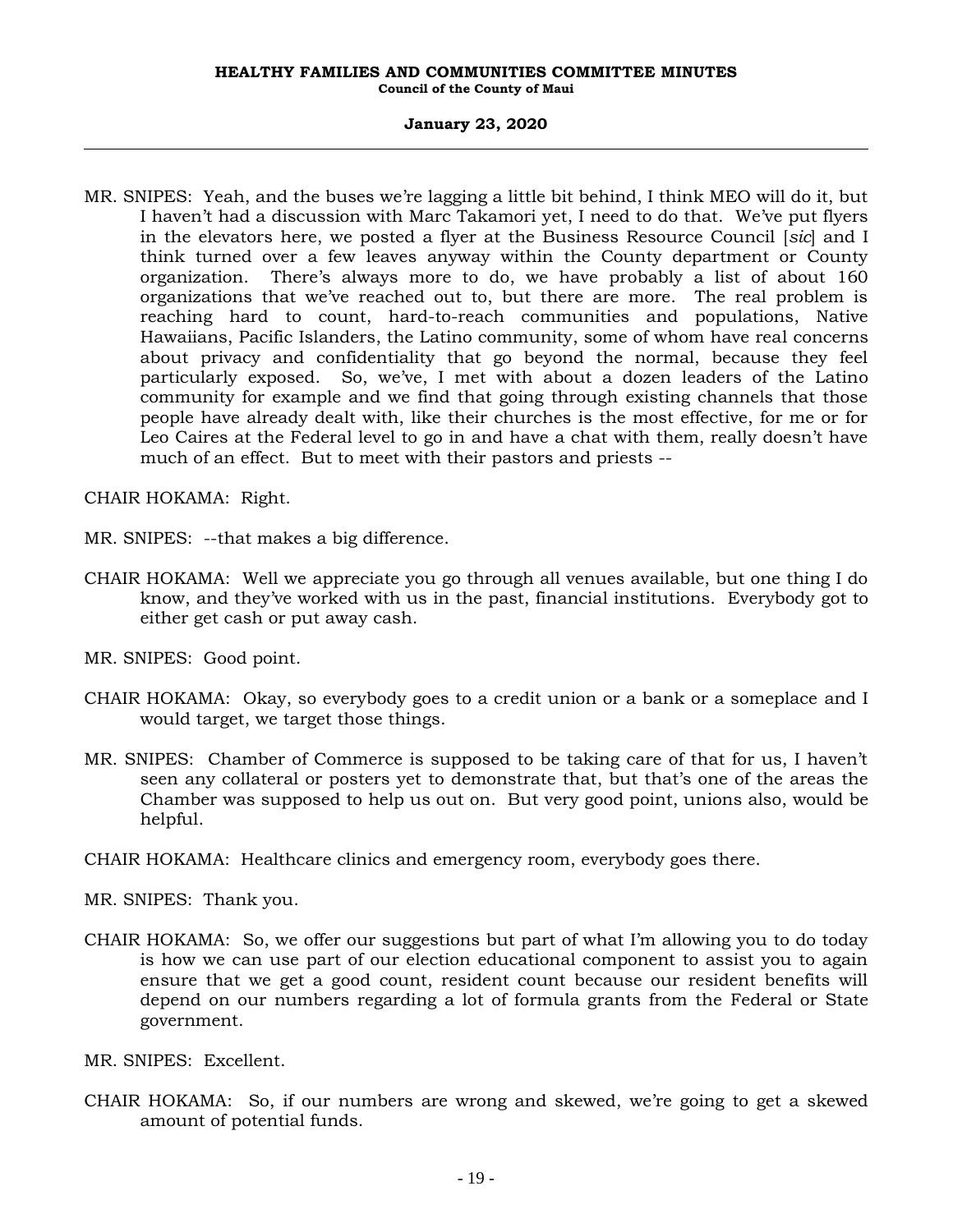- MR. SNIPES: The participation rate in our County, has been unfortunately quite low, mid 50 percent. State level mid 60 percent, nationally 74 percent, but in Hawaii if a person doesn't fill out the form, it costs about \$1,500 minimum per person per year for ten years. It is a major amount of money left on the table, so we're hoping to fix that to some extent.
- CHAIR HOKAMA: We appreciate your presence today --
- MR. SNIPES: Thank you.
- CHAIR HOKAMA: --and any thoughts you could share with us, we again leave it open for your communication to us. I plan to defer this; we're going to bring back statuses for our community to know where we are as we move to elections. Ms. Kama, one question, anything for the gentleman at this time?
- COUNCILMEMBER KAMA: Yes, yes. I understand the importance of being counted and I think our immigrant population does too, but I think their great concern is the deportation issue and how do you protect them from that if you're saying, why don't you just stand up to be counted, but they're not only just being counted, you're asking information that could be used against them. So, what do we give them to ensure them that they're only going to be counted and the information's not going to be used for deportation?
- MR. SNIPES: There's no guarantee, given the current climate in the nation's capital. What I can say is that on the election side they're gravitating to mail-in, all-mail, M-A-I-L system and at the federal level, we're gravitating to an online system. And with that, one major advantage is that the responses are automatically encrypted. Can I or anyone in the Census organization at the Department of Commerce guarantee that someone can't break that code and use that information against someone, no. On the other hand, it's probably a fair statement that anyone who is paying taxes or getting a driver's license has a lot of personal information already out there and they may not be adding much more to it. Fortunately the citizenship question which was very controversial at the Federal level was not allowed to be included so that's of some help. So, that plus encryption is some solace; is it a guarantee, no.

CHAIR HOKAMA: Okay, thank you. Ms. Sugimura, one question? Okay, Ms. Paltin?

- COUNCILMEMBER PALTIN: Are we allowed to ask any of them questions, I have more questions…
- CHAIR HOKAMA: Just meant for Mr. Snipes now at this point in time.

COUNCILMEMBER PALTIN: Oh, I had more questions about the…

CHAIR HOKAMA: After we get done with Mr. Snipes.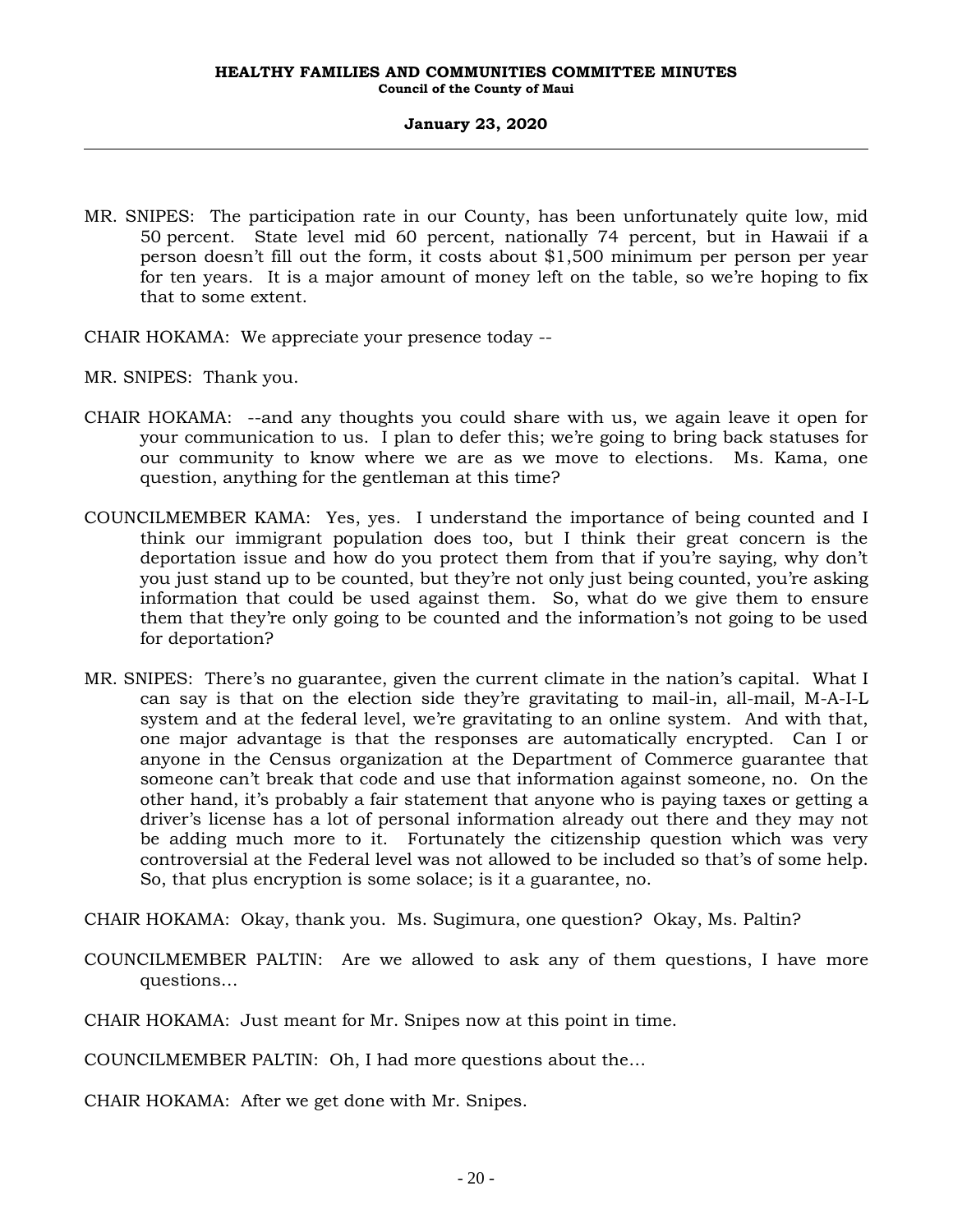COUNCILMEMBER PALTIN: Okay, nothing for Mr. Snipes.

CHAIR HOKAMA: Thank you. Ms. Rawlins-Fernandez?

- COUNCILMEMBER RAWLINS-FERNANDEZ: Mahalo, Chair. So you said that you are still looking for 300 or people to fill 300 positions, how many of those are on Molokai, Lanai, and Hana?
- MR. SNIPES: The 300 is for the County, I'm not sure the breakdown between islands. I can find out Monday night, or I'll try to find out sooner than that, but no later than Monday night for you and have an answer for you.
- COUNCILMEMBER RAWLINS-FERNANDEZ: Okay, mahalo, and will you please send that information to the Chair and Committee?

MR. SNIPES: Yes.

- COUNCILMEMBER RAWLINS-FERNANDEZ: Mahalo, Mr. Snipes, for being here. Mahalo, Chair.
- CHAIR HOKAMA: Thank you. We'll follow up with a communication so that Mr. Snipes can be respond. Thank you. Ms. King?
- COUNCILMEMBER KING: Mahalo and thank you for being here, Bill, and thank you for all your work as the Community Liaison to South Maui, you've been a great partner from the Mayor's Office.

MR. SNIPES: My pleasure.

COUNCILMEMBER KING: So, on the, I wanted to follow up on the, because we heard this at the KCA meeting too. Someone came and was talking about the 300 positions, how, I know it's \$20 an hour, but how many hours are, you know, are they, are you looking at per week and how, what's the longevity of this position if people are actually looking?

MR. SNIPES: Very flexible hours. People can put in as much time as they like I'm told.

COUNCILMEMBER KING: Up to 40?

MR. SNIPES: Sorry?

COUNCILMEMBER KING: Up to 40?

MR. SNIPES: Can be 40, they're particularly appealing to high school students, college students, and senior citizens. It doesn't have to be someone who goes around knocking on doors. It can be a desk job collating information, et cetera. So, there's a, my understanding is, and I'm not directly involved in that process, but my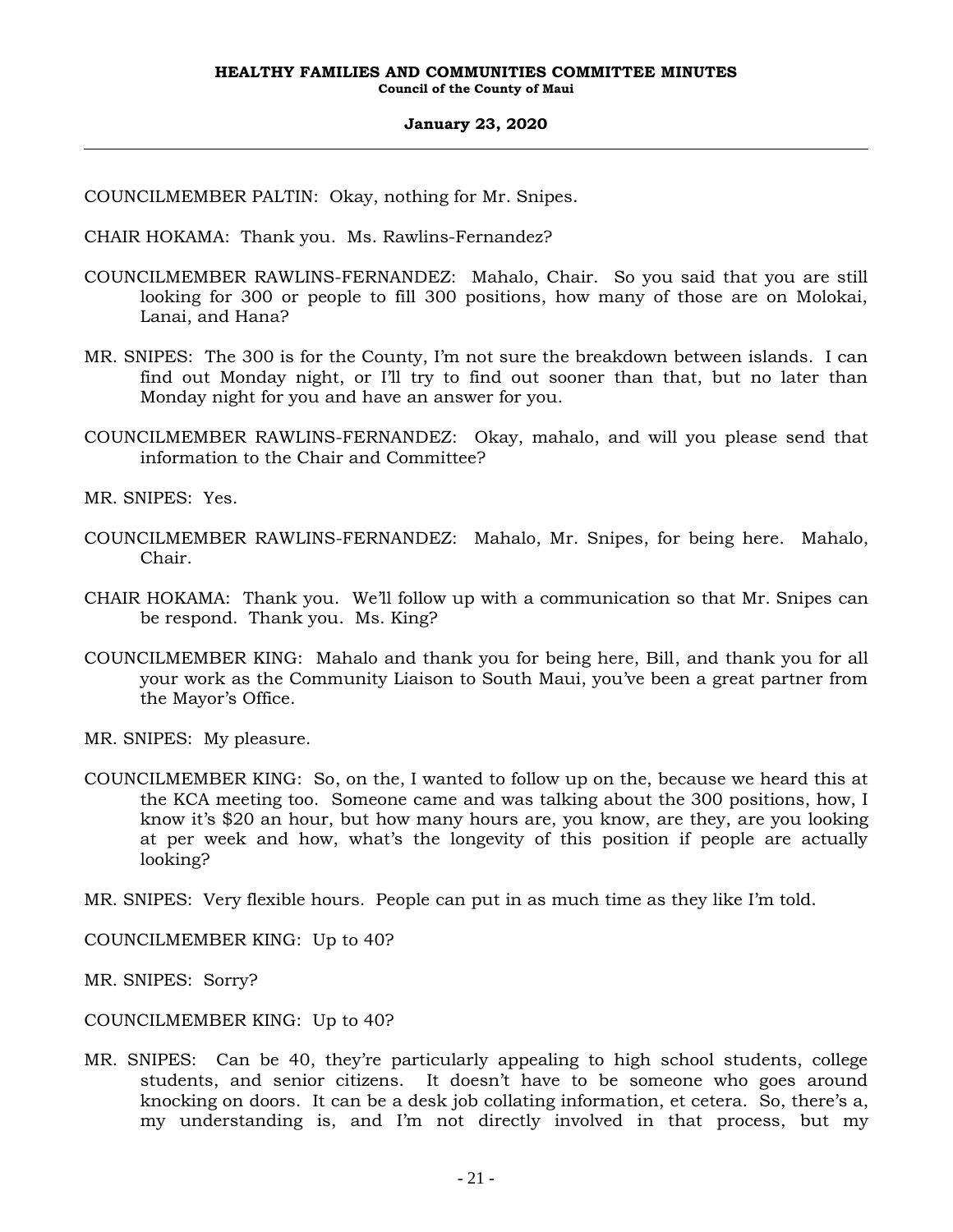understanding is there are a variety of jobs and very flexible as far as the number of hours that can be worked.

COUNCILMEMBER KING: Okay, and then it goes till the end of April?

- MR. SNIPES: The official Census dates, the kickoff is April  $1<sup>st</sup>$ , it runs for eight weeks, but there may well be at least for some enumerators, jobs that lasts beyond that, till say the end of the summer as they collate the information and put together the report.
- COUNCILMEMBER KING: Okay, so it would start in April and then go for eight or ten weeks or something.
- MR. SNIPES: Yes, yeah.

COUNCILMEMBER KING: Okay, great, thank you.

- CHAIR HOKAMA: Thank you. Mr. Molina?
- COUNCILMEMBER MOLINA: No, Chair, no questions for this, I want to thank Mr. Snipes for his work and willingness to collaborate with the Council to assist us with getting the word out. Thank you.
- CHAIR HOKAMA: And as we continue our discussions, whenever appropriate, we'll contact you for you to give us some updates on how we may further assist you in getting the complete count --
- MR. SNIPES: Thank you, Chair.
- CHAIR HOKAMA: --done as best as we can. So, thank you. Okay, we're going to go back to, back to our Clerk's Office, Members, we'll go through one more round. Again the Chair intends to defer this because I would like us to get updates as the Clerk's Office goes through their transition and we can find out how we can assist them in ensuring that we have a successful, uneventful, upcoming election. So, with that, I'll start with Ms. Paltin this round, one question, one follow-up please.
- COUNCILMEMBER PALTIN: Thank you. My question was for like our residents that are home or address challenged, can general delivery be a area for ballots to be delivered to?
- CHAIR HOKAMA: Mr. Clerk?
- COUNCILMEMBER PALTIN: And then, I mean, a follow up with that would be how our district issues, is it the mail or the post office location that they used, counted as the district location that their area residency is?
- CHAIR HOKAMA: Thank you for bringing that up, 'cause that is a concern, Countywide, is a mailbox a sufficient residential address. Mr. Clerk?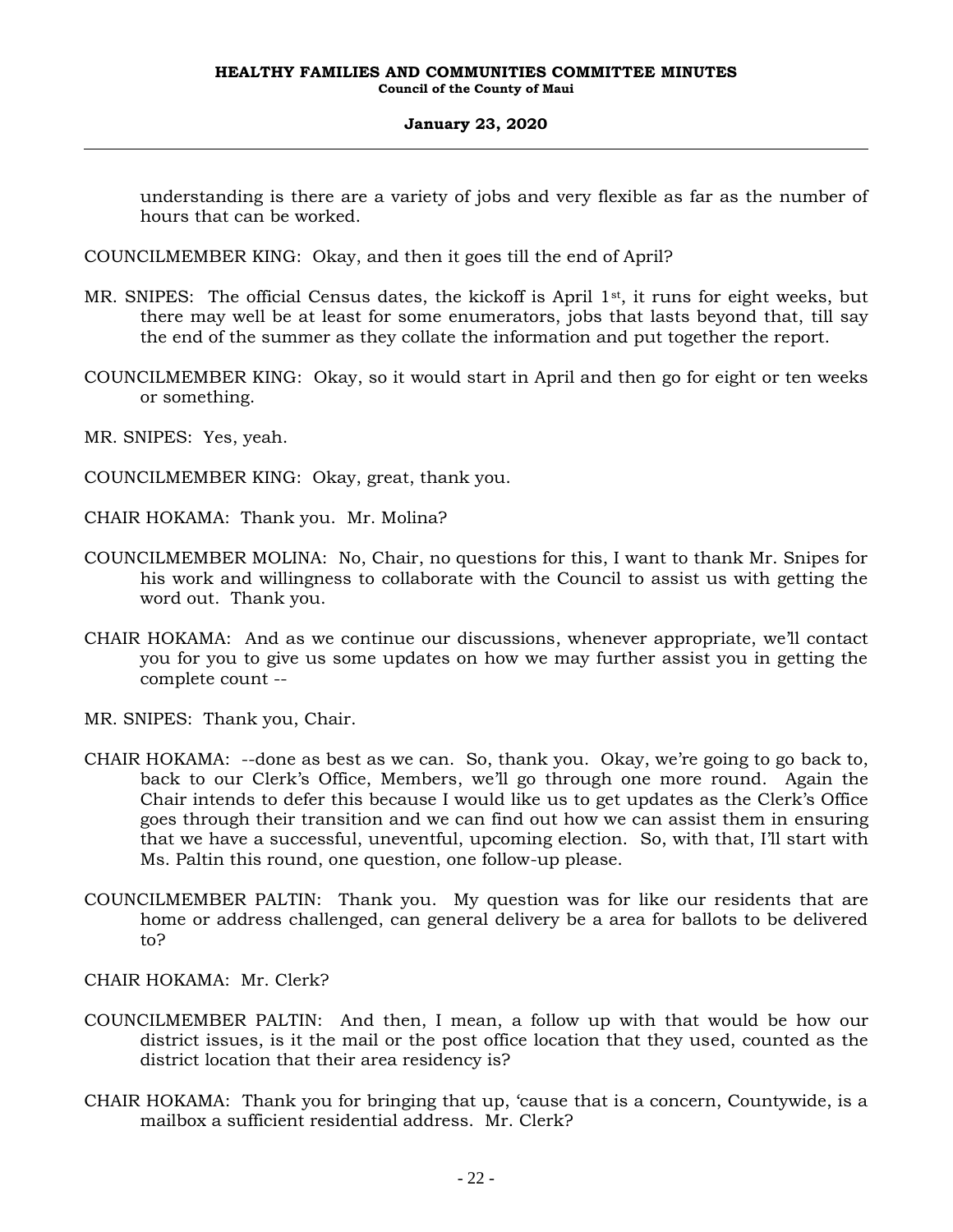#### **January 23, 2020**

MR. NISHITA: Thank you, Mr. Chair. Thank you for that question, I guess questions. But yeah, in response to kind of the first part, yes, the post offices will hold, yeah and we actually do have some previous elections that want to receive theirs by mail and they may be homeless or houseless and it is pick up for general delivery and all the postmasters at the various post offices know, you know, to hold those for those individuals, and then for those individuals to pick it up. The Deputy Clark had mentioned previously that we're in discussions with Department of Housing and Human Concerns and part of that is to be working with some of the agencies that deal with homeless or houseless and better getting the word out to those individuals about whether if they're not registered, how to get registered, walking through the process of, some of them may not even be aware of like general delivery service and things of that nature, but we do have some already that occurs. And their, for our homeless individuals, their place of residence is essentially what they're declaring it to be, so it doesn't, it's not the post office viewed as their residence. We do have, and actually it goes into not just homeless individuals, but people living in rural areas. A lot of people don't have like a physical address so their residence address may literally be like go two miles past the big monkeypod tree, you know, turn left at the house with the blue roof, and, you know, it's three doors down, or something like that. There are addresses like that because they don't have a physical address in the system or, you know, on the streets or anything like that, and it would apply to homeless individuals as well. We do have people registered at like Kanaha, other places like that, and that's their right if they choose to register at that location, yeah.

COUNCILMEMBER PALTIN: So, I think I'll just thank you.

- CHAIR HOKAMA: Okay, so, we won't count this as part of your question, Ms. Paltin, but let's kind of get one understanding, yeah, Mr. Clerk. So, someone puts Kanaha Park, we all know that is not a residence, so how does that qualify if they put Kanaha?
- MR. NISHITA: Thank you, Mr. Chair. The, and I know where you're kind of going with that, in terms of establishing residency, we don't have the authority in state law and federal law to determine that a residence, that a residence address that a individual is claiming, that we cannot accept that or disqualify them from because of that. Like in the case of Kanaha, for example like, you know, they close the gates, like you need a camping permit, things of that nature, but I think we all are aware of homeless individuals down there or other locations that may not be a legal location for individuals to reside. But, yeah, it's not within our purview to determine that their residence address is not valid or that we can't accept it. Pursuant to law we have to plot them on a map according to where they're indicating that their residence address is and then…
- CHAIR HOKAMA: So, if there's a challenge of their residency though, what do you do, Mr. Clerk?
- MR. NISHITA: Thank you, Mr. Chair. In terms of historical challenges, I don't recall a situation in which a challenge was made on a homeless individual, although we would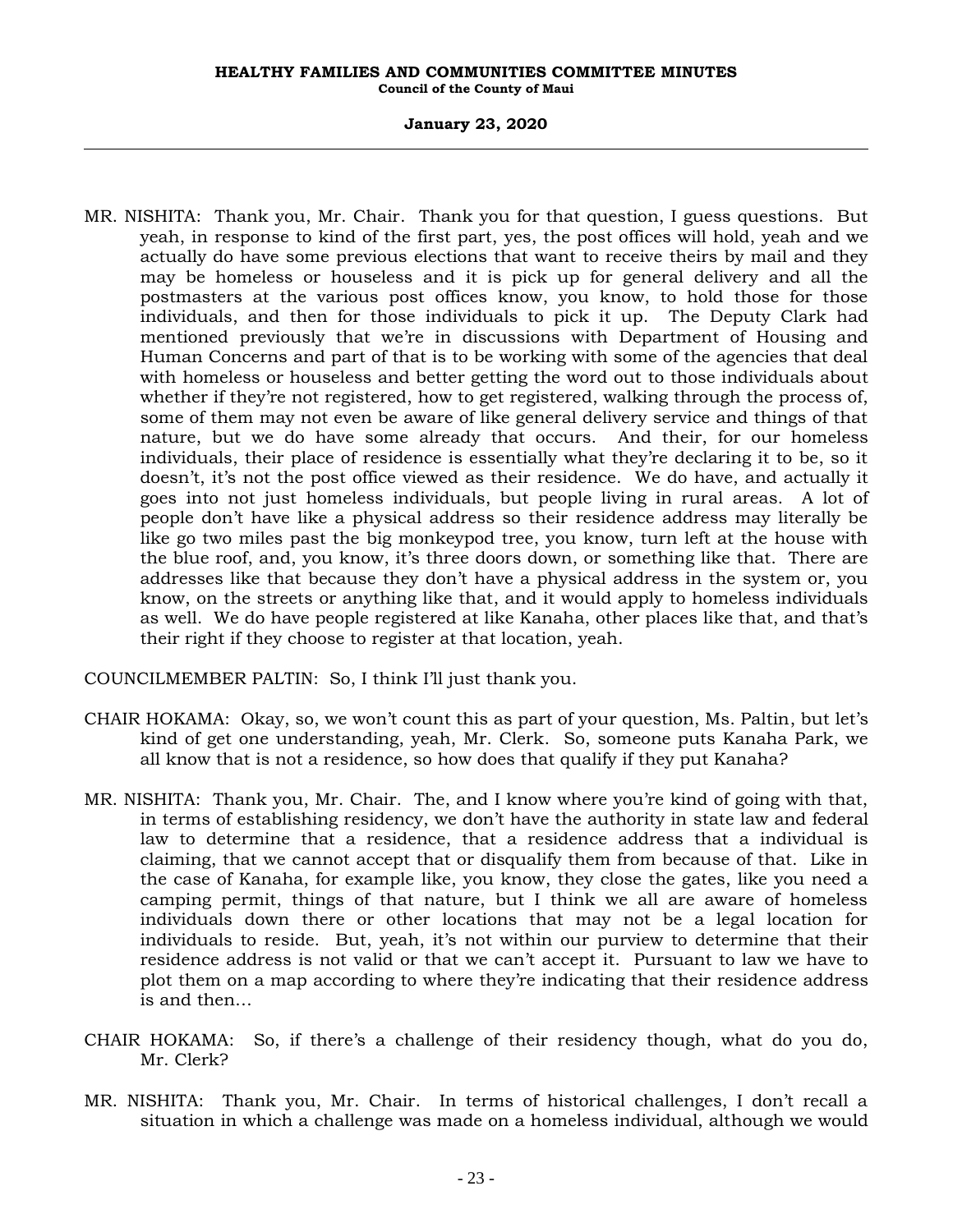### **January 23, 2020**

treat it the same as a challenge on anyone's residency, including a candidate for elective office or a properly registered voter. We would have a certain timeframe pursuant to state law to conduct an investigation based on the challenge. It would consist of, you know, information that they could provide, documentation, interviews with people in the area. We've had situations in the past where we've had to speak with different agencies that assist the individuals, so they may be like, they may meet with like a mental health professional, or they may meet with, to get food stamp benefits, or things like that, and those individuals can certify that yes, I've, you know, I meet with this individual in these locations, or I know that they're a resident of Maui or various things of that nature. But we would conduct an investigation that's similar to any other residency challenge that we would have.

CHAIR HOKAMA: Thank you, Mr. Clerk. Ms. Sugimura, any questions?

- VICE-CHAIR SUGIMURA: I wonder if the voter list gets purified? There's a lot of people registered that are no longer voting I guess, but wait --
- UNIDENTIFIED SPEAKER: Purged too.
- VICE-CHAIR SUGIMURA: --doesn't…or well I think you purge the list based upon deaths as you did for my mother, but how do you --

CHAIR HOKAMA: Mr. Clerk?

- VICE-CHAIR SUGIMURA: --will this mail-in system help your final list?
- MR. NISHITA: Thank you, Mr. Chair. I guess to give a full and complete explanation would be a really long discussion, but to try to simplify it, there are processes that we're authorized by law to take on to keep our registration rolls up to date. There are instances that we're aware of that legally we cannot remove individuals. One thing that I think is good for the community and for even elected officials, you may see a state law in Hawaii Revised Statutes that indicates the Clerk can remove individuals for not voting in two election cycles. That's actually contrary to federal law, it's something that the State Legislature hasn't changed yet, but because we have federal elections on all of our, we've had federal races on all of our elections, we can't clean up our rolls in the way that the State Legislature has determined, so we do have to follow federal law for that. And, federal law's pretty strict in regards to what type of evidence we need, what kind of verification can be done. We can't remove people simply for not voting, whether that means that they, you know, don't reside here anymore or if they're just choosing not to vote, we have to leave them on the voter rolls. We do, do different election mailings and checking with different agencies and things of that nature to do our best to keep that up to date. And we also have portions of our roll that we classified as active and inactive, so inactive voters are questionable, voters with questionable addresses that we've determined pursuant to federal law, those individuals will have to contact our office to update their registration to get a ballot my mail. They won't be mailed one, only people who are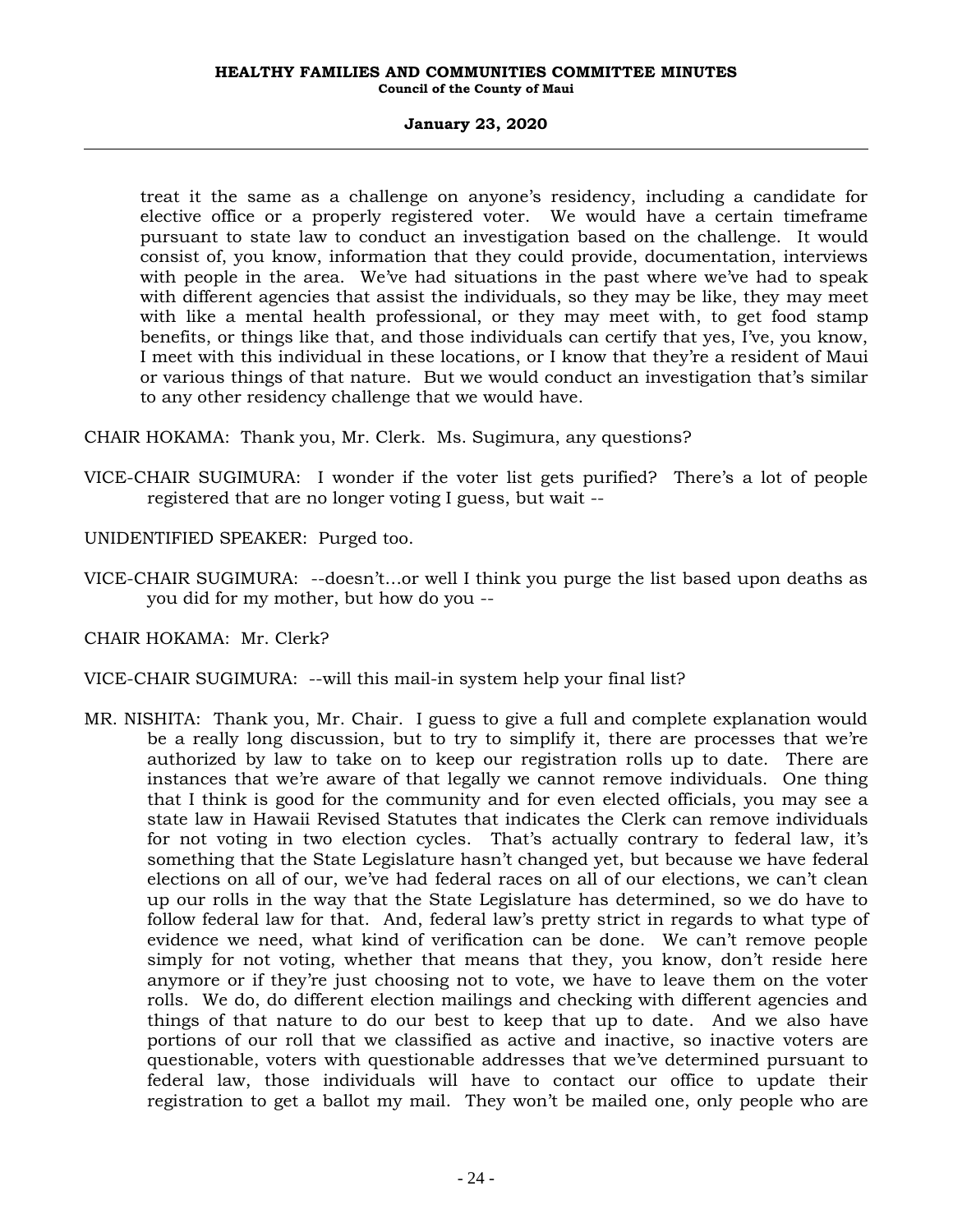properly registered and have met all the qualifications that is pursuant to federal law will get a ballot in the mail.

- CHAIR HOKAMA: Okay, and that is what you use to determine the percentage of voting versus not voting?
- MR. NISHITA: Thank you, Mr. Chair. Yeah, you know, in relation to that, the total voter registration count that you see on the election results, you know, they'll divide the turn out by this mass number and that comes out to what our turnout is. It's a little skewed in a certain respect because that's the total amount of people that we have registered in there, although we do have a portion of them that we believe that there's questionable, we have questions about it, and so those files are marked and can be pursuant to federal law, purged at some point in the future. After, you know, we try to do multiple contacts to the individual and to their address and things of that nature, but that number that you see on the election results includes all those people who we can't purge at the time pursuant to federal law. So, the numbers actually, the percentage turnout is actually higher and a lot of the national statistics that you'll see in regards to throwing Hawaii like last in terms of turnout or whatever the case is, they take most of those statistics that you'll see, we'll take the turnout divided by, and I forget the acronym that they use, but it's voting eligible age population or something like that. Basically they're not taking the people who are like registered, actually registered, they're taking what they determine to be as people who live in Maui County or in the State of Hawaii who they anticipate could vote or would be qualified to vote, but have chosen not to even though they may be registered or not, and so that number even skews it down further because of individuals who for whatever reason have just chosen not to register to vote.
- CHAIR HOKAMA: Okay, thank you for telling us not to trust the numbers. Ms. Kama, any question?
- COUNCILMEMBER KAMA: Yes, thank you, Chair. You know, before when you had to go to your polling place, if you were the first voter in, you got to check out to make sure that you are the first ballot in the box and then you have to sign off on that.

CHAIR HOKAMA: You're going back in time.

COUNCILMEMBER KAMA: Well, they still do it right? So, I was just wondering do they…

- CHAIR HOKAMA: Mr. Clerk, is that the current practice?
- COUNCILMEMBER KAMA: And if in fact that does occur, will the ballot box remain in the voter center overnight or do you take it, secure it someplace and then take it back the next day?

CHAIR HOKAMA: Mr. Clerk?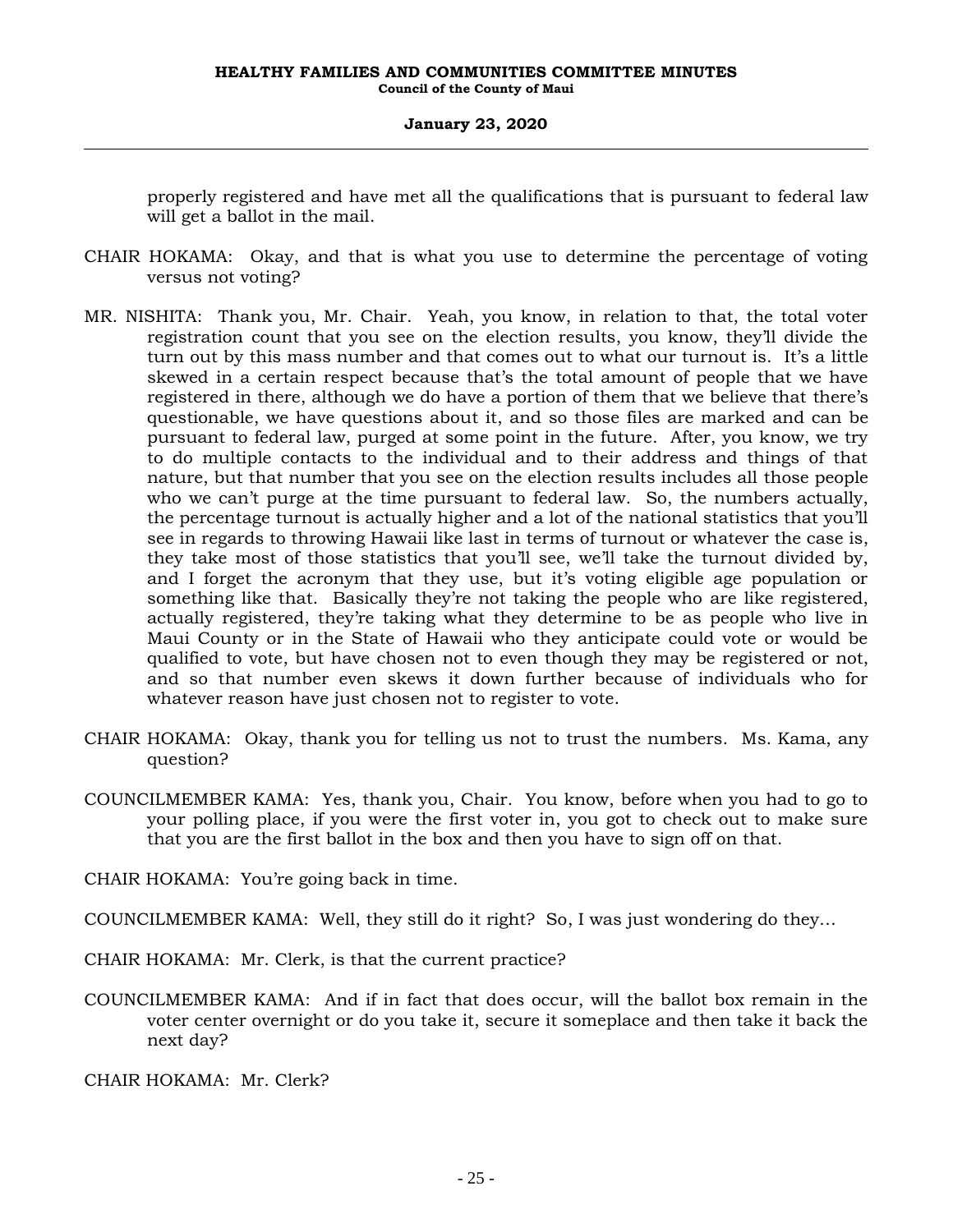### **January 23, 2020**

- MR. NISHITA: Thank you, Mr. Chair. In regards to your first question, in terms of the polling places, yes, at, in 2018, as recently as 2018 I should say, when an individual showed up the polling place, the first in line, a ticket will print out from the equipment indicating, it's called a zero tape report, indicating that nothing has been cast as of this point in time and that the voter can certify that there's zero individuals who have come through here. And they'll sign their name on it and stuff like that and then the last voter in line additionally will witness the closing of the polls, so ensuring that, and we do have a lot of individuals that really like to be the last person or the first person and so they'll stand there in the back of the line or in the facility and just wait 'cause they want to be that last person. But and then they will view the closing of the polls and, you know, the finalizing of everything that has come through at that point and they can sign off on that. And to answer your second part of it, about whether that will continue, yes at the voter service center, similar to our early walk in voting facilities, the first voter will have the opportunity to view that and the last voter will have the opportunity to do that. The only difference is that on, for polling places that would happen in one day, at the voter service centers, they'll open the tenth business day prior and it will close at 7:00 p.m. on Election Day. So, the first voter may come in on that Monday, ten business days prior and then the last voter will be on that, you know, Saturday for the primary election at 7:00 p.m. But the time frame is longer between the first voter and the last voter, but the process is roughly similar, yeah.
- COUNCILMEMBER KAMA: And then, will the polling, will the ballot box remain in the center or will it be taken away every evening?

CHAIR HOKAMA: Mr. Clerk?

MR. NISHITA: Thank you, Mr. Chair. We, so, it's kind of a multi-tiered answer to it because in the, like in 2018 with our early walk in voting facilities, so I'll just use Velma McWayne Santos as a, Community Center as the example, but like at that facility we have what we call official observers of our election and due to some of the like vandalism that has occurred down there in the past or even concerns over like the jalousie windows and things like that, we did establish some additional security measures at the facility, and I won't detail those publicly but I'd be happy to talk to you privately about that. But those are locked away, kept at the facility for the most part, as things kind of fill up, so in the beginning those will be left there and then as it kind of fills up we start transporting that stuff back to our office.

COUNCILMEMBER KAMA: Thank you, Chair. Thank you.

- CHAIR HOKAMA: Okay, thank you. Yeah, if we can electrify them and sizzle those guys. Mr. Molina?
- COUNCILMEMBER MOLINA: Yeah, thank you, Chair. You know the one good thing about this new process is, now we don't have to wait for the results to come in because of two polling places late on Oahu and whatnot, so hoping at least that issue would be resolved. Staying on the subject of the ballot drop boxes, so my understanding is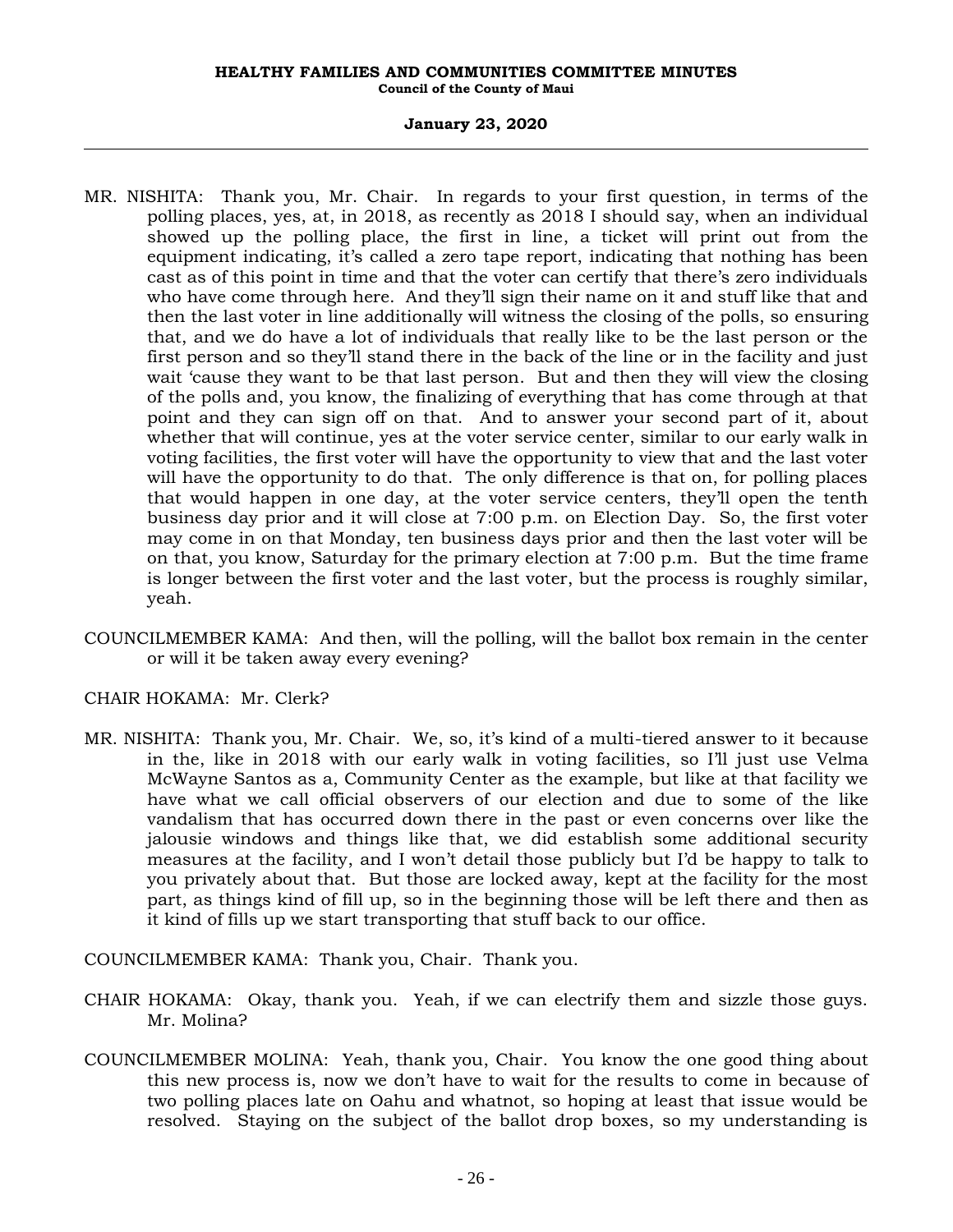these ballot drop boxes will not be out there 24/7 like a United States Post Office bin right or box, or will they?

CHAIR HOKAMA: Mr. Clerk?

MR. NISHITA: Thank you, Mr. Chair. The locations of those things are determined by the Clerk. So, as I kind of mentioned earlier, I don't really want to commit the next Clerk to anything. My feeling is I want it at a secured location and someplace that people can have eyes on it --

COUNCILMEMBER MOLINA: Yeah.

- MR. NISHITA: --or there's security cameras present or things of that nature. But as I mentioned some other counties have considered them in more open areas like a park or something like that. I hadn't kind of gone down that route, I was kind of looking for more, you know, either state or county agencies primarily and then if we feel like non-profit agencies or things of that nature, where those things could be located and open during their operational hours so that there'd be some level of eyes on it and security related to that, the drawback being that while the facility's not open, it's not accessible, but, you know, it's a give and take in terms of security, yeah.
- COUNCILMEMBER MOLINA: I totally agree you. I think it should be placed in either a state or a county government building available for dropping off your ballots whatever 8:00 a.m. to 4:30 p.m. and if you cannot make those time parameters, then there's the United States Post Office, you know, or box drop, drop it in those. 'Cause yeah, once I heard you make those comments about somebody in throwing in liquid and lighting a match, and, you know, all it takes is one incident and that could affect a race or two, especially if the races are close, yeah, so certainly don't want that disaster to occur. And just real quick, one last follow-up, any incidents from other communities with this type of, you know, all-mail-in system, any from other municipalities that you heard of?

## CHAIR HOKAMA: Mr. Clerk?

- MR. NISHITA: Thank you, Mr. Chair. If I could just get clarification on kind of what you mean by incidents?
- COUNCILMEMBER MOLINA: Yeah, I mean something where there may have been ballots lost or vandalized.

## CHAIR HOKAMA: Mr. Clerk?

MR. NISHITA: Thank you, Mr. Chair. I'm not aware of, yeah, not to say that there isn't but I'm not aware of other jurisdictions where people have like vandalized drop boxes or tried to kind of mess with the election in that sense. Some people don't trust the US Postal Service to get the mail to them or get the mail back.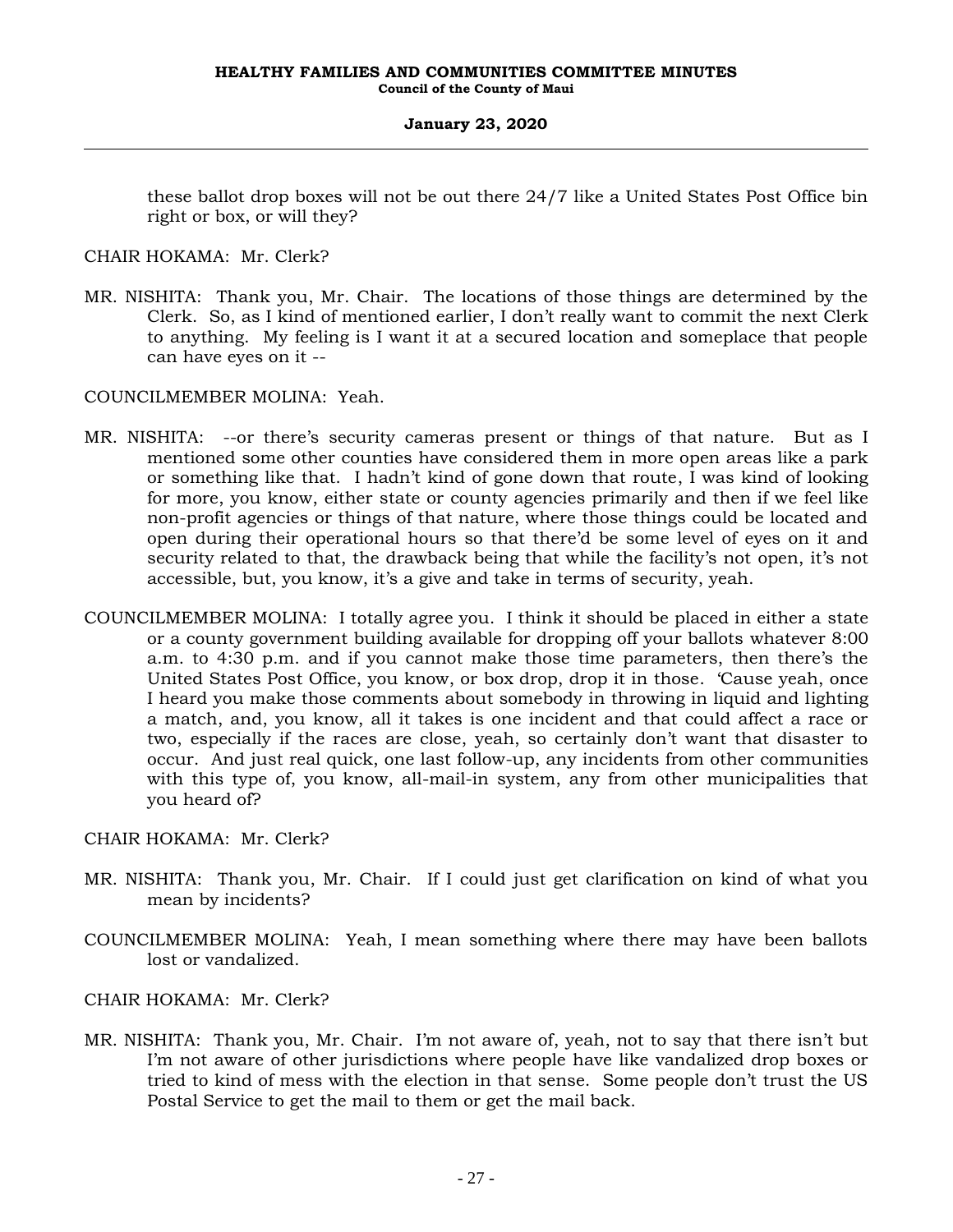COUNCILMEMBER MOLINA: Yeah.

- MR. NISHITA: And in that case, we are providing additional opportunities or avenues for them to get it back to us. But I'm not aware of any kind of like widespread issues or things of that nature from other jurisdictions, but I may not be aware.
- COUNCILMEMBER MOLINA: Yeah, so maybe best word of advice for people not confident with the US Post Office, just go to the voting center then, prior to the election, yeah, do it face to face with someone. Okay, thank you, Chairman.
- CHAIR HOKAMA: Thank you. Ms. King?
- COUNCILMEMBER KING: Thank you, Chair. I didn't hear you say, are you going to have a drop box in Kihei as well --
- CHAIR HOKAMA: Mr. Clerk?
- COUNCILMEMBER KING: --*. . .(inaudible). . .*
- MR. NISHITA: Thank you, Mr. Chair, yeah, we, the five locations that we identified on the slide is kind of what we've established so far, but we are ordering enough drop boxes for at least one for each residency area.

COUNCILMEMBER KING: Oh okay.

- MR. NISHITA: You know, we basically had since about July of 2019 that we found out we're doing this, so we're trying to work through things as quickly as possible and knock them down one by one, but yes, the, I don't want to commit the new Clerk to anything, but our anticipation is that we potentially could have one in each residency area. And, you know, I'm really grateful for the opportunities we've had at the community associations so far, part of the whole effort is not only to provide them information but to get feedback from constituents and some of the feedback that we've gotten have kind of given us the indication that I think, you know, residents would want at least one drop box in each residency area, and, you know, as we talked about earlier, about the voter service center, some of the locations being identified for that.
- COUNCILMEMBER KING: Okay, and then, a follow-up, Chair, if I can. Thank you for that, and I hope you can get to one of the sites in South Maui soon. One of the questions I had when they were talking about locations, is are you allowed to put it in to a private entity like an all, you know, a 24/7 grocery store or something like that, that would be open and would have eyes it through 7 o'clock?

CHAIR HOKAMA: Mr. Clerk?

MR. NISHITA: Thank you, Mr. Chair.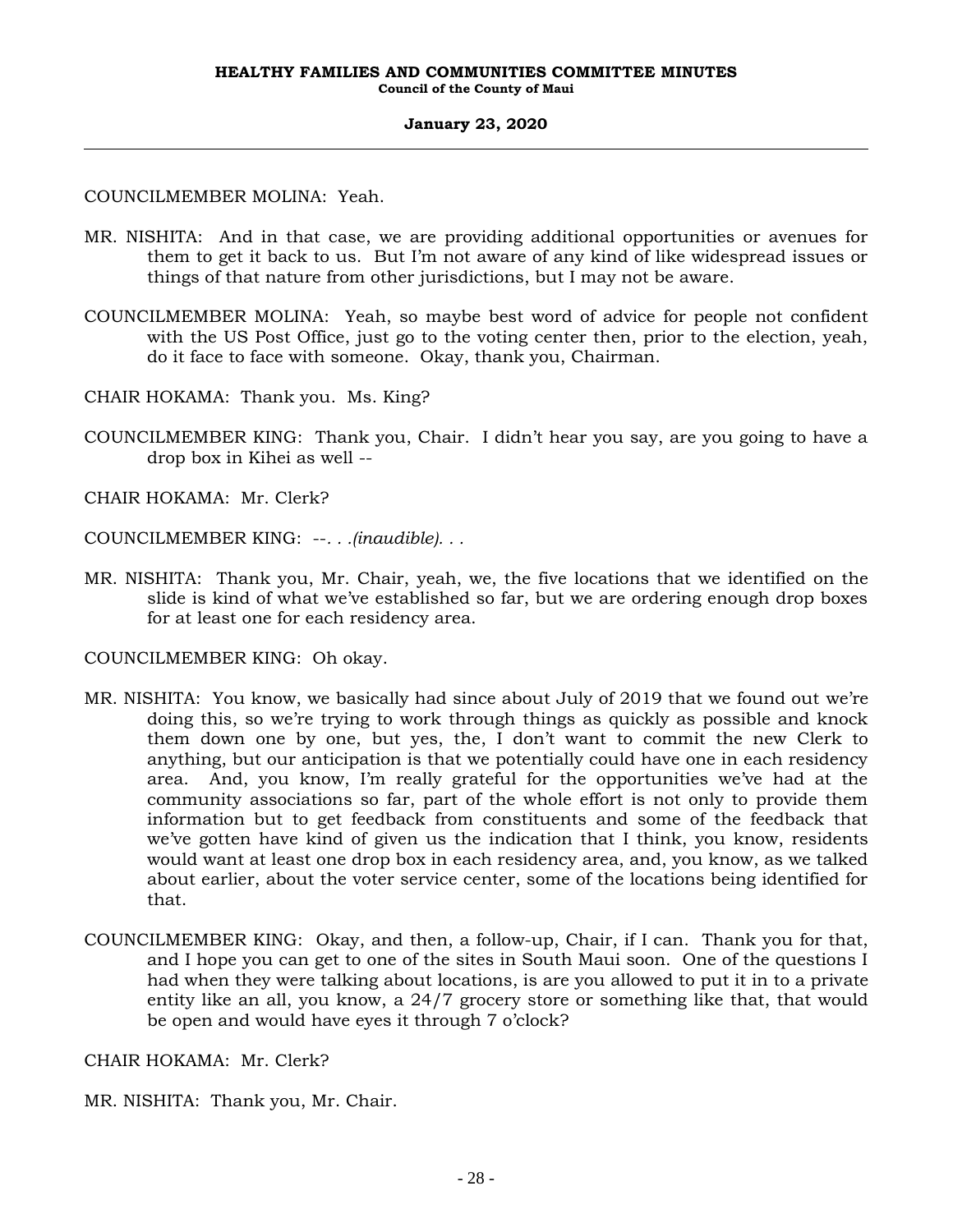COUNCILMEMBER KING: Without using any brand names.

MR. NISHITA: Thank you, Mr. Chair. Yeah, actually in, I think our first choices would be state or county facilities and I think that's pretty clear why, but no, to answer question, I'm not aware of any limitations on like facilities that we can use other than making it's sure it's secure and we can trust the people there and that kind of stuff. And that, you know, they can help maintain, you know, you keeping it away from the weather and vandalism, and things like that. In other counties that I've had the opportunity to speak to in the Mainland, some of the most popular places are like the fire stations, grocery stores, things of that nature, where people are just going to be anyway, or like with the fire stations for example, it becomes like this whole family affair and the firemen kind of take them around and show them, you know, kind of the equipment and whatnot. And that's in Texas, it's really popular there. But, yeah, I'm not aware of any limitations on the facilities that can be used, but our first choice  $is -$ 

COUNCILMEMBER KING: Okay.

MR. NISHITA: --state and county facilities.

COUNCILMEMBER KING: Great, thank you. Thank you, Chair.

CHAIR HOKAMA: Okay, Ms. Rawlins-Fernandez?

COUNCILMEMBER RAWLINS-FERNANDEZ: Mahalo, Chair. I wanted to quickly clarify one of the statements Member Molina made about the drop box. So, on Election Day, so when it's not Election Day, it'll be open from 8:00 to 4:30, but on Election Day it'll be open from 7:00 a.m. to 7:00 p.m.?

CHAIR HOKAMA: Mr. Clerk?

MR. NISHITA: Thank you, Mr. Chair. So, for the voter service centers that's been established 'cause that's kind of pursuant to state law. The voter service centers will be open Monday through Saturday 8:00 a.m. to 4:30 p.m. and 7:00 a.m. to 7:00 p.m. on Election Day. There's discretion in state law for the Clerk to establish the hours of operation for ballot drop boxes so it's no, they can't be open no earlier than five days before the election so there's a limitation there, we can't have it like two weeks out or anything like that. But in terms of within that five-day timeframe, the hours that people can access it and the amount of days that it's open to the public and things of that nature is kind of at the discretion of the Clerk, based on operational hours of the facilities, security, things of that nature.

COUNCILMEMBER RAWLINS-FERNANDEZ: Right, I get that part. But just Election Day.

MR. NISHITA: Yes, our anticipation is 7:00 a.m. to 7:00 p.m. for the ballot drop boxes on Election Day.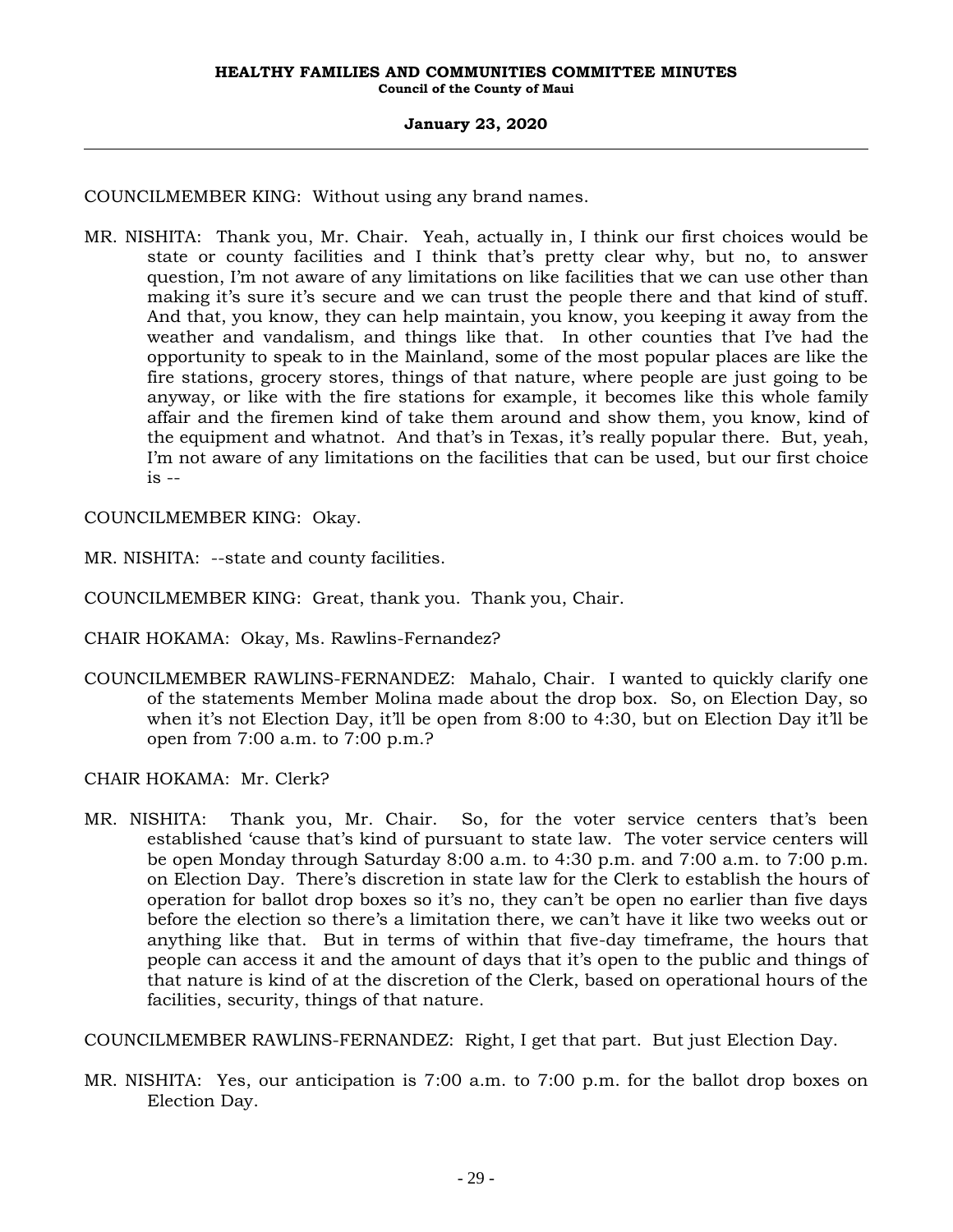COUNCILMEMBER RAWLINS-FERNANDEZ: Okay, mahalo. Okay, so I wanted to ask my question. Okay. So, you provided testimony in support of a vote by mail system. How were you able to get that authority to lobby at the Legislature?

CHAIR HOKAMA: Mr. Clerk?

MR. NISHITA: Thank you, Mr. Chair. And I'm guessing you're talking about the HB 1248, when it was going through the Legislature, is that?

COUNCILMEMBER RAWLINS-FERNANDEZ: That's correct.

- MR. NISHITA: Yeah, so on behalf of our office, we've offered testimony not just in 2018 or 2019 when it was passed, but in previous years, but in our capacity as the County Clerk or previous County Clerks on behalf of our office. The Legislature does ask for time to time for information on us operationally, how things work, or whether we would be able to make things work or things of that nature, but yeah, it's been in the capacity of our office.
- COUNCILMEMBER RAWLINS-FERNANDEZ: So, it was a request from the Legislature to provide feedback, it wasn't something like a directive by the Council to provide testimony in support of it?

CHAIR HOKAMA: Mr. Clerk?

MR. NISHITA: Thank you, Mr. Chair. Yeah it's not a directive from the Council in response to the second part of your question, although, and I think from depending on the term and whatnot, there's been some Members in support or some Members against or some in the middle or whatnot. In terms of providing responses to the Legislature, they do ask us for that from time to time and in terms of the testimony that we submit, I guess I don't know exactly which one you're referencing, it could have been generated from our office unsolicited or it could have been based on calls from various legislators or whatever to provide our feedback as to like logistically, or operationally, like would it save the County money or would it provide, you know, like when Colorado, or California, or Washington or whenever switched to it, we see certain things happen like with changes to voter turnout or things like that, like what's your anticipation or as someone who tries…

COUNCILMEMBER RAWLINS-FERNANDEZ: So, you didn't take a position?

MR. NISHITA: I'm sorry what?

COUNCILMEMBER RAWLINS-FERNANDEZ: You didn't take a position in your testimony? I thought it was…

MR. NISHITA: Oh no, no, yeah, yeah.

COUNCILMEMBER RAWLINS-FERNANDEZ: You support it?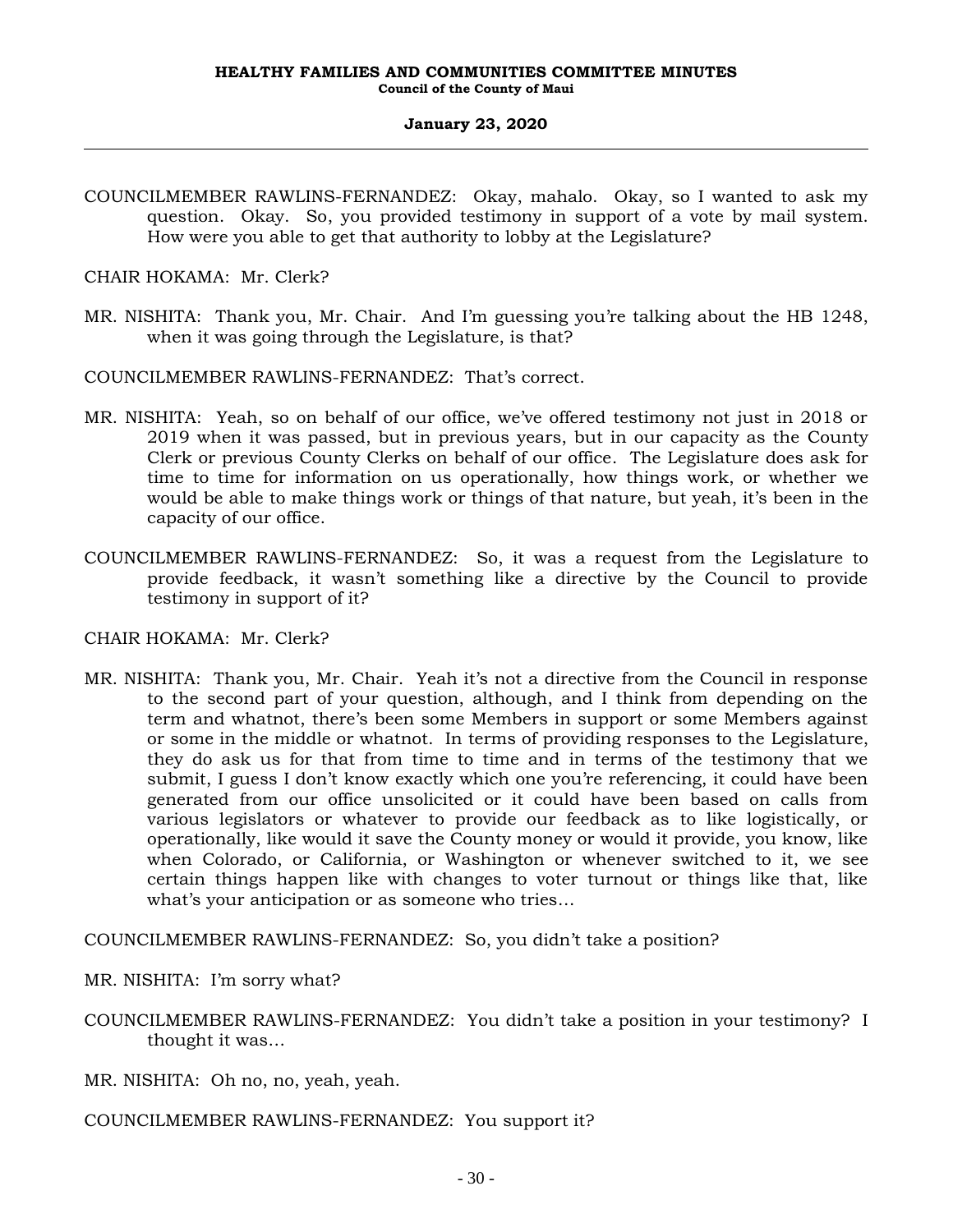- MR. NISHITA: But I guess I'm not sure exactly which testimony you're referencing, 'cause we've had to either present before the Leg. or we've had to provide written comments or testimony, either on bills or in relation to meetings. But as I said, sometimes it's unsolicited and sometimes it is solicited, so I'm not sure which part you're referencing.
- COUNCILMEMBER RAWLINS-FERNANDEZ: Okay, so there's a, the reason I'm asking is there's a bill in this session that will potentially do away with Election Day as a state holiday. And initially I didn't think it would be problematic but as I thought about it, it could be, especially since this is the first year we're going to be doing vote by mail. And so, if this Council, you know, took a position on that bill or I don't know, would the Clerk's Office take a position on Election Day not being a holiday anymore and automatic voter registration?

### CHAIR HOKAMA: Mr. Clerk?

- MR. NISHITA: Thank you, Mr. Chair. I can't speak for the next Clerk, I guess that's something that maybe you guys should all, you know, inquire about in your interviews or whatnot. I'll just say that historically we don't provide unsolicited comments on very many things at all related to elections. I would just say that, if this came up during my tenure, in terms of the automatic voter registration and the doing away with the holiday, we wouldn't provide any unsolicited comments on the holiday part. There's lots of bills that are similar to that, that really have nothing to do with our operation, it's kind of more impacting the public or candidates or things of that nature. The, in terms of automatic voter registration, we have supported that in the past either behind the scenes or on the record or anything, yeah.
- COUNCILMEMBER RAWLINS-FERNANDEZ: So, for clarification, you supported automatic voter registration on your own accord, or did that have anything to do with the Council? And the reason I'm asking you is because we're going to have a new Clerk, so I want to know whether it's at that Clerk's discretion or if the Council directs the Clerk to, you know, what position.

## CHAIR HOKAMA: Mr. Clerk?

MR. NISHITA: Thank you, Mr. Chair. In terms of our support for automatic voter registration, that's been our own personal or professional take on it, yeah. So, if the new Clerk did not agree with that and the Council wants the Office to take that position or to take a contrary position in general to any position that the Office would have, that's something definitely that you guys should talk about or bring to their attention. In, yeah, in terms of automatic voter registration, personally I do think that that is a benefit to keeping our voter registration rolls up to date and providing more opportunities for people to get registered and stay registered. And historically we've…because of the dual hats that you all wear as candidates and as elected officials, primarily election related things we've kind of handled internally with our office to make sure that, you know, the public doesn't believe that candidates are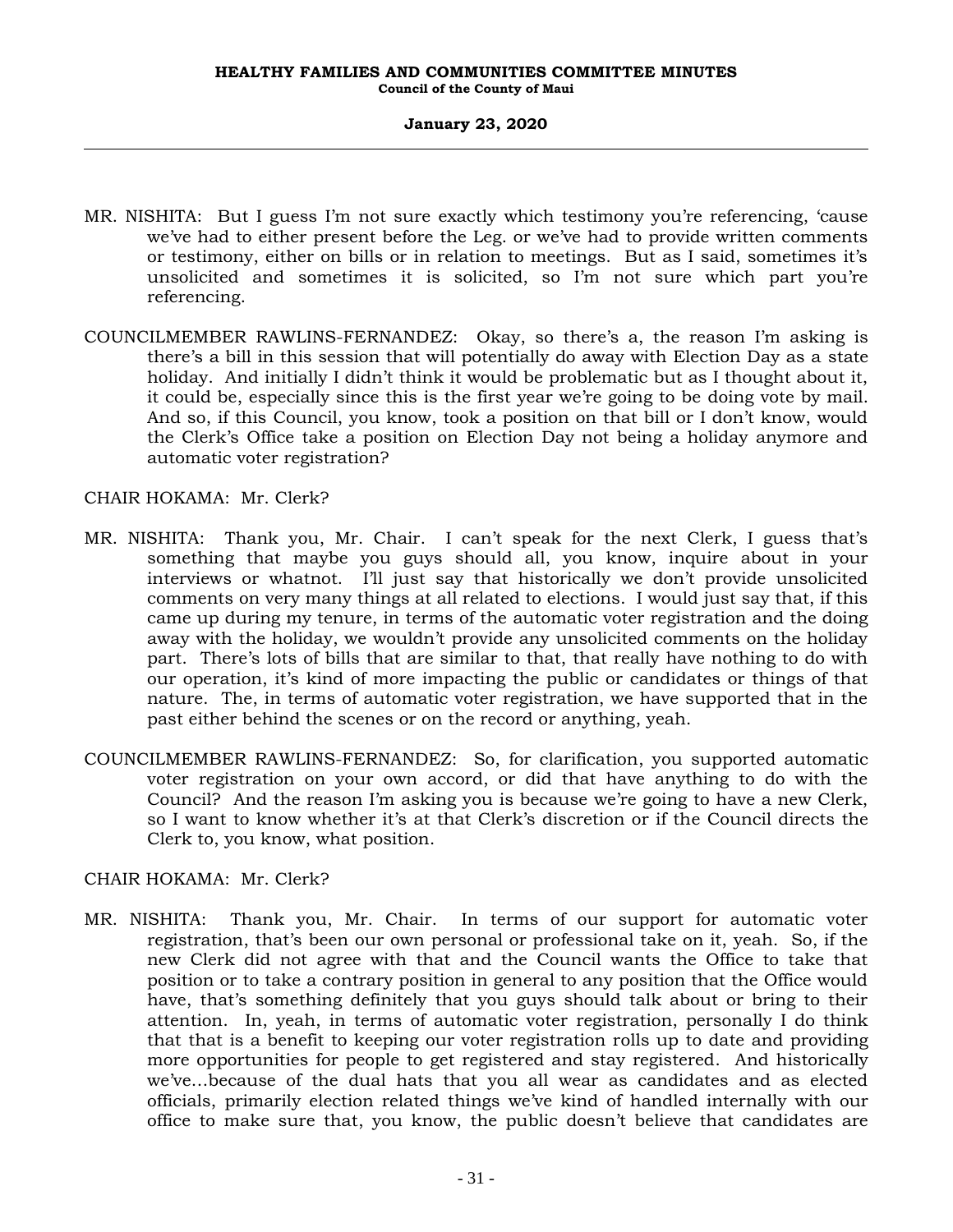influencing kind of how elections will be conducted or anything of that nature. But your role as elected officials is really important in that regard, and so setting clear expectations as to the positions that the County Clerk's Office should take would be very beneficial, I think to the next Clerk too. Thanks.

COUNCILMEMBER RAWLINS-FERNANDEZ: Mahalo, Mr. Nishita. Mahalo, Chair --

CHAIR HOKAMA: No, I appreciate --

COUNCILMEMBER RAWLINS-FERNANDEZ: --for that flexibility.

- CHAIR HOKAMA: --that question, yeah. And again how much authority do the Members want on the Clerk that they hire and fire? But I thought your question was more interesting on whether or not the Clerk serves the public interest or the Clerk's interest, right, 'cause people question why the Council of this County did not support moving forward a State property tax proposal, right, and they told us we cannot lobby 'cause we have interest. We represent this County, of course we're going to have this County's interest, that's who we represent. So, I find it interesting, the State how they look at input, if it serves their need it's not an issue and if it isn't then it's an issue. So, again, I'm glad you bring it up because it again shows me the State is not consistent in application. Okay, we not going to again move, do any decision making, I'm going to defer this 'cause I would like us to have more discussion as the time goes. More than likely will have a new Clerk who would need to pick up the ball and give us any revisions or adjustments to the upcoming election. Again, you have any questions, forward it to the Chair, and I'm happy to send that forward for responses in time for the Committee posting. So, Mr. Clerk, Ms. Clark, any closing comments you wish to make regarding this subject?
- MR. NISHITA: No, just thank you very much for having us here and we definitely welcome any feedback you guys have or anything you hear from the community we'd be glad to take that into consideration. Thank you, Mr. Chair.
- CHAIR HOKAMA: Yeah, I would say, I would, and again, we know, we'll work with Ms. Rawlins-Fernandez, but I would like that Lanai mobile thing to move forward, okay. We don't have that many services, I don't really ask or demand for a lot from this County, but this is one thing I would like us to be a leader in, regarding our outreach to rural communities for voter participation, as well as Census counting or anything else. And if it makes sense, I'm happy to support Molokai and East Maui for same type of facility and opportunities. Okay, with no objection, we'll defer this item, Members.

COUNCILMEMBERS: No objections.

CHAIR HOKAMA: Okay, this item is deferred.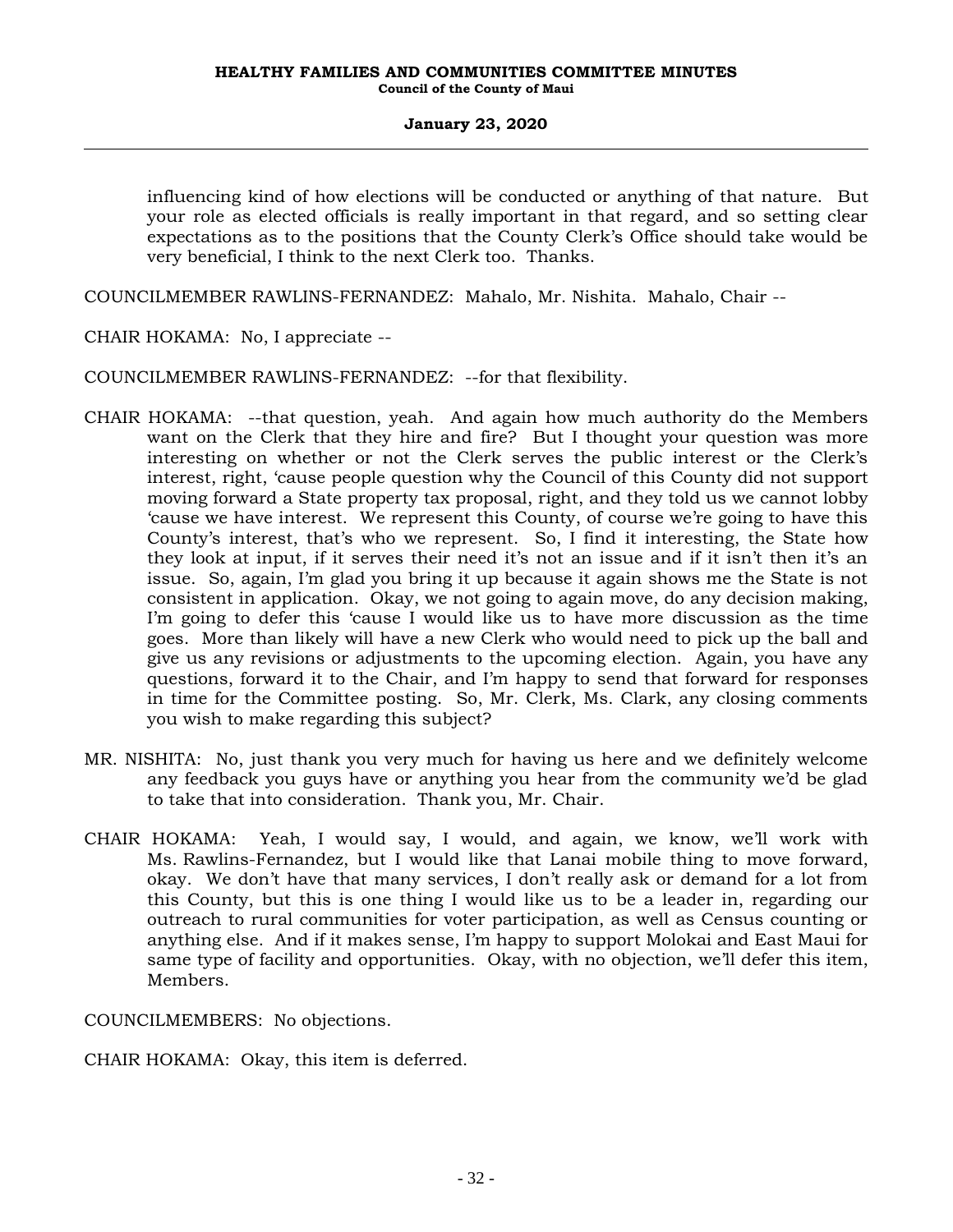### **COUNCILMEMBERS VOICED NO OBJECTIONS.**

### **ACTION: DEFER PENDING FURTHER DISCUSSION.**

CHAIR HOKAMA: We'll take a recess till 3:20 and we can finish up with Parks. We want to hit the in lieu component quickly as well as the Internet status. Okay, recess till 3:20. *. . .(gavel). . .*

### **RECESS: 3:13 p.m.**

## **RECONVENE: 3:27 p.m.**

CHAIR HOKAMA: *. . .(gavel). . .* We're back into order. Members, we deferred our first item, HFC-31, and again, we'll have future discussions.

## **ITEM HFC-11: PUBLIC INTERNET ACCESS AT COUNTY FACILITIES** (CC 17-221)

- CHAIR HOKAMA: We're now at, on, we're going to make one quick adjustment for the Managing Director and his time, I'm going to bring up HFC-11 which is the Public Internet Access at County Facilities and then roll right into then HFC-1 which is the park assessment component. So, I'll ask Mr. Baz our Director if he would give us some comments regarding where we are with Internet public access.
- MR. BAZ: Thank you, Mr. Chair, and thank you for the consideration of adjusting your agenda. With Mayor gone out of town, my schedule's incredibly busy, so I do wanted to provide with you an update on the public Wi-Fi systems. We did enter into a contract with Spectrum in October of 2019, late in October, they were able to scramble to get the Wi-Fi installed at the Lahaina Civic Center before the Maui Invitational tournament, so we did have that up and running from there. We haven't gotten the report yet of the usage of it, but something we can get as a part of the process here. Today they were down at the War Memorial Complex doing a preconstruction meeting with Parks Department to install at the gym, the baseball stadium, and at the football stadium, so that's going to be the next step there. After that, we'll probably move to Kihei Community Center and South Maui Gym and then because Pukalani, the Hannibal Tavares Community Center is being renovated, it'll be after they're completed with the renovations or right before they open again, we'll be able to install that there. So, it has been going, once it got going, it has been going fairly smooth, and things are working out. As you know, the public is afforded a two-hour usage free as a part of the system. The County did not have to invest any money in it, and it's something that I think is beneficial to our residents with a little effort from our part, basically just providing that electricity and space so when people are at our facilities they can access the Internet and live stream Facebook and all kinds of stuff I've seen happening with those kind of things. So, Mr. Chair, I hope that's a, just a brief update and I can answer questions if anybody has?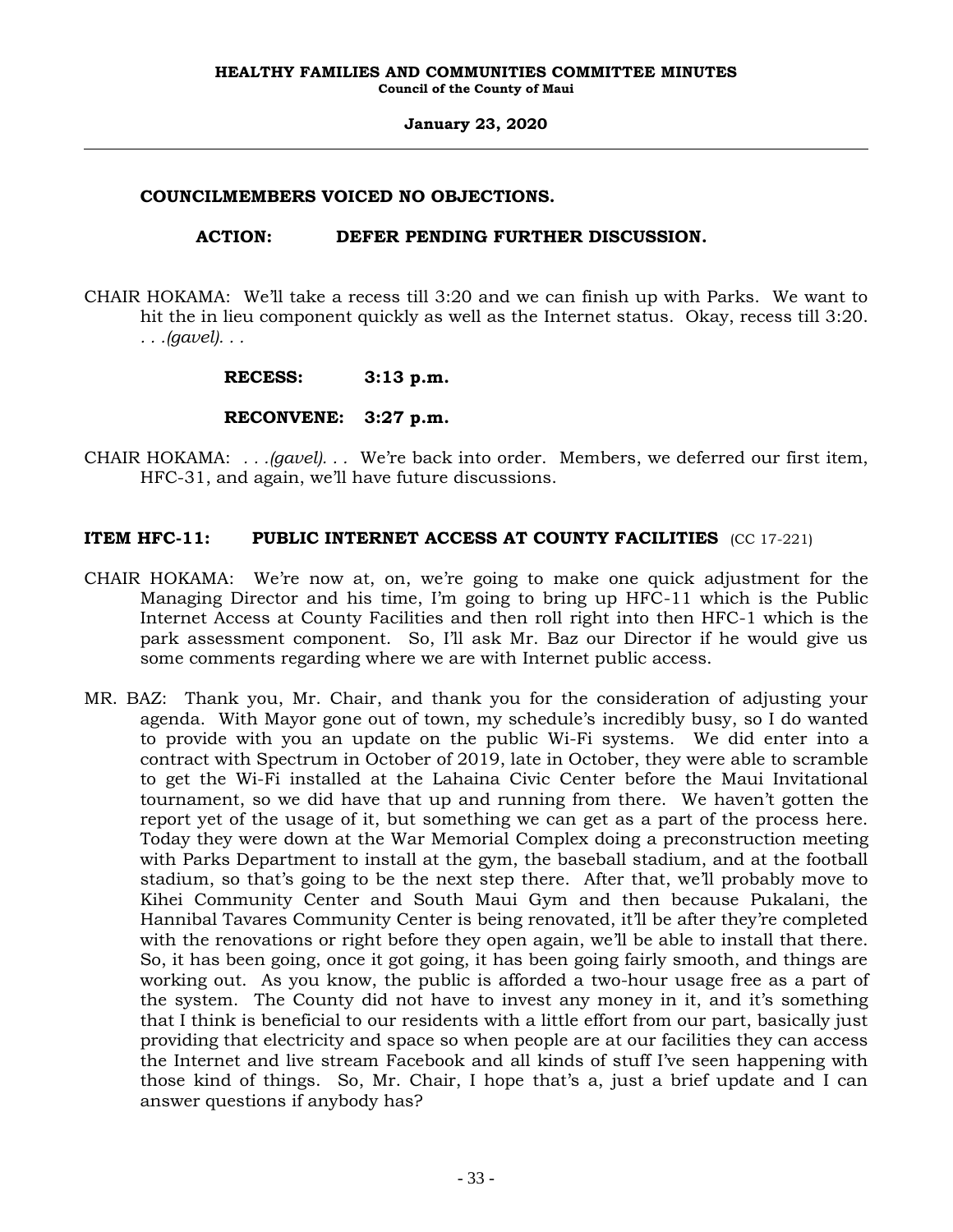- CHAIR HOKAMA: Great, yeah thank you, and we appreciate it 'cause I cannot believe how many people ask me, is this County stuff Wi-Fi'd? Yeah, our people definitely…and connectivity is one and joined together. Mr. Buck, we appreciate you from Parks Department, as our Deputy, you have any comments regarding the Internet component at Parks facilities, especially with the new South Maui facility, is that already constructed and completed with full Wi-Fi use?
- MR. BUCK: The facility, I think has Wi-Fi right now. They were adjusted and there has been a little bit of some issues with it. I will say that they put in a system for the Lahaina Invitational and we heard nothing but good comments about what they were able to do. They had high usage count over at there, so it'll be, that was just kind of a temporary install, now they're going to put a permanent install, so it was quite successful. I would say that the common trend in most Parks and Recreation facilities nowadays with the technology is now, parents can go down there watch their kids play soccer and then they can do business with using Wi-Fi. So, you know, especially if there's somebody who's in business for themselves or can do work on a computer, it allows them to be able to spend a little bit more time watching their kids play soccer or basketball, whatever and be able to do what they need to do on their computers, so, we're really excited 'cause nowadays with technology, everybody's on their cell phones and everything.
- CHAIR HOKAMA: Thank you, Mr. Buck. One question for Mr. Baz, and again we appreciate you working out the best agreement you could with Spectrum. That two hours you just shared about the so-called either free use or agreement use. That two hours is determined by the Department, by your office, Mr. Baz, is that a floating two hour per day or it's a set, only between this time and this time, those usage?
- MR. BAZ: Right, so, thank you for your question. Actually so what happens is that when you connect to the Spectrum hotspot it tracks your device –

CHAIR HOKAMA: Right.

MR. BAZ: --basically and only the time that you're connected to it, actively using it, is counted towards the two hours. So you could spend eight hours at a facility and, you only check, you know, check your e-mail or do things back and forth and have, you know, basically eight hours of free use, but you're only actively using it for…so the active use is what's being tracked, that two hours.

CHAIR HOKAMA: Thank you, okay got it.

MR. BAZ: It's not a set window, like if you start at this time, you got to end at this time.

CHAIR HOKAMA: Okay, it's per individual that connects through our facility.

MR. BAZ: Correct, yeah, so and each individual device too, so if you have a computer and a laptop then you get four hours.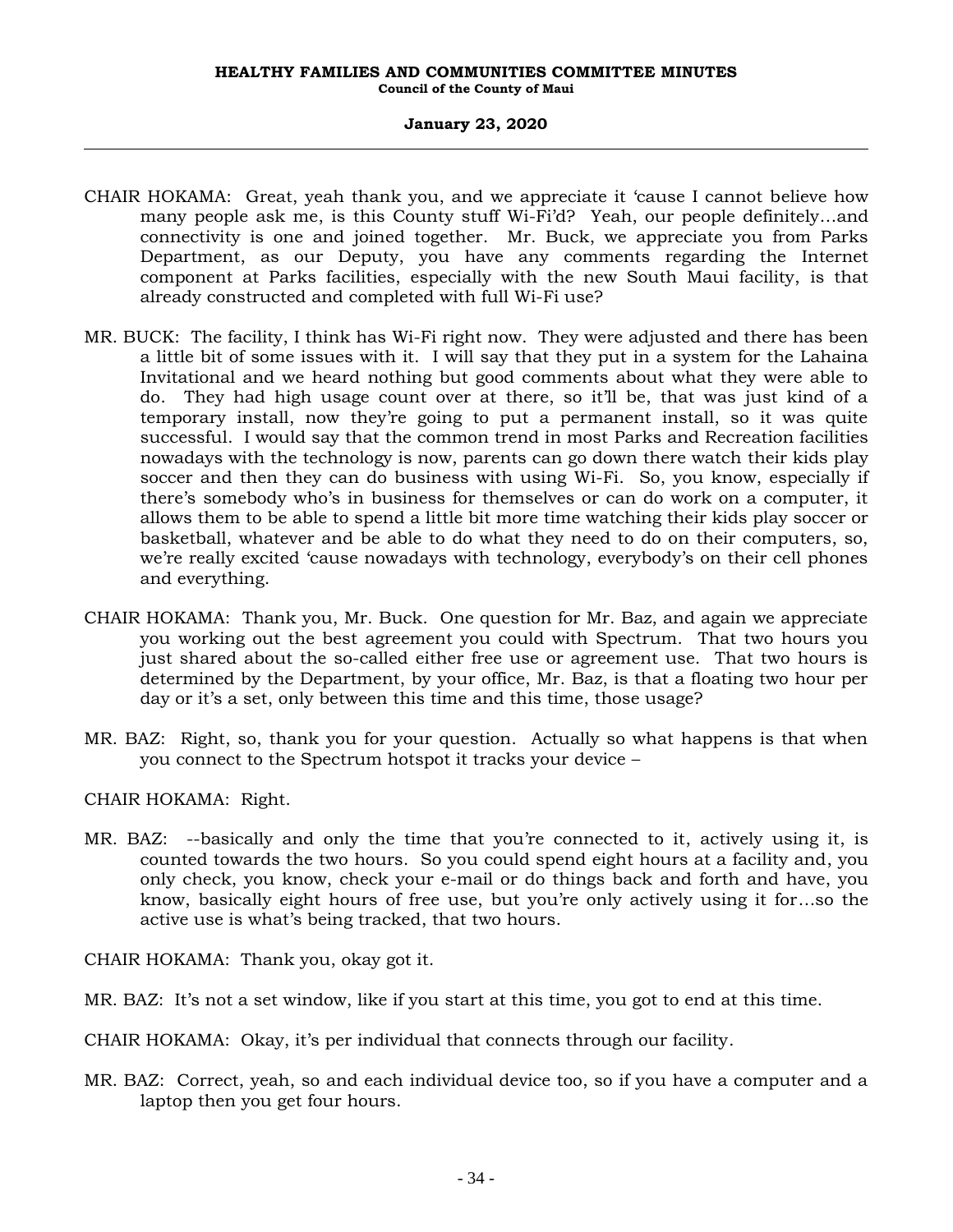- CHAIR HOKAMA: Got it, yeah. No, thank you for that clarification. Just want it clear. Mr. Molina, a question?
- COUNCILMEMBER MOLINA: Yeah, thank you, Mr. Chairman. And, you know, it's quite a timely topic 'cause last night I was at a Haiku Community Association meeting and several members of the community asked about the possibility of having it Wi-Fi'd and, you know, as I looked at the list of the selected I guess areas for a trial, on a trial basis, there are no North Shore community centers considered. I guess maybe this was a vendor's decision or was this a policy of the Parks Department, the preference was to go…'cause I don't see anything where Paia Community Center or Haiku Community Center or Helene Hall out in Hana.

CHAIR HOKAMA: Right.

- COUNCILMEMBER MOLINA: Any reason why the North Shore, was it 'cause maybe the reception, reception kind of activity or whatever was at, those were issues in that area?
- MR. BAZ: Yeah, actually, those were defined before we came into office, before I took over this position, so I'm not sure what the actual reasoning was. I've heard, you know, looking at some of the notes that it was based on traffic volume, you know, things like that, and so they wanted to do the high-volume areas first. We do definitely want to get it to all of our community centers, so, you know, as Spectrum rolls out there, and I'll take that comment and work with our project manager to see if we can get out there sooner than later.

COUNCILMEMBER MOLINA: Okay, thank you. Thank you, Chair.

CHAIR HOKAMA: Okay, yeah thank you, Mr. Baz. If you could maybe help us prior to our Budget Chair taking us into session, then people like this Committee may be able to vet enough to make recommendations 'cause I would agree with like the rest of our facilities throughout the county to have the service, so we're happy to take, support your request, Mr. Molina. And we'll support Hana and all the other –

MR. BAZ: Right.

- CHAIR HOKAMA: --Members' districts, we'll ask for countywide. So we'll work with Mr. Baz on that, thank you. Ms. Rawlins-Fernandez, any question?
- COUNCILMEMBER RAWLINS-FERNANDEZ: Mahalo, Chair. I support the comments that you just made. Aloha, Mr. Baz –
- MR. BAZ: Aloha.
- COUNCILMEMBER RAWLINS-FERNANDEZ: --and everyone from the Administration. The Internet on, at Mitchell Pauole is working great, mahalo, and I'd love to see the other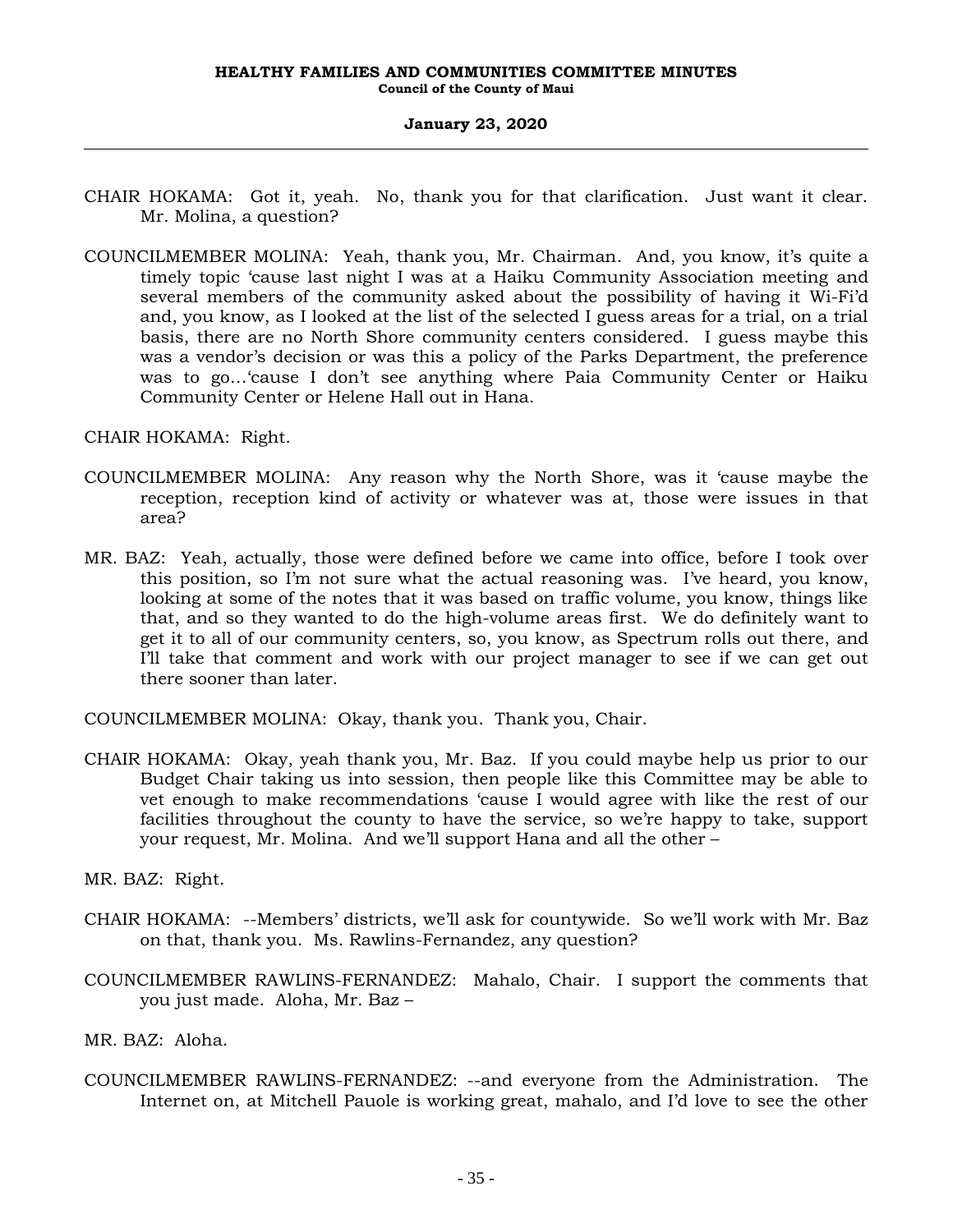community centers benefit the same way. Is it a cost issue, is it a budgetary issue, or there's a plan for expanding the service, yeah?

CHAIR HOKAMA: Mr. Baz?

MR. BAZ: Yes, Mr. Chair, from, it's not a cost issue, I mean Spectrum is the one that's covering all the costs, it's not a County cost issue. And it's a matter of just getting it scheduled, working with the, 'cause we have to schedule, you know, with the Parks Department, you know, doing all the preconstruction meetings and figuring out where they're going to go, and then they have to schedule the installers and things like that. So, it's, it takes some time, but it's not a significant amount of time, so that's why we should be able to roll them out within months, not years, yeah.

COUNCILMEMBER RAWLINS-FERNANDEZ: Got it, mahalo.

CHAIR HOKAMA: So, I'll focus on community centers as one of the bigger public use facilities, Chair, if you don't mind.

COUNCILMEMBER RAWLINS-FERNANDEZ: Yeah.

CHAIR HOKAMA: To help out all the other districts.

COUNCILMEMBER RAWLINS-FERNANDEZ: Awesome. Mahalo, Mr. Baz. Mahalo, Chair.

CHAIR HOKAMA: Ms. Paltin?

COUNCILMEMBER PALTIN: Thank you, Chair. Thank you, Mr. Baz. I just was wondering if there was any, if having the Wi-Fi is interfering with other folks, you know, if they have Internet on their phone and they don't need the Wi-Fi, is it a block that they have to then turn on their Wi-Fi, if there's been any reports of that?

CHAIR HOKAMA: Mr. Baz?

- MR. BAZ: So, just to like you are going to Starbucks or any place that there's a hotspot, you have the option of connecting to that hotspot or not, and, you know, so yeah somebody will have the option. Most phones are automatically set to pop up and say hey there's a hotspot here, do you want to connect, and so you have to positively acknowledge and connect to it. If you don't then you're just still using your data on your phone.
- COUNCILMEMBER PALTIN: And is there any concern about security of using the public Wi-Fi or have they given assurances that…
- MR. BAZ: So, it would be like any hotspot, you're connecting to a public network, you should, probably shouldn't be doing banking facilities and things like that. The connection between your computer and the Wi-Fi routers is secure and Spectrum has, you know, security levels. As far as, you know, if you're going to a secured socket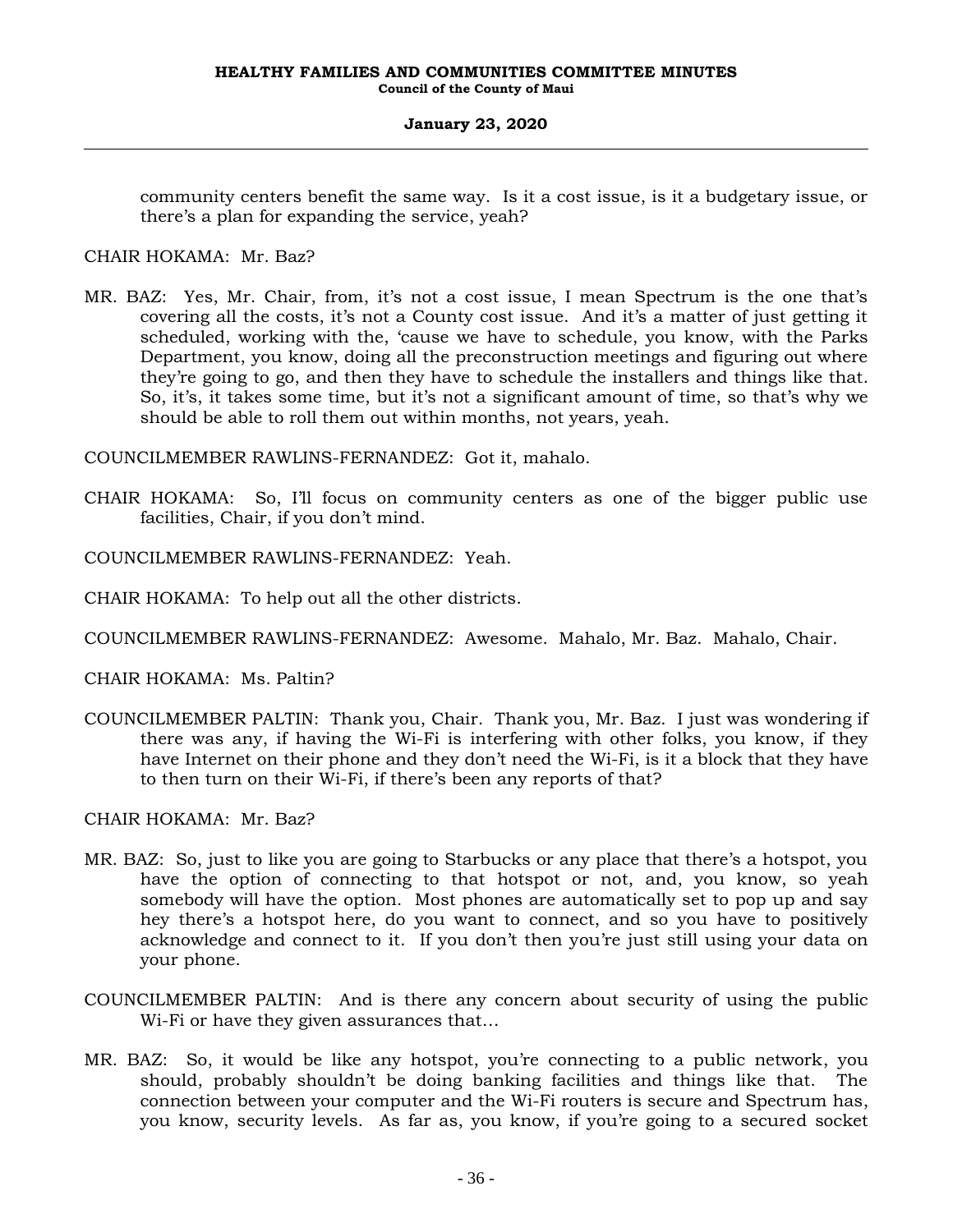layer, you know, website right, a secured website, there's going to be some security there, automatically built in, but there's no guarantees, right, you know, so, but even, you know, with your own home computer, things can get hacked and stuff, so yeah.

- CHAIR HOKAMA: Ms. Paltin? Yeah, thank you. So, we understand you're saying, Mr. Baz, yeah, this is like when you connect to Maui County Public, we give you the notice before you connect of the sector you entering and a domain and the benefits and disadvantages, so we appreciate those comments. Ms. Sugimura?
- VICE-CHAIR SUGIMURA: Thank you. I love hearing all of this, I will tell you that this came under your watch doing budget, and we were actually at Mr. Molina's site in a budget deliberation, or a budget, you know, listening to the community, a district meeting, and this came up as a question from one of the community members, how come we don't have Wi-Fi? And so that's why I put this in at 2017, it has been kind of long, appreciate the Managing Director's Office taking this over and moving it forward with Spectrum, 'cause it was a little bit stuck for a while, just figuring out how to make this happen, 'cause it was so different, but I think it's perfect happening in your Committee for all the different, you know, park facilities. And I, my question is that are we going to tie this also to the needs for emergency management, so when it's, you know, when there's a hurricane or whatever, and we have different sites that we use, are we going to also extend this? 'Cause I did hear at King Kekaulike High School which is not a County facility, but during, you know, one of the episodes, that they were wondering how come there wasn't any access to Internet.

CHAIR HOKAMA: Mr. Baz?

MR. BAZ: Yeah, so at this point, the Wi-Fi hotspots are on, you know, so whether there's a event going on or not, you know, that those hotspots are active. There's been some discussion about shutting them down, you know, at certain periods of time, prevent loitering and things like that, but at this point they're, from what I understand, they're active all the time. So, if there was an event and we had a community center as a shelter, as long as there's Internet access, theoretically, the hot spot should still be working there, yeah but there's no specific --

VICE-CHAIR SUGIMURA: There's no coordination?

MR. BAZ: --acknowledgement, coordination --

VICE-CHAIR SUGIMURA: Okay.

MR. BAZ: -- between Emergency Management, yeah.

VICE-CHAIR SUGIMURA: Okay, and I'd like to add Kula Community Center to that list, right.

MR. BAZ: Sure.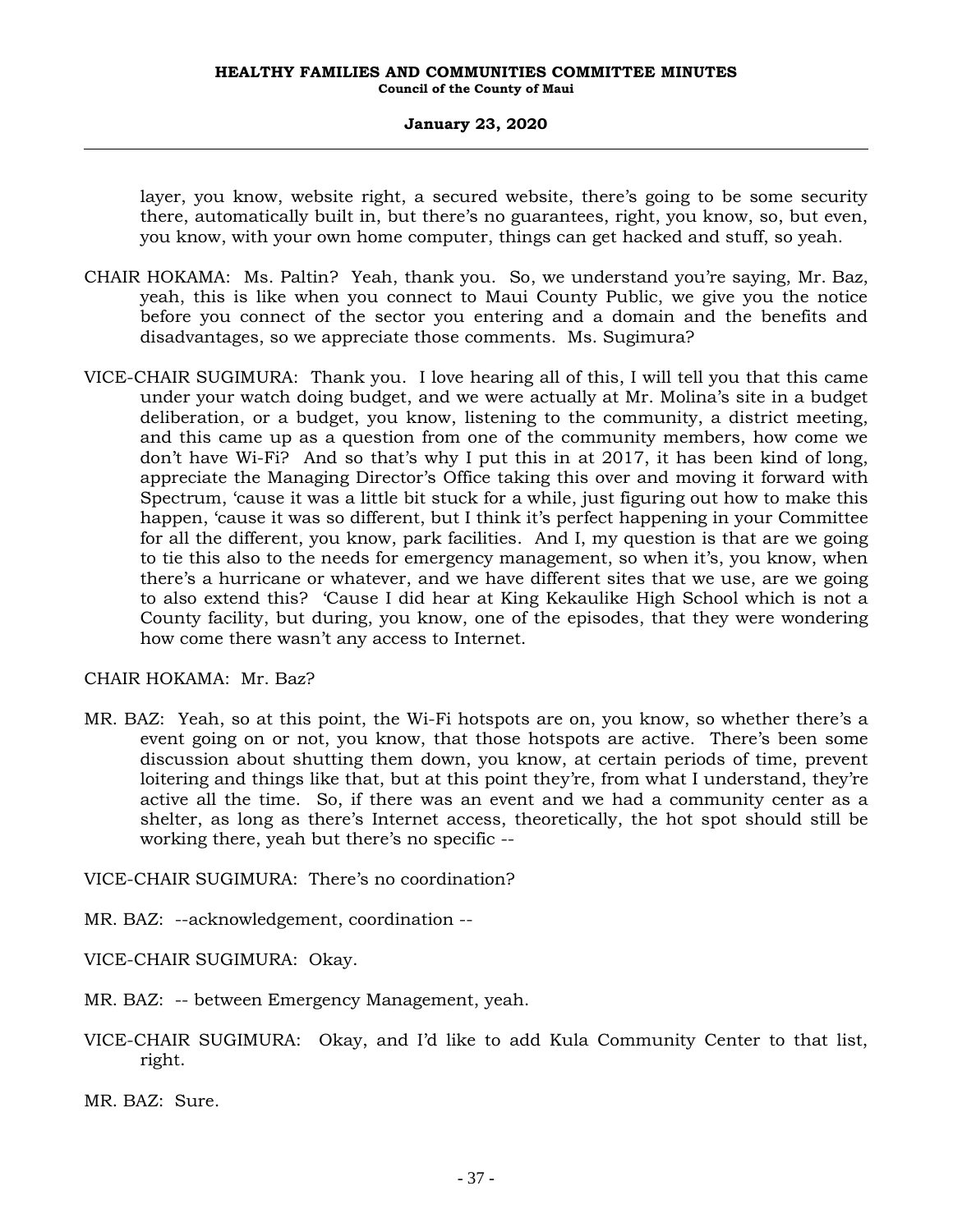CHAIR HOKAMA: Sure, like I said, we'll add --

VICE-CHAIR SUGIMURA: All of them.

CHAIR HOKAMA: --all the districts --

MR. BAZ: Yeah.

CHAIR HOKAMA: --and for assessment and --

VICE-CHAIR SUGIMURA: Thank you, Keani.

CHAIR HOKAMA: --yeah, we'll check all districts and work with Mr. Baz for all districts to get benefits, and again, we can work with the appropriate agencies because we didn't sign up but I tell you, once the Amber Alert goes on nationally, it goes on, everybody, right, we all get the Amber Alerts. So, there's ways we can deal with emergency management as well.

VICE-CHAIR SUGIMURA: Okay, good. Thank you.

CHAIR HOKAMA: Ms. Kama?

COUNCILMEMBER KAMA: Thank you, Chair. So, is it possible, so we're just concerned of, I mean ensuring that Wi-Fi is in County facilities, the opportunity for them to be, to have Wi-Fi in County parks, is that possible?

CHAIR HOKAMA: Mr. Baz?

- MR. BAZ: So, Mr. Chair, so our, right now what we're focused on is community centers, you know, where people are gathering significantly and, you know, of course the stadium, gym, things like that, where there's a lot of people that would be utilizing that. An open park, not necessarily a priority at this point and if you have any suggestions, we could talk about that specifically, but, you know, there is a push to create Wi-Fi basically access in a community itself. And actually Spectrum has a number of hotspots that are just sitting on telephone poles right now, so you can, you know, if you're close to it, you can get access for free.
- COUNCILMEMBER KAMA: I was just thinking about Paukukalo, Hawaiian Homes community center.
- MR. BAZ: Oh okay.

COUNCILMEMBER KAMA: Okay, thank you.

CHAIR HOKAMA: Okay, we're open to all your recommendations, Members, any potential site, we'll open, make assessments, and help prioritize as we approach the budget.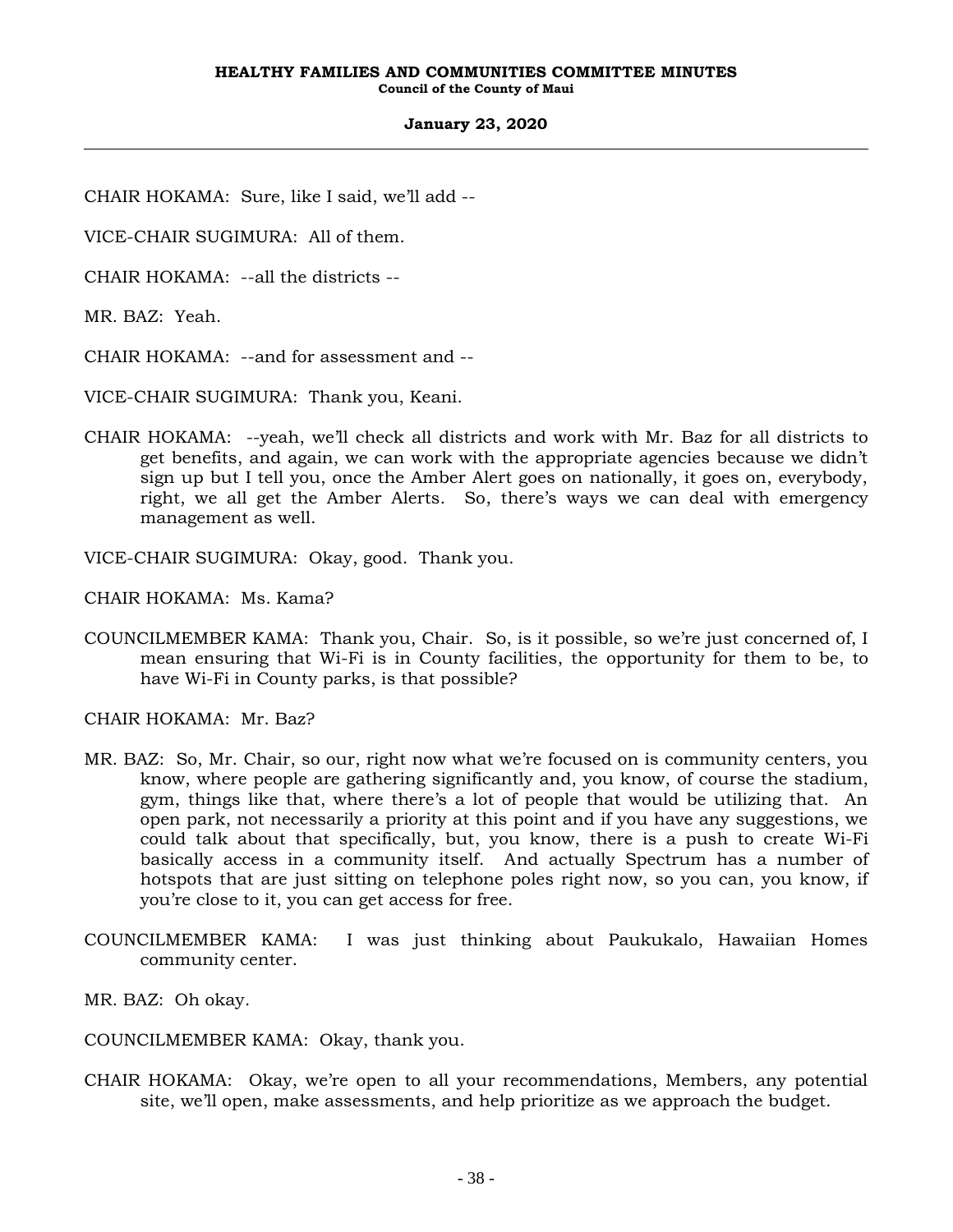MR. BAZ: Yeah, since it's not a County facility, right?

COUNCILMEMBER KAMA: No, it's Hawaiian Homes.

- MR. BAZ: Yeah, we may have to work with DHHL, but we can encourage Spectrum to outreach to that, yeah.
- COUNCILMEMBER KAMA: Okay, did you know all your homesteaders –

MR. BAZ: Yeah.

COUNCILMEMBER KAMA: --are not on Spectrum, right, they're all on…never mind.

- MR. BAZ: Yeah, yeah, right, right. But . . .
- CHAIR HOKAMA: Yeah, but they may have their own system, so we understand. Yeah. Okay, but also besides the Wi-Fi, Members, you will find whether it's your vehicle, your child, or your, the minor's gadgets, the Bluetooth requirements now. So, if I knew this, I'd be the battery manufacturer man, 'cause everybody needs batteries for all these Bluetooth things and Wi-Fi connectivities. The system is driving the market, yeah, so what we just providing is the ability of the resident to stay in communications, whether it be with a child that's at another location, the kupuna that is waiting for a ride to a facility, yeah, we are assisting in the ability to communicate timely for resident benefits, and that's how I'm approaching this, Ms. Kama, as a community benefit for a service providers as well.

COUNCILMEMBER KAMA: Thank you, Chair.

- CHAIR HOKAMA: Okay, any specific questions you'd like to get for a response before I defer. Ms. Paltin?
- COUNCILMEMBER PALTIN: I just wanted to clarify, you know, for those watching on television, this isn't going to be rolling out 5G without consent.
- CHAIR HOKAMA: Okay, no, this is nothing to do with 5G, okay, I going tell you right now, Members, yeah, that if we do, will be posted appropriately so everyone knows and we can have the right discussion. This has nothing to do with 5G.
- MR. BAZ: Yes, this is 802.11, you know, your Wi-Fi router you have in your house kind of situation, yeah.

COUNCILMEMBER PALTIN: Thank you.

CHAIR HOKAMA: Okay, no, that was a good point to get clarified.

MR. BAZ: Yes.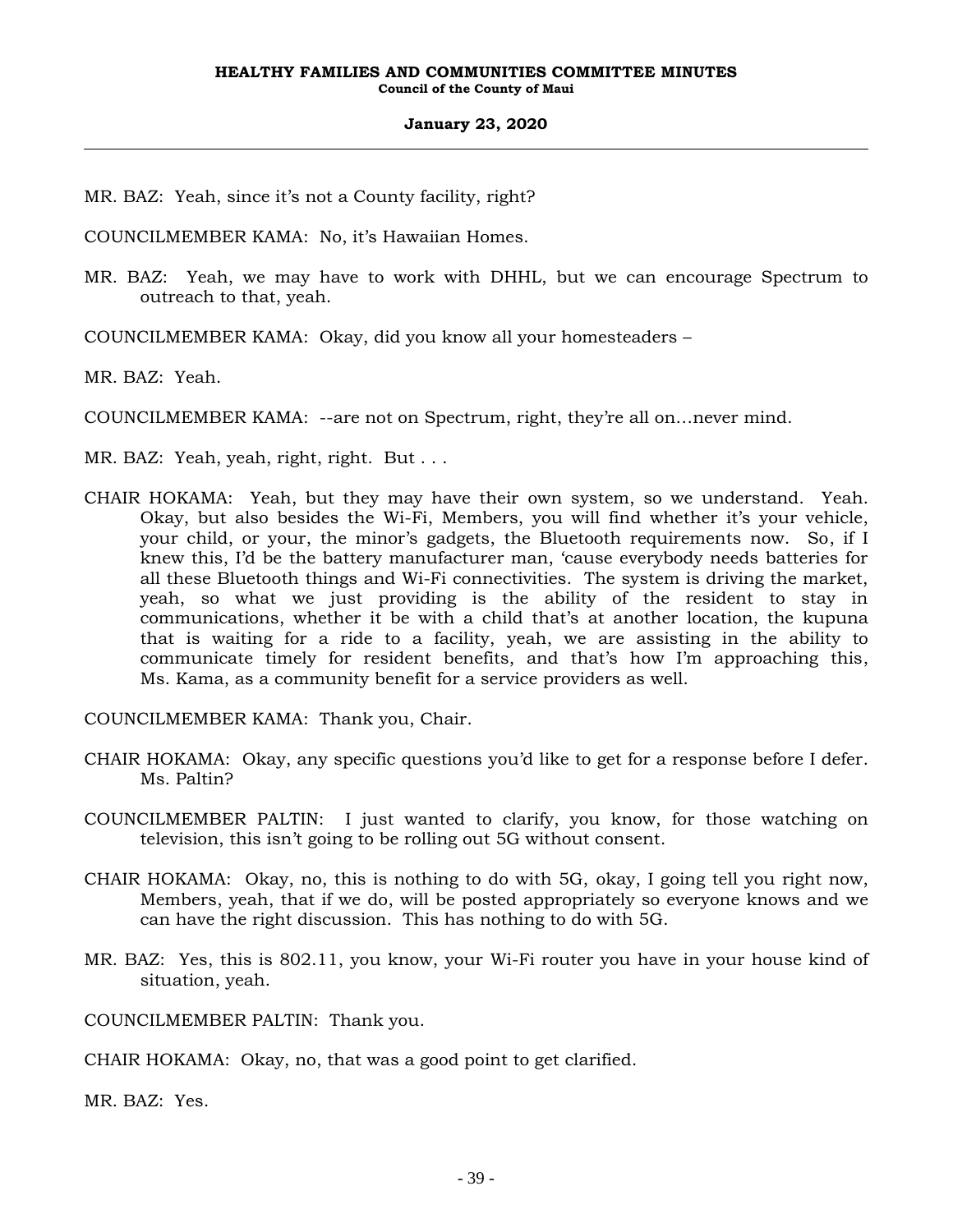- CHAIR HOKAMA: We're not dealing with that, yeah, if we will, we'll make it specific, so that people can give appropriate comments. Anything else that you'd like for Mr. Baz to report back, if not, Mr. Baz, thank you for your time.
- MR. BAZ: Sure. Thank you. Thank you, Committee.

CHAIR HOKAMA: Members, with no objection, we'll defer this for another update.

COUNCILMEMBERS: No objections.

CHAIR HOKAMA: Thank you, this item is deferred.

### **COUNCILMEMBERS VOICED NO OBJECTIONS.** (Excused: KK)

### **ACTION: DEFER PENDING FURTHER DISCUSSION.**

### **ITEM HFC-1: PARK ASSESSMENT FEES IN LIEU OF LAND** (MISC)

- CHAIR HOKAMA: Let me take you to our final item, Members, that is under HFC-1, Park Assessment Fees in Lieu of Land. We appreciate the Parks Department, we have our Deputy, Mr. Buck, we have Mr. Halvorson from Planning, Finance we have Ms. Martin our Property Administrator as well as our Deputy, Ms. Alibin. And so, well since the public, I mean, Real Property and Finance, is there any comments you want to give for your Department at this time as regards to this subject matter, and then we'll ask Parks for their comments.
- MS. ALIBIN: Chair, good afternoon, and Members, thank you for this opportunity. The Department of Finance is open to any recommendations by this Committee. Ms. Martin and I are here to answer any technical questions regarding the current calculations and any other questions that you may have. Thank you.
- CHAIR HOKAMA: Thank you. Okay, Parks, Mr. Buck or Mr. Halvorson, any comments you wish to share at this time?
- MR. BUCK: Yes, Chair. As far as the fees or the amounts that are paid off, that's all determined by the Finance Department, so on a technical side and if it comes down to how, when there's a need to have a park assessment, I have Mr. Halvorson who can probably explain better than I can.
- CHAIR HOKAMA: Okay, thank you. Mr. Halvorson, any comments you care to share at this time?
- MR. HALVORSON: No, Chair, no comments at this time. I'm here to answer any questions you may have.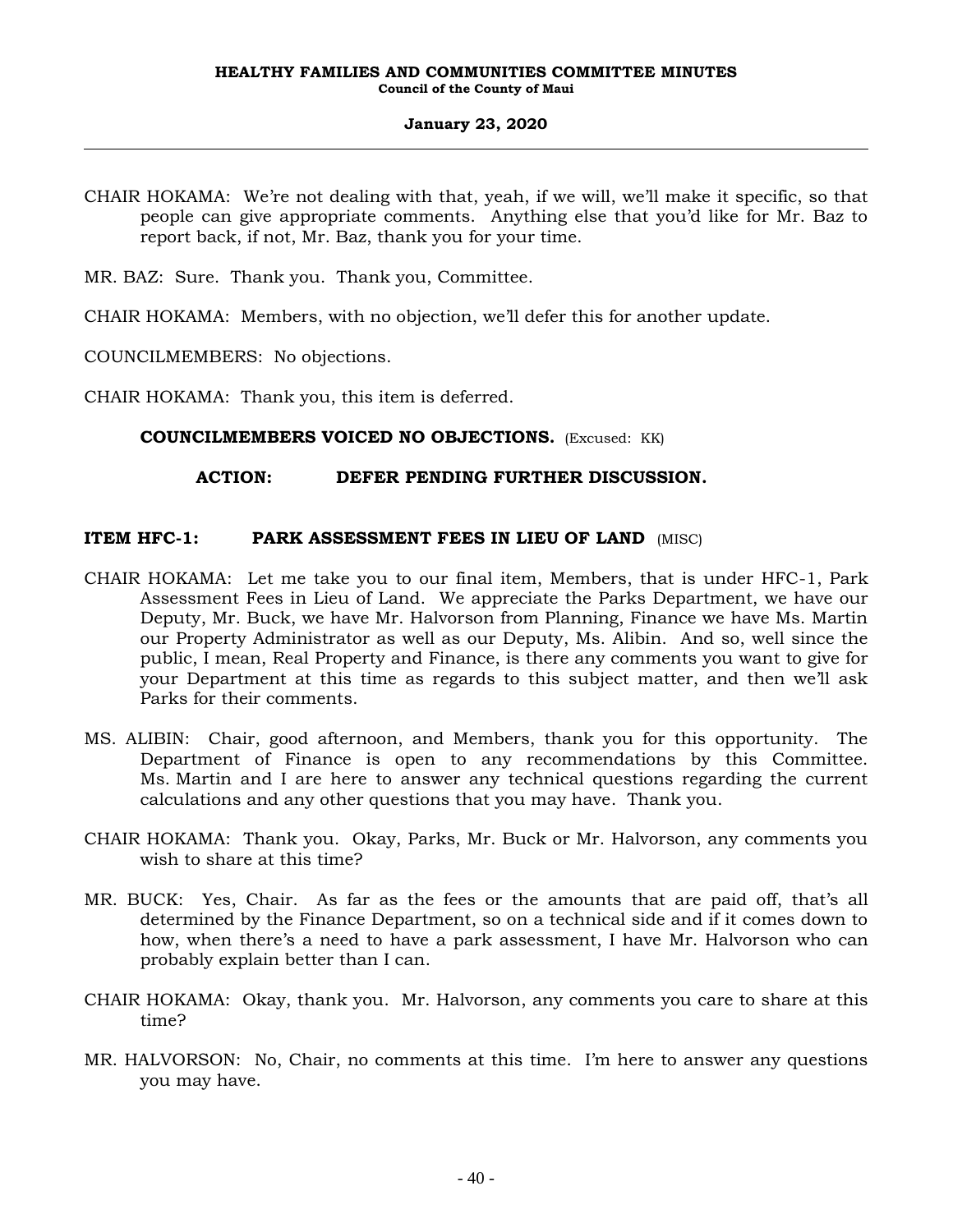### **January 23, 2020**

CHAIR HOKAMA: Okay, thank you. Members, one is, I think it's timely that we have, start this discussion, I'm not asking for any decision or any move to any conclusion yet, we're here to review it, see if it is something that works for community benefit from the Council's perspective of something that has been ongoing for a while. Does it need to be tweaked, do we need to eliminate it, serves a purpose, doesn't serve a purpose, and again how we may want to approach additional passive or active park requirements for the future. And again, timely because, you know, Planning is going to ask you to consider upgrades to the Zoning Code, it is timely as Budget Chair takes us through a review of taxation categories and potential tier approaches. It also makes sense for us to consider where this component of potential revenue would fit in that picture as a special source of revenue. So, again at this time, if, does the Committee need any review on how Finance calculates what is owed to the County upon a project proposal?

VICE-CHAIR SUGIMURA: We'd appreciate that information.

- CHAIR HOKAMA: Okay. Finance, if you'll please give us your understanding of the process on how we make calculations on what would be at the appropriate funding for a in lieu.
- MS. ALIBIN: Chair, we do have a handout that we would like to provide the Committee.
- CHAIR HOKAMA: Thank you very much. Okay and, Members, you see broken down by community plan areas, you're going to wonder why certain areas have a lot more money than others, well that's where development was occurring. So, those districts with the developments, developers were given options by law. Those that chose the in lieu made payments to the County to satisfy requirements of zoning or subdivision or Land Use Commission, and again, you see the balances as I believe Finance currently has. And basically, they are for new or capital improve projects, nothing for maintenance or existing was the intent. Okay, Ms. Alibin?
- MS. ALIBIN: Thank you, Chair. So, each year we provide three different rates to the Department of Public Works and as well as Department of Parks and Recreation. The park assessment fees are actually calculated depending on when the subdivision was granted with preliminary approval. So, on Page 3 of the handout provided to you, gives you the calculation for each lot or unit in excess of three, this is for the current fiscal year and it's by community plan area, and as you can see, the way that we calculated the park assessment fee is based on the average value multiplied to the 500 square foot which is based on the current Maui County Code provisions. And we do take the total for each land classification for the Residential and for the Apartment total gross value of land and then the total area per square feet and then from that we derive at the average value per square feet for each classification. Based on that, we then take the average value of the two classes and that's how we determine the park assessment fee for that community plan area. Now, moving on to the next page, which provides the assessment fee for each lot or unit in excess of three, for the current fiscal year for subdivisions granted preliminary approval on or after January 1, 1996. The calculation is similar to the prior one I discussed earlier, except that after taking the average value of the two classes, we use a multiplier of 45 percent again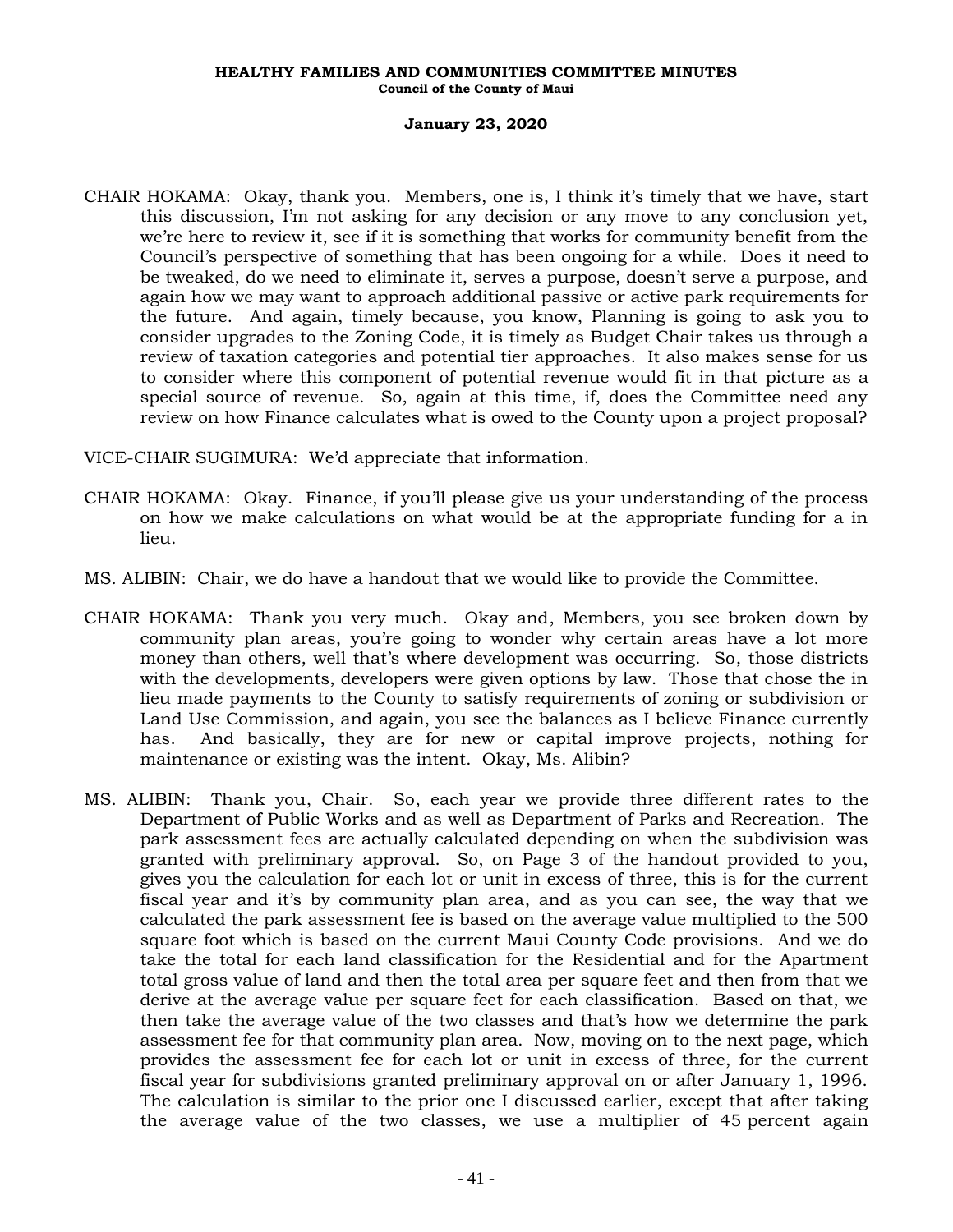#### **January 23, 2020**

determined by the Code and then we use that as a factor square footage value which then is multiplied by the square foot per lot, subdivision approved on or after January  $1<sup>st</sup>$  of 1996 which is based on the ordinance number 2442. So, that's how we determine the calculation for each lot in excess of three, approved on or after January 1<sup>st</sup> of 1996. Now, moving on to those subdivision granted preliminary approval prior to January 1, 1996, it's pretty much the same calculation as the above, the only difference is that we use, the multiplication that we used for this square foot per lot is 245 which is based on ordinance number 2442 as well. That's all that I have, Mr. Chair, and if you have any further questions, we're here to answer.

- CHAIR HOKAMA: Okay, no, thank you, Director, I appreciate that. And again, Members, know we've made adjustments years ago to this, yeah. And so, some of it you will see is the benchmark is January '96 that we've set for a certain deadlines and considerations. So, any questions, Members, you may have for what Ms. Alibin did on the how we calculate? Ms. Sugimura, any questions on how we calculate? Ms. Paltin?
- COUNCILMEMBER PALTIN: Yeah, just going off the subdivision section where it says that, you know, the average value per square foot of lands classified as Improved Residential, Unimproved Residential and Apartment. I was wondering if you update those assessments annually, like at a certain time per year, or is it, has it been updated or when and then do you then coordinate that with the Parks Department?
- CHAIR HOKAMA: Department?
- MS. ALIBIN: Chair, yes, so the, how we derive at the gross value of land is actually based on the certified value for each year.
- COUNCILMEMBER PALTIN: So, every year it gets updated, and then given that and plug it in to the formula?
- MS. ALIBIN: Yes, Chair.
- CHAIR HOKAMA: Okay. Ms. Rawlins-Fernandez, you have a question at this time? Thank you. Mr. Molina?
- COUNCILMEMBER MOLINA: No questions for Finance.
- CHAIR HOKAMA: Thank you. Ms. Kama?
- COUNCILMEMBER KAMA: Yes, so, where does all the funding go? What department or how do we in the end expend it back out when you bring it in?

CHAIR HOKAMA: Finance Department?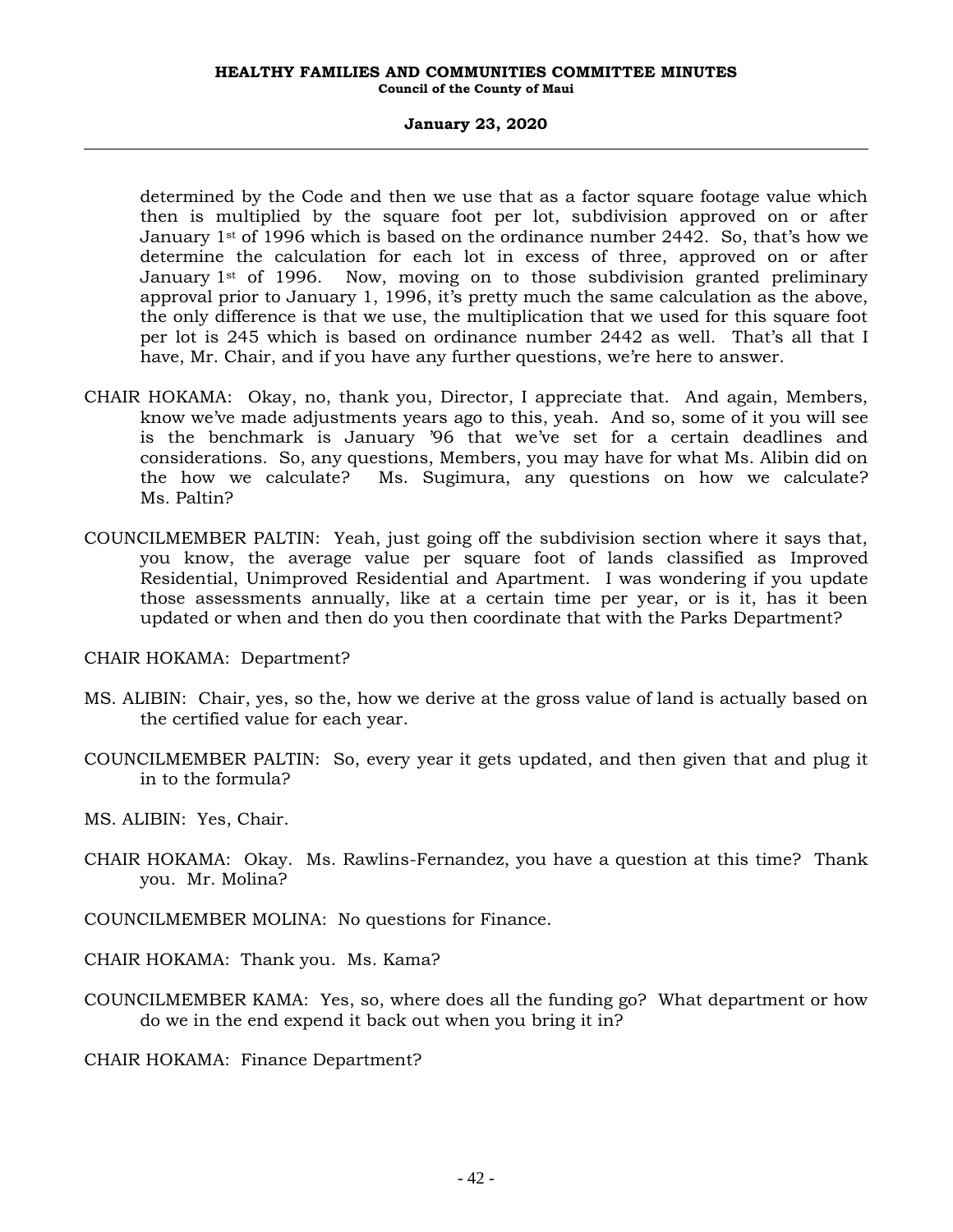- MS. ALIBIN: Chair? That's a really good question. So, the park assessment fees that's collected goes into Park Assessment Fund, which is treated similar to General Fund, but it's used only for capital improvement, for each district.
- CHAIR HOKAMA: Yeah, it's restricted by the district that generates the revenue. So, if it's from West Maui, it only can be spent in West Maui.
- COUNCILMEMBER KAMA: Okay, good, yeah.
- CHAIR HOKAMA: Yeah, we don't, yeah, it doesn't cross the district line of generation.
- COUNCILMEMBER KAMA: Okay, great, thank you.
- CHAIR HOKAMA: Okay, Ms. Paltin, another question?
- COUNCILMEMBER PALTIN: Oh yes please, I was wondering if there's a place where Councilmembers or people can go to see a breakdown, like I mean I know there's this breakdown, but like maybe a historical breakdown of the subdivisions and the amounts they paid or what, you know, just for the transparency sake that, you know, I mean, maybe there are rumors in the past that fees continually get waived.
- CHAIR HOKAMA: How far back would you like the Department to consider going back, Ms. Paltin?
- COUNCILMEMBER PALTIN: Me personally, '96, but whatever they think is prudent.
- CHAIR HOKAMA: No, 'cause they're going to need some guidance on how much they need to, you know, retrospect back into the files, so, you know, if you can give them a target, then, you know, at least they can.
- COUNCILMEMBER PALTIN: Yeah, maybe just this century then, 2000.
- CHAIR HOKAMA: Okay.
- UNIDENTIFIED SPEAKER: *. . .(inaudible). . .*
- CHAIR HOKAMA: If can, maybe back to that '96 since we used that as the benchmark for a --
- COUNCILMEMBER PALTIN: Yeah.
- CHAIR HOKAMA: --if possible, yeah, and we'll follow up with correspondence to request if that's…
- COUNCILMEMBER PALTIN: Just to see like, you know, some people feel like –

UNIDENTIFIED SPEAKER: Yes.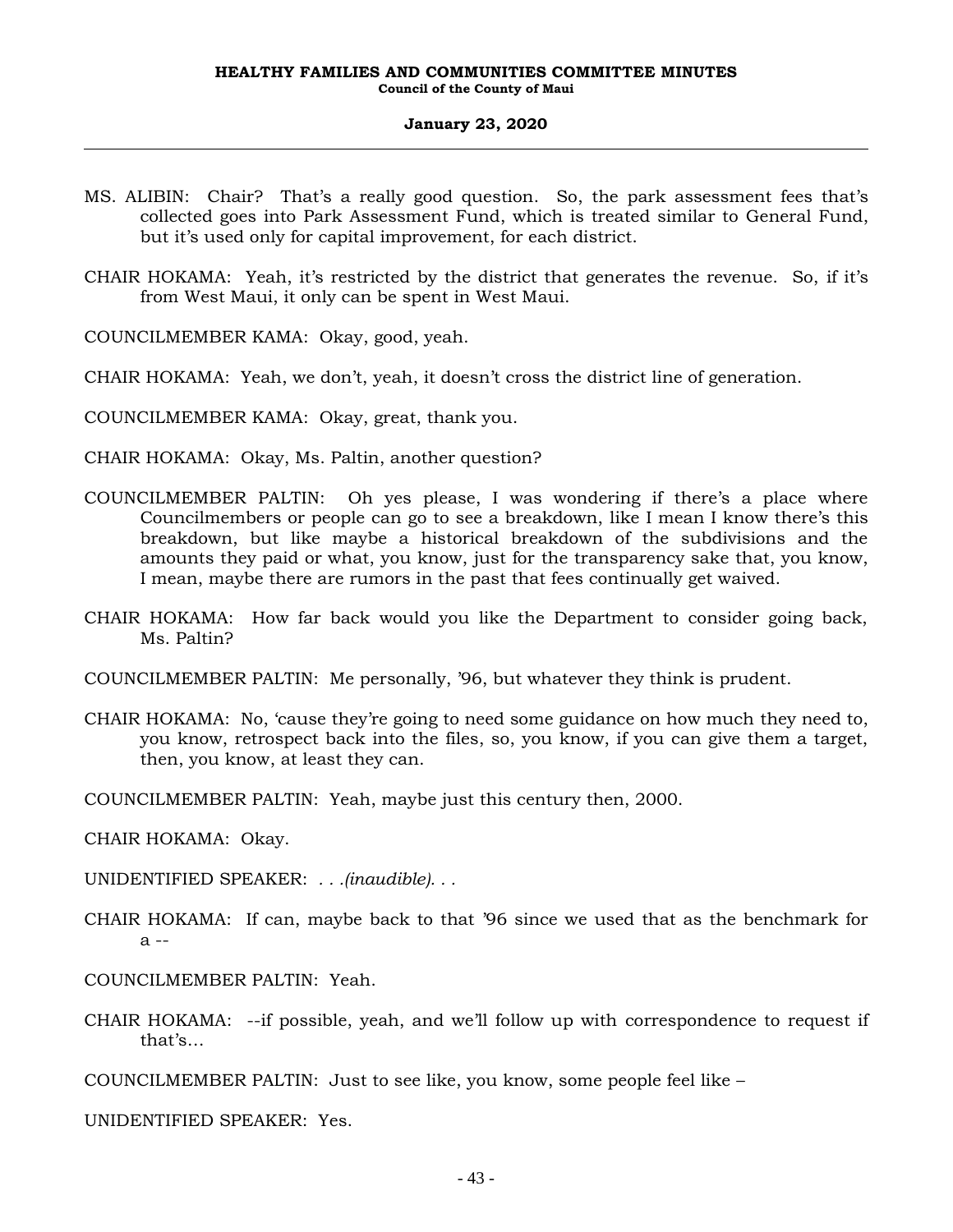COUNCILMEMBER PALTIN: --there was a period of time when --

CHAIR HOKAMA: Okay.

- COUNCILMEMBER PALTIN: --park fees were getting waived and waived and waived and, you know, so just…
- CHAIR HOKAMA: Okay, you know what, we'll do that for all the districts since they're going to do the dive, we'll ask them to do the whole dive for all the districts.

COUNCILMEMBER PALTIN: Yeah, just to, so people can see, you know.

CHAIR HOKAMA: That's fine, that's fine, yeah.

COUNCILMEMBER PALTIN: Thank you.

- CHAIR HOKAMA: And again, because it will make a difference once our Budget Chair takes us into session, because some of you may want to consider that as one of the ways to help fund a certain CIP projects in your district.
- COUNCILMEMBER PALTIN: And just to follow up, when you talk about CIP's, is that beyond maintenance as well?
- CHAIR HOKAMA: It has to be brand new, yeah, nothing ongoing for the use of park assessment.
- COUNCILMEMBER PALTIN: Not maintenance, then?
- CHAIR HOKAMA: That's right, not maintenance. Yes, Ms. Kama?

COUNCILMEMBER KAMA: So, I wanted to, so this is a County-owned parks or County…

CHAIR HOKAMA: This is parks that was required by either a zoning ordinance, subdivision compliance requirement, or a Land Use Commission requirement upon reclassification. Most of these are by government requirements that they chose this option to satisfy the law. Instead of building the park, they gave us the money --

COUNCILMEMBER KAMA: The money, yeah.

CHAIR HOKAMA: --in lieu of the park itself.

COUNCILMEMBER KAMA: Yeah, okay, thank you.

CHAIR HOKAMA: Yeah, thank you. Ms. Sugimura, you had a question?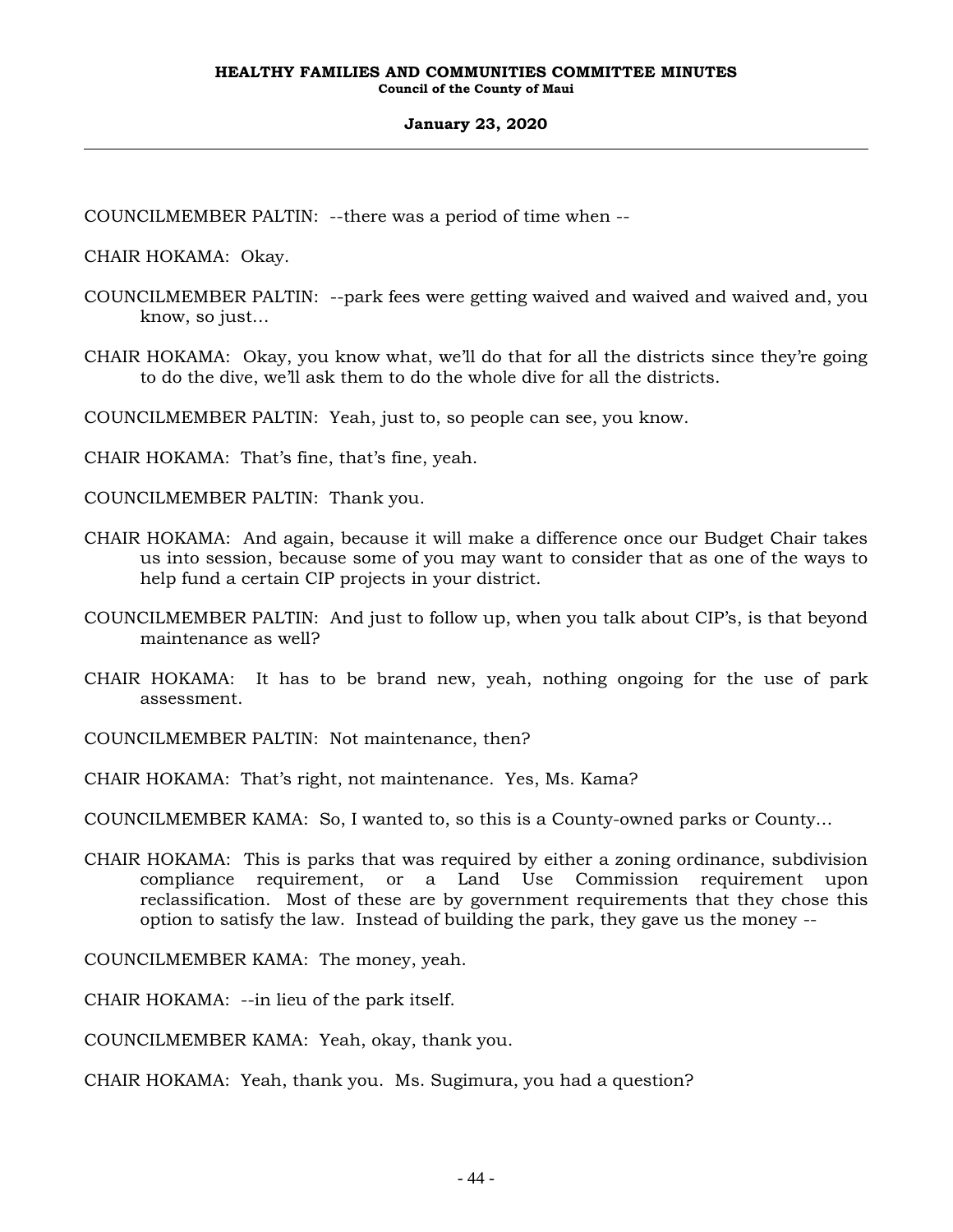- VICE-CHAIR SUGIMURA: So, yeah, I wonder, so when you're talking about calculations right, and why did we use the factor to multiply by 45 or 46 percent? I wonder if that's something that, you know, if you're looking for a policy change, if that would help in some way.
- CHAIR HOKAMA: Yeah, Department, you have a comment at this time?
- MS. ALIBIN: Chair, yes, and that is actually based on Ordinance number 2442, Bill number 49, that was adopted in 1995.
- VICE-CHAIR SUGIMURA: So, it hasn't, I mean, I guess we have to read the Committee report to figure out why they used that calculation.
- CHAIR HOKAMA: Yeah, that was again yeah, Members, Mayor Lingle era, Mayor Lingle's --
- VICE-CHAIR SUGIMURA: A lot of parks were built.
- CHAIR HOKAMA: --Administration and as you know they were doing, she was a big advocate of the swimming program, aquatics, so, you know, we moved, aquatics was moved forward with South Maui, the West Maui facilities. That was the era, and again, does it make sense for us to keep that ratio. That's part of the discussion we'll have and whether or not we revise it, we keep it, or we delete it. So, that's part of the, I'm glad you brought it up because that is something we need to discuss, Ms. Sugimura.

VICE-CHAIR SUGIMURA: So, just for information, because of this fund --

CHAIR HOKAMA: Yes.

- VICE-CHAIR SUGIMURA: --that's what helped pay for the playground equipment…no, the…yeah, the playground equipment, which needed a little bit more money because of the topography of the Kula park that it was going in, so we used this as a excess. I don't have…
- CHAIR HOKAMA: The assessment funds for the new, yeah, the new park, that's correct.
- VICE-CHAIR SUGIMURA: Yeah, 'cause I don't have that much, not like some other districts, smile, Tamara.
- CHAIR HOKAMA: That's why, South Maui got developed a lot, West Maui, they have the biggest pots, 'cause they took the brunt of development pressure.
- VICE-CHAIR SUGIMURA: They should share, just kidding. No, I know Lanai has lots.
- CHAIR HOKAMA: Then she'd…yeah be happy to, they'll send up the traffic to you and they'll send up the sewer to you, and they'll send up…be careful what you want to share now.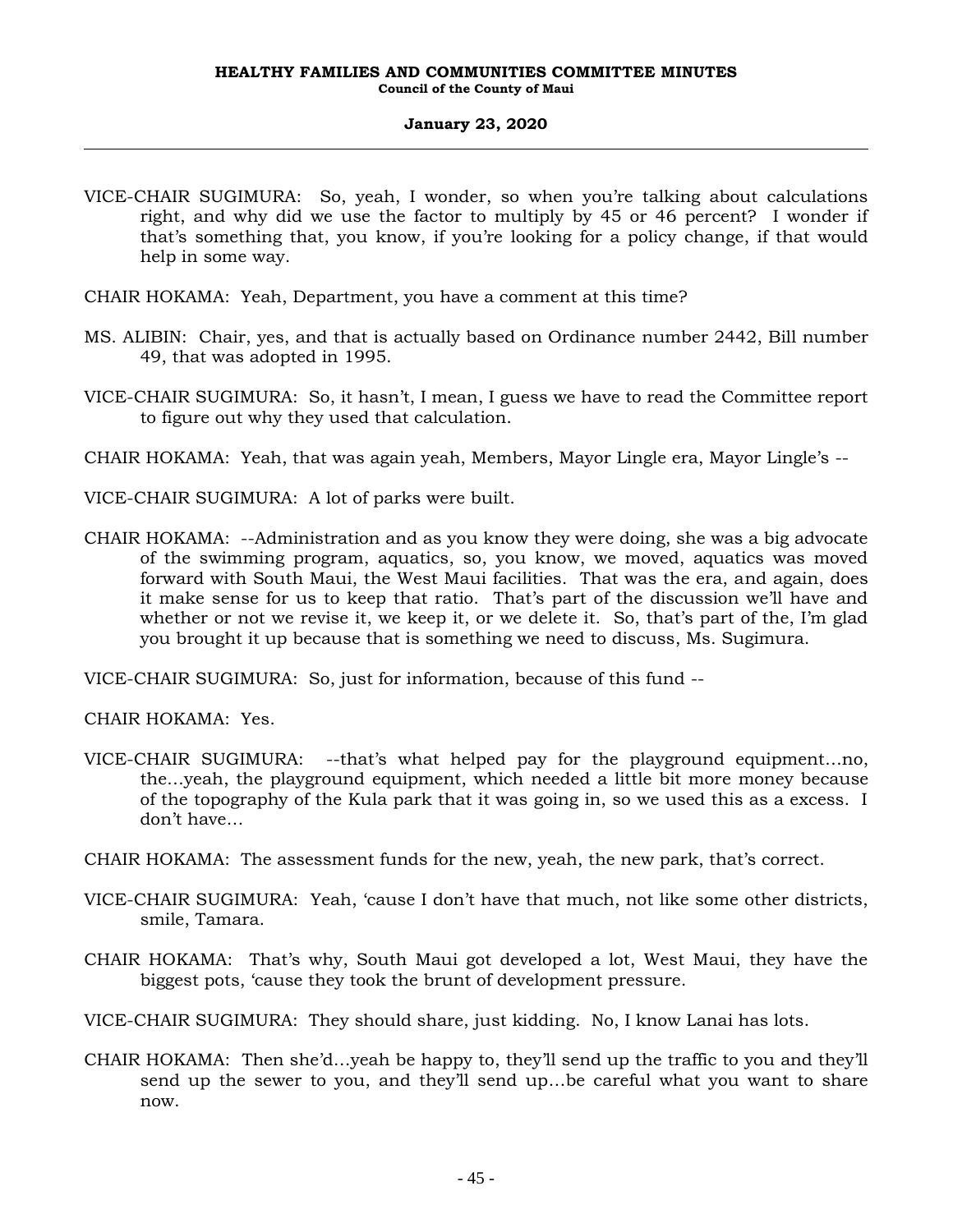VICE-CHAIR SUGIMURA: Thank you. Yeah.

- CHAIR HOKAMA: Okay. So, that's how it's calculated yeah, Members, general use. Mr. Buck, Mr. Halvorson, any comments you want to share regarding the formula or how we do the calculations component as far as Parks is concerned? We're open to any of your comments.
- MR. BUCK: In some cases with small…thank you, Chair for the question. In some cases when there's a small development and if we were to go with a square footage, and Mr. Halvorson can explain a little bit more about that, that the size of the park would almost be not cost effective for us to maintain. So, in, unless they were going to do it privately owned, privately maintained and open to the public, we would request if the park assessment fee, 'cause there'd just be more beneficial to the County than taking on a real small, like a postage sized stamp park.
- CHAIR HOKAMA: Well, thank, yeah, thank you for sharing that comment. Mr. Halvorson, anything you might want to add?
- MR. HALVORSON: I'll just confirm that, but also when you asked for historical data, Parks has only been keeping that for maybe 10 or 12 years and before that, it was under Public Works, so we don't have that information.
- CHAIR HOKAMA: Okay. We'll contact Public Works as well so thank you for that comment and yeah, we'll bring things under one house, so tracking and accountability will be much easier for our Council as well. So, we appreciate that comment and we'll contact the appropriate past agency and current agencies for comments. So, regarding the small ones yeah, Members, you know, my understanding, but one thing I can tell you that we can also consider, Oahu does it, the big one is at Moanalua, that big park below Tripler is owned and maintained by Damon Estate on behalf of the public. Okay, it comes on the City and County jurisdiction, but the estate chose to retain ownership because they were concerned the City and County could not maintain it in the manner the family expects their lands to be maintained. So, they maintained it, the ownership to protect the maintenance quality that is provided to the community, okay. So, we can do things various ways, yeah, besides us always absorbing the title and the expenses. Or the community will say…well take Aiea for example, it's a State ball field, but who takes care of it, not the State, the community residents whose kids play on it, 'cause they're too proud to let it go down the toilet. So, the community maintains the State park, yeah, so community pride. So, there's many ways we can approach it. But, I'm here to ask you to be open so if Molokai needs parks, obviously, they're not going to get it through park assessment program, but we still have our fellow neighbors that need services and facilities, so we look to your comments on how this may be modified to be more of a benefit for Molokai and all your other district, Members. Lanai, I get mixed feelings on this, I wish some things we required the developer to actually build, 'cause while we hold the money, the price of doing the project keeps going up, but it doesn't keep pace with the growth of the money, so more than likely now, General Fund is going to subsidize the balance to get it completed and constructed. I don't think that's fair on the General Fund base.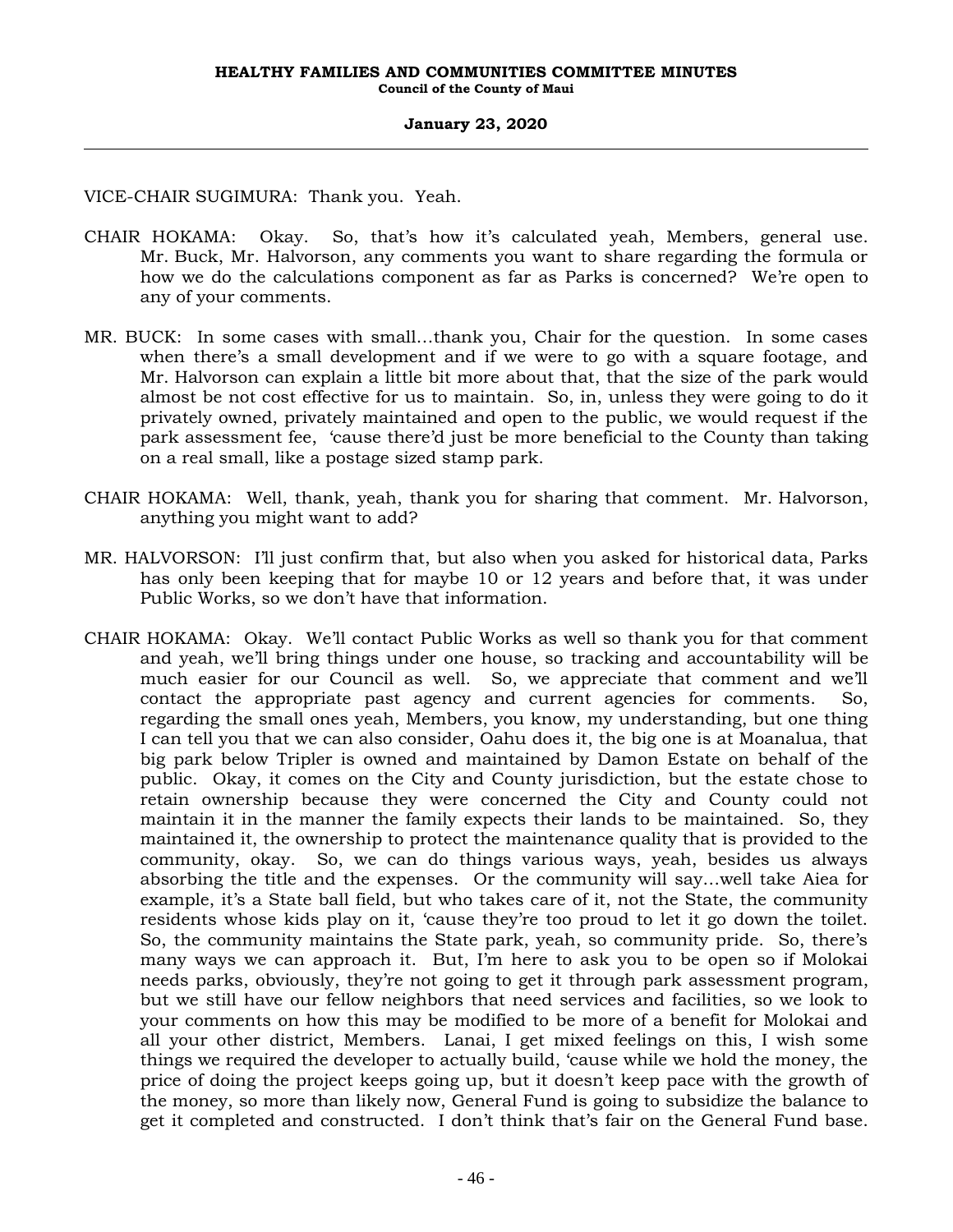Yeah, so, it's just about who you feel is, should bear the responsibility, how much General Fund should bear, if any, to subsidize other private requirements or commitments. So, again, I leave that to you. Any comments at this time, Ms. Sugimura?

VICE-CHAIR SUGIMURA: So, Chair, you're going to take this up again?

CHAIR HOKAMA: Oh, yeah, yeah --

VICE-CHAIR SUGIMURA: After we…okay good.

CHAIR HOKAMA: --this is just the start of the discussion, Ms. Sugimura.

VICE-CHAIR SUGIMURA: Yeah, okay good.

CHAIR HOKAMA: Yeah. We not here to even discuss any recommendations yet.

VICE-CHAIR SUGIMURA: Okay, good. Thank you for taking this up.

CHAIR HOKAMA: Yeah, okay. Ms. Paltin, anything?

- COUNCILMEMBER PALTIN: Yeah, I just had couple questions. The process, does Parks keep track of the subdividers or they just get automatically notified from Public Works that a subdivision is going to take place and is park credits also a part of the conversation?
- CHAIR HOKAMA: Everything, park credits will all be part of the *. . .(inaudible). . .* but, Mr. Buck, Mr. Halvorson, any comments to Ms. Paltin?
- MR. HALVORSON: Chair, we respond to documents given to us by Public Works on subdivisions and on building permits. And park credits are pretty rare. If it's a big development and they're overbuilding a park, I mean if they owe us three acres of park and they build six, they can get credits for that additional six, but it has to be to the same developer --

COUNCILMEMBER PALTIN: Not transferrable.

- MR. HALVORSON: --in that same community plan.
- COUNCILMEMBER PALTIN: And then, just wondering about the criteria for waivers, is it mostly like a 100 percent affordable or 201H, or is it like on a case-by-case basis that waivers are given?
- MR. HALVORSON: It's only by Code, by law, like you said, a 100 percent workforce housing development is exempt and a 201H is exempt by law. Partially workforce housing, the workforce housing elements of a development pay half the normal fee and up to a year later they can defer it, I believe it is. It's all in the Code, 18.16.320. That's, we just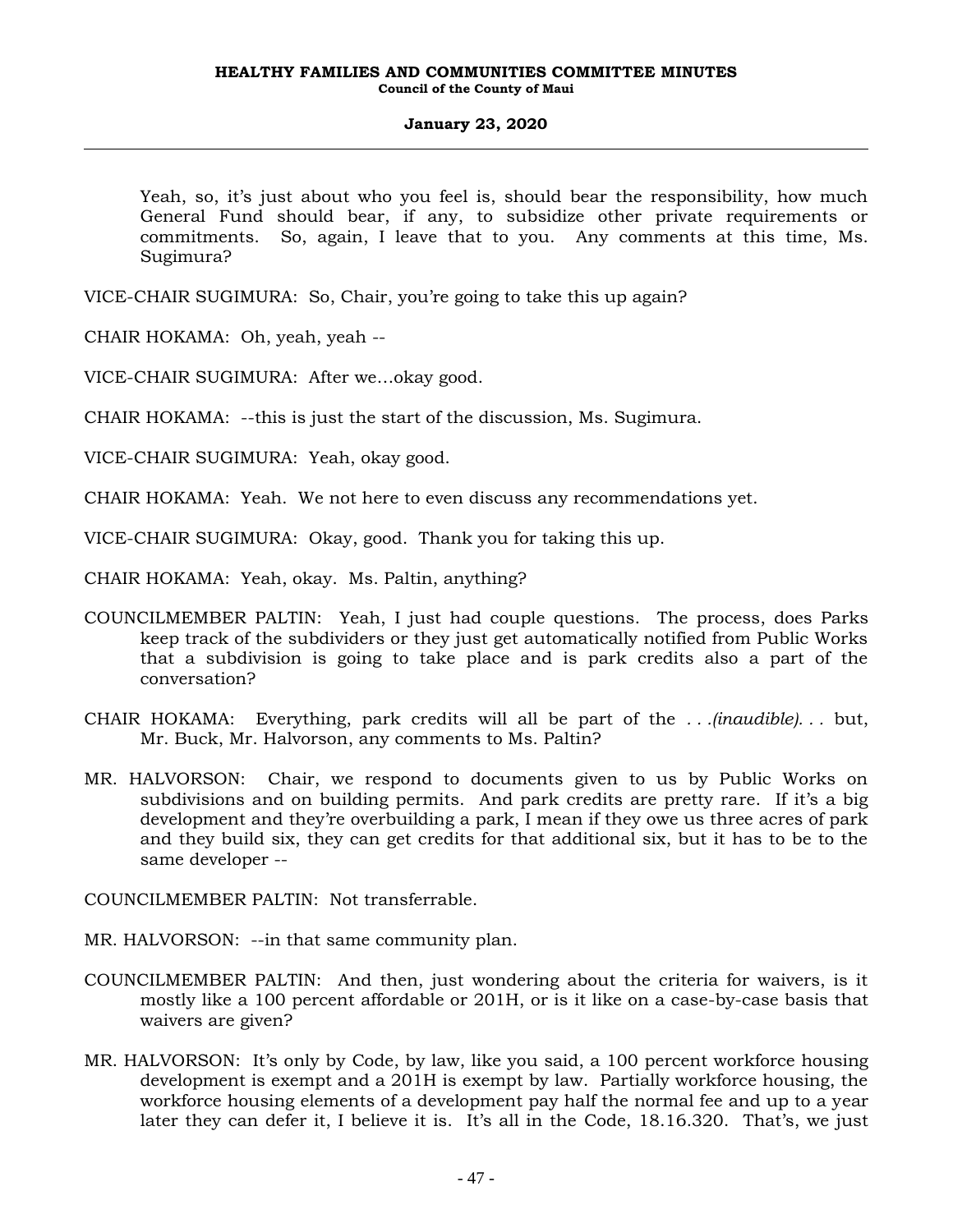follow that, we don't have any discretionary capabilities other than asking for land or in lieu fees.

- COUNCILMEMBER PALTIN: What about Part E of 18.16.320 where the Director of Parks and Recreation determines that the park or playground fulfills the conditions, is that not discretionary or they have to follow those set criterias [*sic*]?
- MR. HALVORSON: That's the whole statement there, or does it go on?
- COUNCILMEMBER PALTIN: Oh yeah, you know, setbacks and other areas required by law shall not be included in the computation of the credit. Size, shape, topography, geology, access use, and location of the site shall be suitable for park and playground purposes as determined after consultation with the Director of Parks and Recreation. Goes on about eight, but some of it seems a little bit subjective.
- MR. HALVORSON: I believe in the end, the Council still has to accept the Parks agreement, it's not…
- CHAIR HOKAMA: Park dedication, yeah.
- MR. HALVORSON: The Director can have recommendations and the Council has to accept it. I mean it has to be accepted by Council.
- COUNCILMEMBER PALTIN: Oh okay, I just read the E part where they'll receive credit of 100 percent if the Director of Park and Recreation makes the determination that the park or playground fulfills the conditions set before, so I, so you're saying that it, they can make the determination, but the Council does have the final say, whether that determination is correct or not?
- MR. HALVORSON: Correct.

COUNCILMEMBER PALTIN: Okay, thank you.

CHAIR HOKAMA: And that's again, Ms. Paltin, we'll review all of the procedures and see if, again, we'll ask Parks for comments and Public Works, Finance, if we need to make adjustments. In the past, the Parks made certain decisions and when they came to Council, this is how we did this basin and whatnot, and then we had the pushback, 'cause that's not, wasn't the Council's intent to eliminate that. Now, Parks comes to us prior to final approval of --

COUNCILMEMBER PALTIN: Oh okay, so it already kind of got addressed then?

CHAIR HOKAMA: --the park. Yeah, yeah.

COUNCILMEMBER PALTIN: Thank you.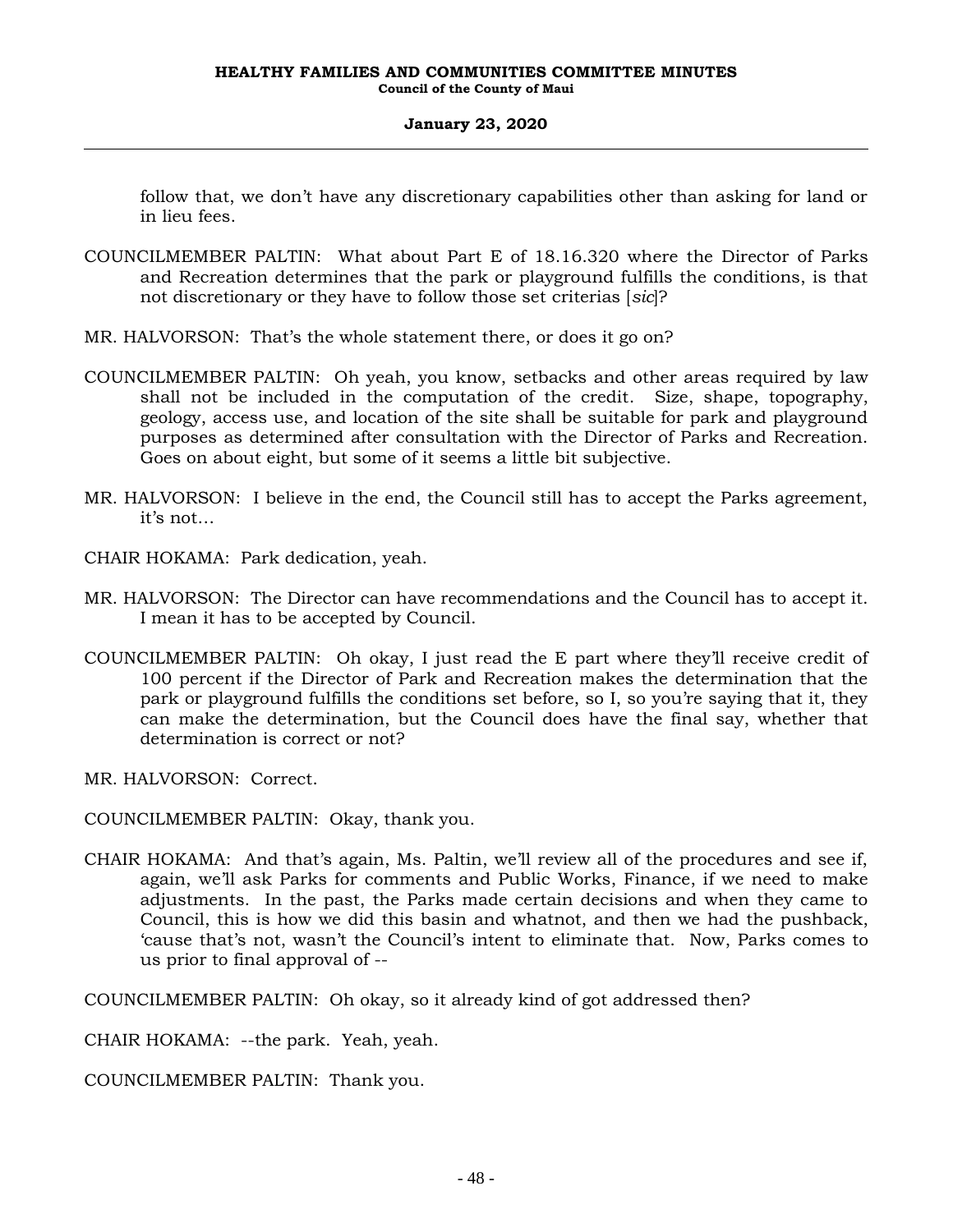CHAIR HOKAMA: So, we'll be working on that, Members. And again, you brought up park credits and so we'll discuss that whole subject matter again on how to approach it, 'cause again when you look at, like Lanai, we have project districts, that in itself is specific zoning ordinances that stand alone from all other County zoning categories and sets its own standards, density, setbacks, through the project district ordinance. So, again, you know, take that into account when we look at what Parks is talking about on the dedications and the requirements. There may be separate zoning ordinances impacting a project area that we'll also take into consideration. Mr. Molina, any questions you wish?

COUNCILMEMBER MOLINA: Just a quick question for Parks --

CHAIR HOKAMA: Sure.

COUNCILMEMBER MOLINA: --either Mr. Buck or Mr. Halvorson. You know, you've had situations where a developer was not required to build a park because there was already an existing park near the subdivision, and if so what happens there, do you just take money, or yeah, the developer can still build a park at another site and how far would it have to be, is there any parameters with regards to that?

CHAIR HOKAMA: Parks?

- COUNCILMEMBER MOLINA: Like if the developer had lands farther away from the subdivision, would the Department still accept that where they could build a park? But I would think you would like, ideally, you'd want the park as near to the subdivision as possible, right?
- MR. HALVORSON: That is the intent for the fees paid by that development to be, benefit the residents of that development. But it is to have the latitude to build it in the same community plan, in the same community plan area. And I don't…in either case, they still need to satisfy the 18.16.320, whether it is cash or land.

## COUNCILMEMBER MOLINA: Okay.

- MR. HALVORSON: And it is, I guess that is the Director's discretion to choose cash or land, according to the ordinance, the current ordinance.
- COUNCILMEMBER MOLINA: Okay, yeah, so I guess as long as the park is still within a community plan area. And it kind of dovetails into my last question here, you know, you have that option of either taking money or land, so, you know, so if you're going to forego taking the park, the land, and I guess you're not going to look for, Department's going to expect good land, yeah, not retention basin type lands or gulches or anything like that? 'Cause it's funny, Mr. Chairman, the other day somebody was driving along Waiale and they thought that retention basin with all the goats was a County goat farm. So, I don't know, and that's not ideally the kind of land we would want in exchange for our subdivisions being approved, yeah.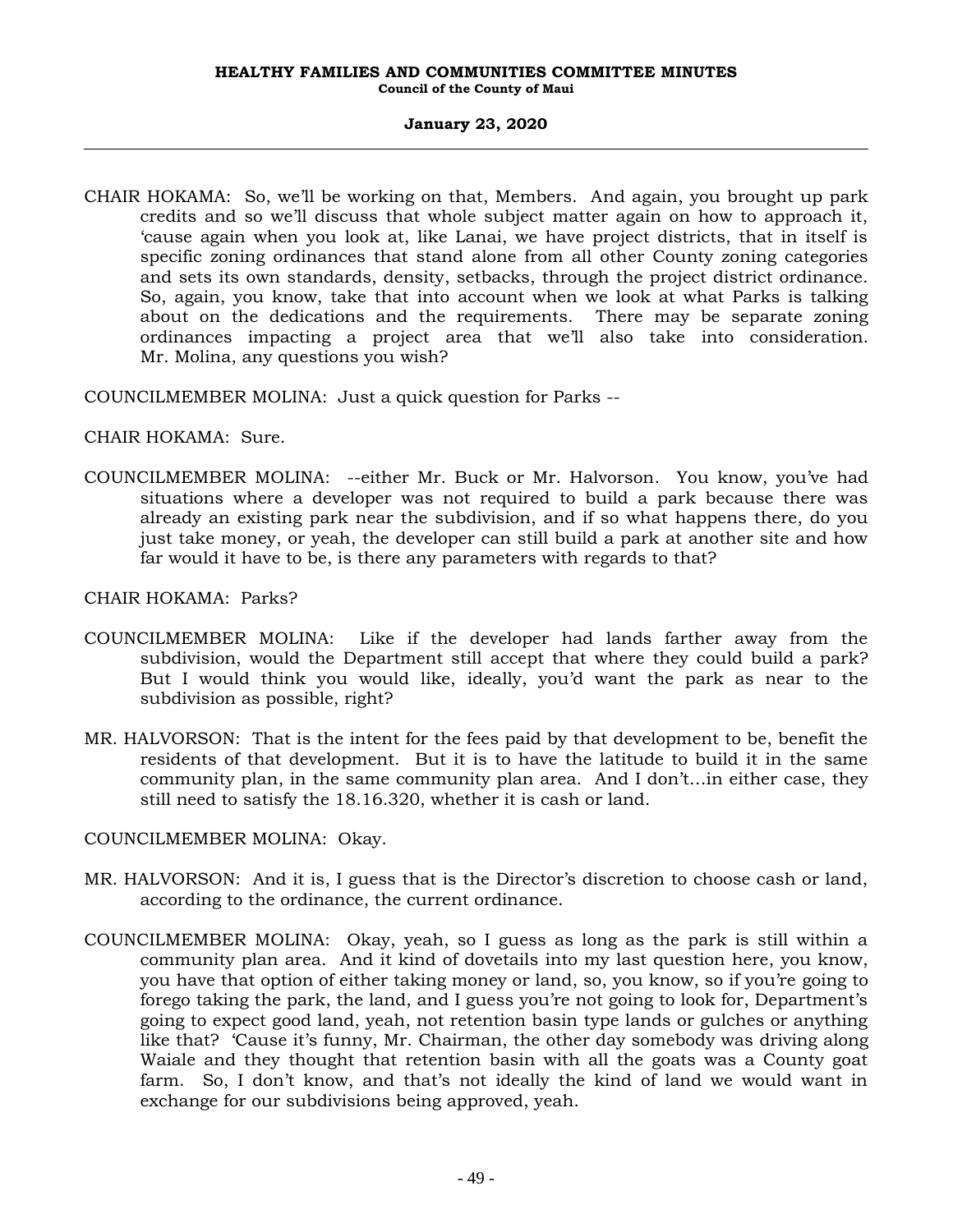- CHAIR HOKAMA: I'm dealing with that, I get calls a lot that you cannot believe how much goat calls I get.
- COUNCILMEMBER MOLINA: Yeah, yeah, so. But anyway, so yeah, that was kind of my, you know, I guess your, the process of, you know, getting refreshed on that process, so it's basically the discretion from the Director when in negotiations with the developer as well as input from Finance, yeah?
- MR. BUCK: Yeah, yes, Chair. We're, as a Department, we're in the process of making some changes to the Code, just so that when we do accept a parcel that it's something that it's what the community wants. And, like I mentioned earlier, you know, with the way it's kind of written right now, we're having some issues as far as, you know, bathrooms, you know, so we're in the process of rewriting it. So, it becomes more definite that if you're going to give land, this is the expectations, instead of saying just, you know, grass it, parking lot. You know, if it's a certain size park it's going to have, we're going to make it so it what…certain amount of stalls, you know, certain type of bathroom, do we want a bathroom in that area or not in an area. A lot of places, you know, they don't build bathrooms and the Parks Department ends up having to, because the demand on the park, we have to put in Porta Potties, and, you know, everybody loved Porta Potties, and then there's a cost to it too. We are in the process of rewriting the Code, so we should, that will be probably presented later on.
- COUNCILMEMBER MOLINA: Okay, thank you. And, you know, Chair, I'm with you, we should make the, if we can, make the, have the private sector build the parks. It would probably be done faster and maybe with less hurdles, yeah.
- CHAIR HOKAMA: Right, right, right.
- COUNCILMEMBER MOLINA: Yeah.
- CHAIR HOKAMA: So, I wanted, yeah, before I ask Ms. Rawlins-Fernandez for a question, I visited Maryland, okay, so maybe we want to do something, adjust our program, but they have a 125-acre park. Huge, okay. But it is the home of so much things like their semi-pro soccer female team, whatnot, they have a whole radio-controlled area for boats and airplanes and whatnot. They have their archery area and they got their baseball area. So, maybe part of this we transform that part of the choice is if we don't want the little small subdivision passive park, 'cause half or two blocks away there's already another one. Maybe we make it so that that fee is whatever we say it is, can be maybe then deposited into the development fund of the regional park. Let's think a little bigger --

COUNCILMEMBER MOLINA: Rec complex yeah.

CHAIR HOKAMA: --right, where we can fund a complex and provide our youth, our seniors, or whoever wants, our adult leagues, the type of facilities and competitive facilities that can then hold a countywide tournament or potential because we have a developed site. And I can tell you the one in Maryland is first class, just couple of miles away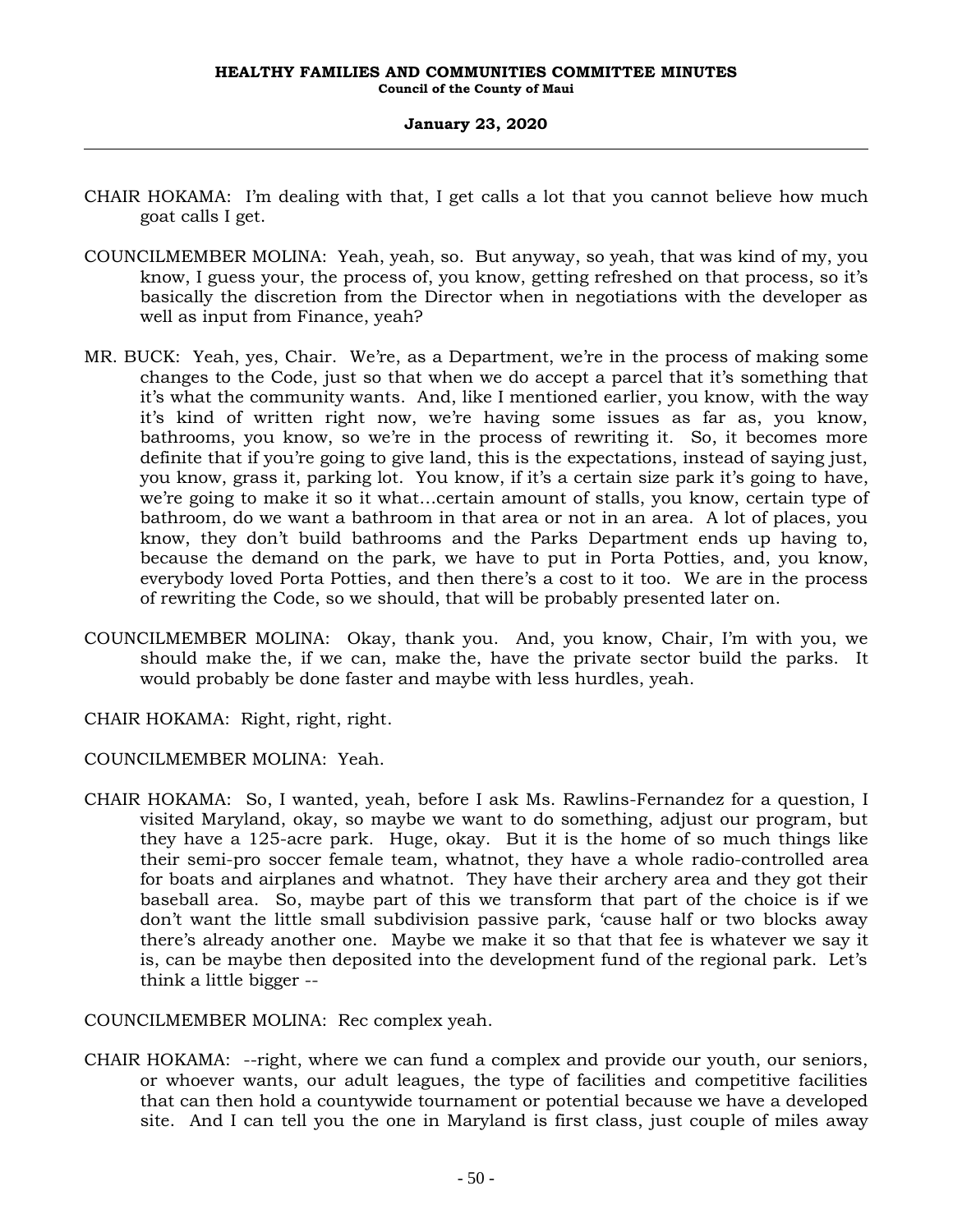from Senator Sparky M. Matsunaga School. Okay, Maryland has honored our Senator by naming a public school after him.

COUNCILMEMBER MOLINA: Wow, interesting.

CHAIR HOKAMA: Interesting yeah.

COUNCILMEMBER MOLINA: Thanks for that history lesson.

CHAIR HOKAMA: But again, so that was part of the benefit of going to see the Senator's school. I got to see this hundred plus acre county park, Montgomery County, Maryland. Unbelievable.

COUNCILMEMBER MOLINA: Wow.

- CHAIR HOKAMA: But that's how they approach, they all agree we willing to drive to this one beautiful regional park that has all the amenities and all the facilities. So, maybe that's something we can think since we already bought the land, right, Parks, what we have, 200 acres next door?
- MR. BUCK: If I may comment, I've been to that facility and that is the county actually owns the land so in the agreement, it's a public, a public-private partnership. The Maryland Soccer Association, I think, runs the soccer fields and all that and part of the agreement is they gotta allow so many fields to be open to the public, you know, at that county, with whatever the county rate is, and also that's the location that the Discovery Channel building which has, if I remember right, eight full-size basketball courts.
- CHAIR HOKAMA: Yeah. It generates revenue, Members. Okay they're not an expenditure loss, they're a revenue generator. So, we can do things just as smart and just as good.
- COUNCILMEMBER MOLINA: Yeah, maybe we should consider a site visit in the future maybe. Just kidding. Thank you, Chair.
- CHAIR HOKAMA: Yeah, thank you. Ms. Rawlins-Fernandez?
- COUNCILMEMBER RAWLINS-FERNANDEZ: Mahalo, Chair. No questions at this time, but I like the ideas that you're providing the Committee to think about, especially for that, you know, wildly popular pickleball.
- CHAIR HOKAMA: Yes, I'm a, I've received calls about pickles, yes.

UNIDENTIFIED SPEAKER: *. . .(inaudible). . .*

CHAIR HOKAMA: Yeah, yeah, no, again it's, if those are things that help keeps our community healthy and active, that's a better cost to pay than having our people in institution and facilities when they cannot move anymore or they're incapacitated, so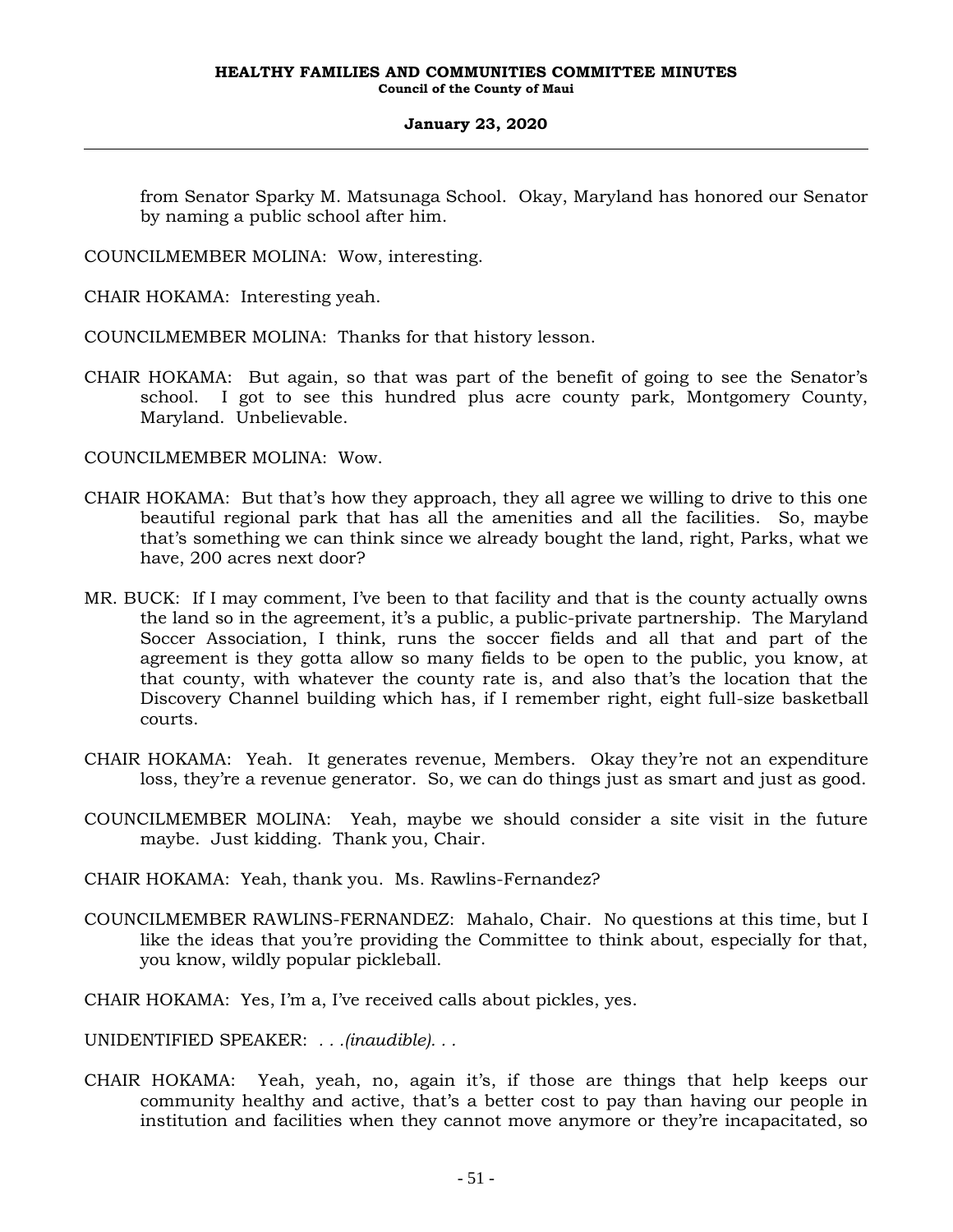my thing, yeah, we looking at the right things for community health benefits. Ms. Paltin?

- COUNCILMEMBER PALTIN: I just was wondering, you know, like I, on the holiday I met Ms. Wakida at the Wakida Tennis Courts and at one time there was a restroom there, but it's no longer and, you know, the state of the courts and everything, there's all grass growing on the thing and the backboards, so I just was wondering like if restrooms in that area would be a CIP not considered maintenance or repair 'cause there aren't any right now or?
- CHAIR HOKAMA: We'll work with the Parks Department and Mr. Buck for them to make a determination how they would view it. And if it's brand new it'd be CIP so we could consider park assessment money.
- COUNCILMEMBER PALTIN: And then also, with the clean and safe funds that we got last Council meeting, that area falls within the thing and maybe is there plans to coordinate with Ms. Morrison, 'cause, you know, there's, I mean, I'm thankful the Parks Department did do a lot of work with the homeless in the back courts closer to Waiola side, but there's still a need for more, and I think Macario Pascual, he runs the junior tennis program there, they have like 35 kids. So, the two front courts is really not enough for their program and they'd like to use that backside, but with, you know, the homeless situation and all of that, just, you know, I wonder if maybe in the future we can look and see, like have it be a discussion whether it can be used also to revitalize some of our treasured places. Especially, you know, given that the namesake, Mr. Wakida and all he did for the community and the tennis program, and stuff like that. It was kind of just, just a little bit embarrassing to meet with her and just all the beer cans around, and the grass growing on the courts and stuff like that, so I mean it might be up to the discretion of the community or what, if we have so much money just sitting there and then we have these places that could be a major recreation center, like the pick-up courts at the basketball is heavily used at night, but there used to be lights and now there's no lights. And then, I understand that, you know, it was kind of halted because of what was going on at Mokuula and all of that, but now with all the uncertainty to just leave it in disrepair, and knowing that it's a sacred area, it kind of feels disrespectful a little bit.
- CHAIR HOKAMA: Okay, we'll, I will put out a communication from this Committee under my signature requesting the Parks to give us one assessment and we'll see what we can do prior to budget, Ms. Paltin, to assist you on at least making determinations what would be under CIP or ongoing expenses for your district, so yeah, we'll work with you and through the Department. Okay, any other requests? Ms. Sugimura?
- VICE-CHAIR SUGIMURA: Yeah, just one comment.

## CHAIR HOKAMA: Sure.

VICE-CHAIR SUGIMURA: So, Parks Department, I mean thank you, 'cause you end up with a lot of additional parks that are, you know, or additional work that comes through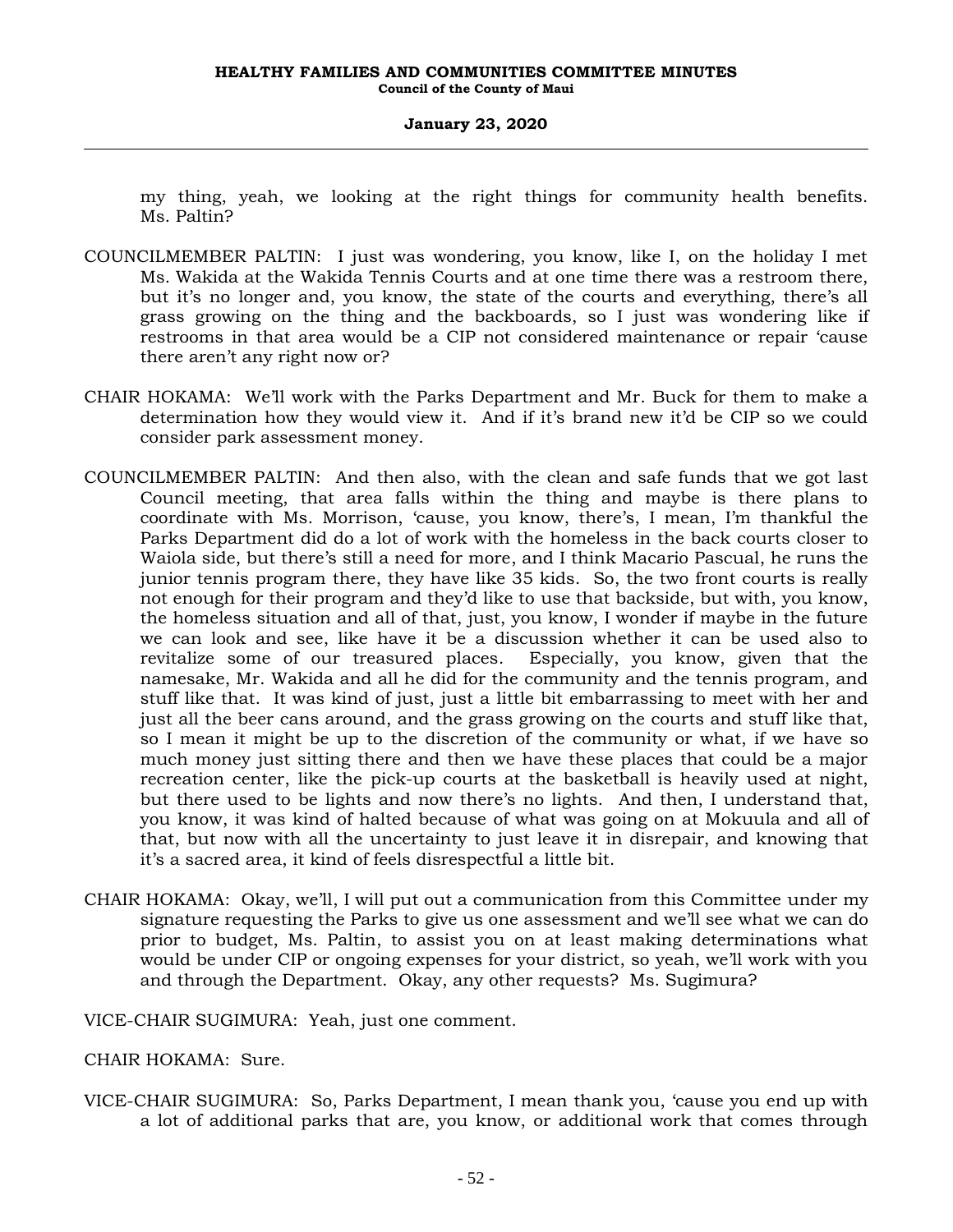these kinds of things and when a development project comes up and you receive like a, you know, like a gift of all this land, and then you have to take and it make it safe and everything, it is a lot for the Department, and we always are going to be, you know, worried about safety and concerns. I always wonder, the other part of that I wonder, once we get the land and it becomes us, do we get any help for maintenance of it, or once it becomes our land, it becomes our land?

CHAIR HOKAMA: You can always tax the landowners and that developer appropriate taxes to help pay our bill. I have no problem with that. Second, I believe the Administration and from what I understand from our Mayor, Mr. Victorino is he is looking at putting forward, I don't think he has anything finalized, but I believe he's ready to, very near future put forward a proposal regarding a land management plan --

VICE-CHAIR SUGIMURA: Good.

CHAIR HOKAMA: --of how to approach it with County lands and whether or not we look at a division or a branch of a current department and who would take responsibility to, you know, make sure that we, like the other property owners, maintain our land in an appropriate manner. We cannot be derelict in our responsibility to lands we own, and yet force other private property owners cut your grass, remove the fire hazard, you know, we need to do the same responsible things we expect others, so I look forward to the Mayor's proposal. I know we've looked at . . . Mr. Teruya has already looked at City and County's land management program as an example. I know he's looked at Hong Kong, we looked at how Hong Kong does land management, of course there's different scale, but the principles of how they approach land management, so, yeah, it's something we, we're going to need to move forward and establish sooner than later, so thank you for that.

VICE-CHAIR SUGIMURA: Yeah, I'm glad. Thank you.

CHAIR HOKAMA: Okay, anything else, Mr. Molina? Anything else, Ms. Rawlins-Fernandez? Okay, no objection, we'll defer this.

COUNCILMEMBERS: No objections.

**COUNCILMEMBERS VOICED NO OBJECTIONS.** (Excused: TK, KK)

**ACTION: DEFER PENDING FURTHER DISCUSSION.**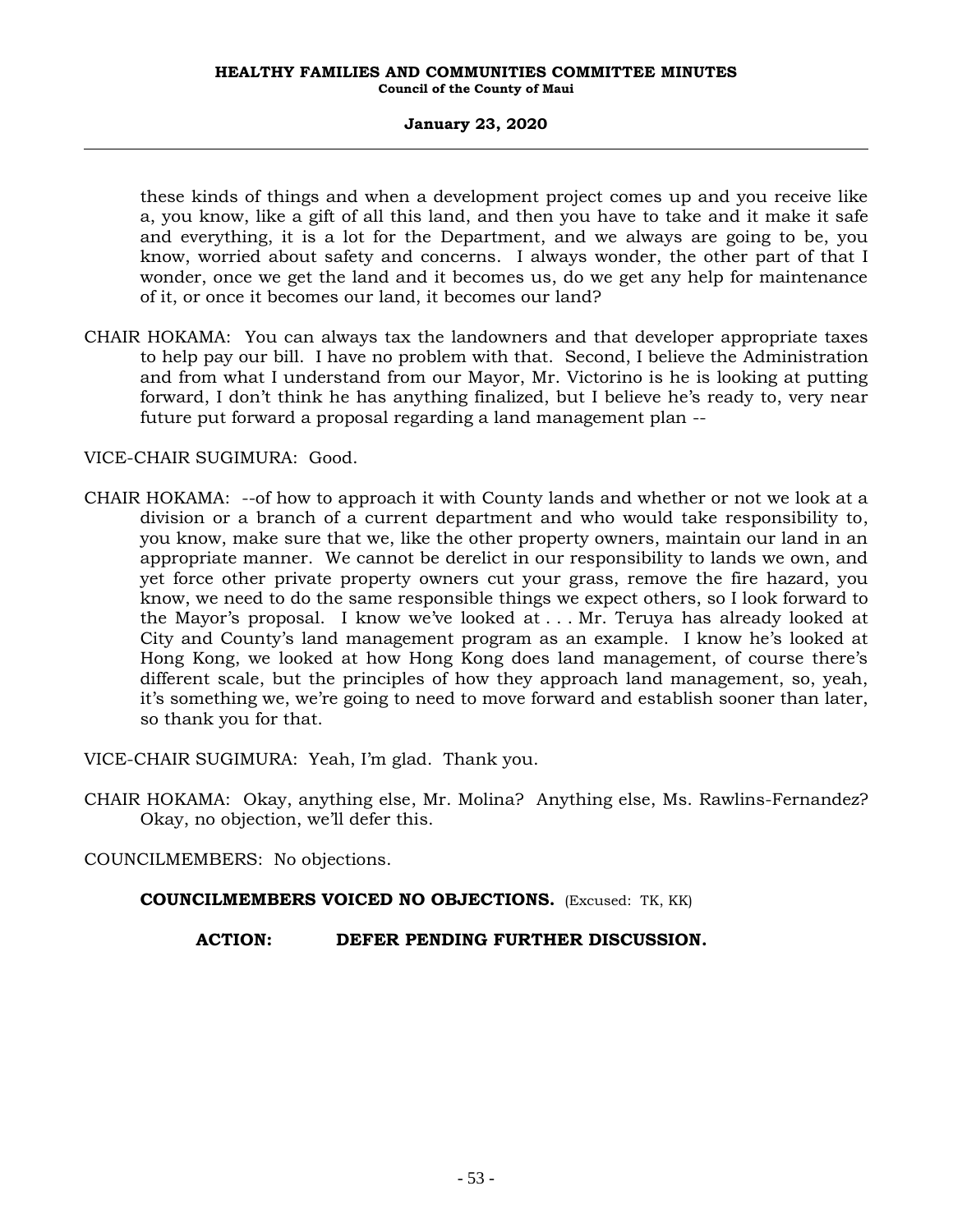### **January 23, 2020**

CHAIR HOKAMA: Thank you very much. We appreciate Parks and Finance for being here. And thank you, Members, for staying this long. I expected it shorter so I bachi myself. But we are adjourned. . . *. (gavel).* . .

**ADJOURN:** 4:24 p.m.

APPROVED:

Put Hohama

Healthy Families and Communities Committee

hfc:min:200 123:kk Transcribed by: Kimi Kusumoto